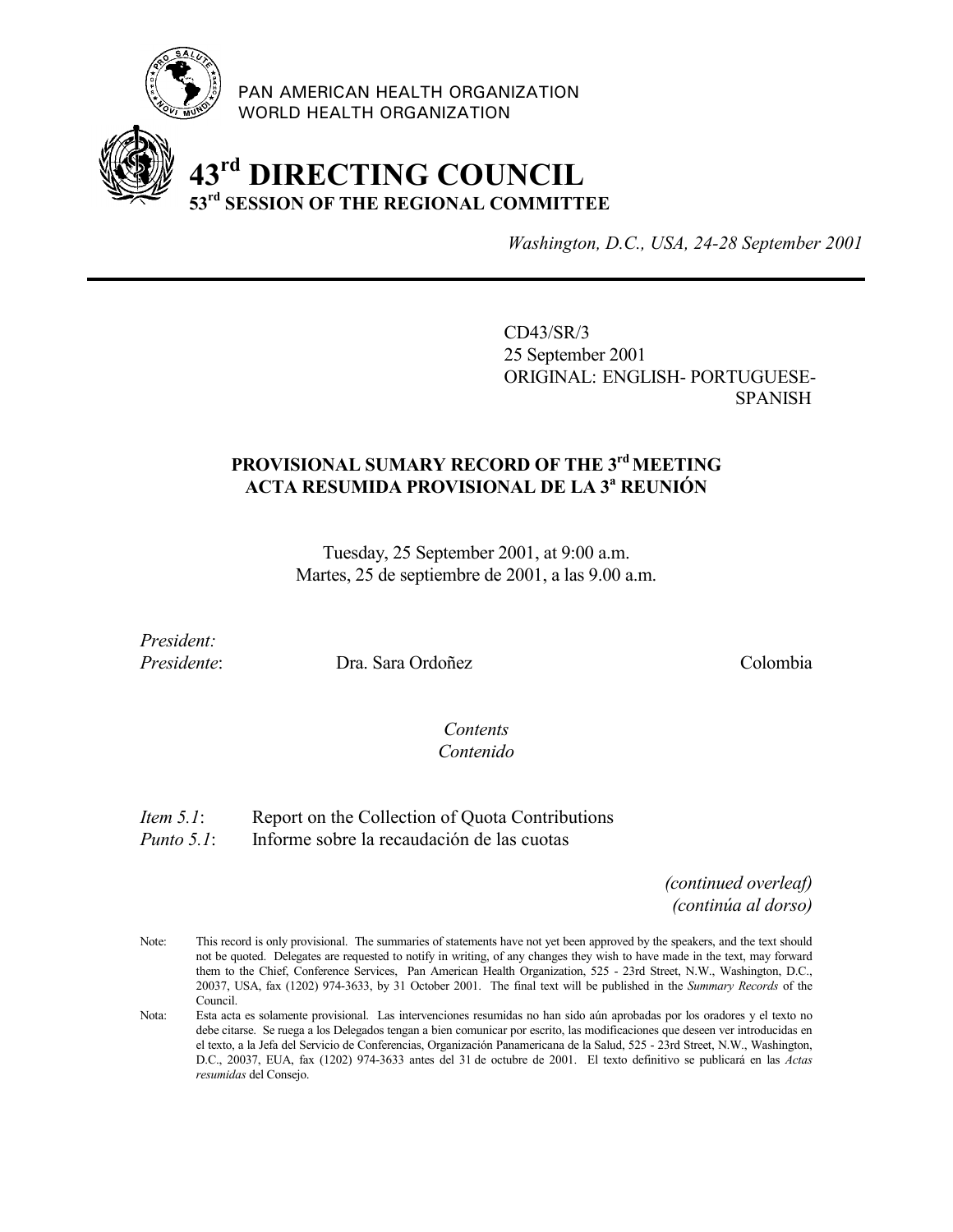## **CONTENTS** (*cont*.) **CONTENIDO** (*cont*.)

- *Item 3.3:* Election of Three Member States to the Executive Committee on the Expiration of the Periods of Office of Cuba, Nicaragua, and the United States of America
- *Punto 3.3:* Elección de tres Estados Miembros para integrar el Comité Ejecutivo por haber llegado a su término los mandatos de Cuba, Estados Unidos de América y Nicaragua
- *Item 6.1:* Selection of One Member State from the Region of the Americas Entitled to Designate a Person to Serve on the Joint Coordinating Board of the UNDP/World Bank/WHO Special Program for Research and Training inTropical Diseases (TDR), on the Expiration of the Period of Office of Bolivia
- *Punto 6.1:* Selección de un Estado Miembro de la Región de las Américas facultado para designar una persona para participar en la Junta Coordinadora Común del Programa Especial de Investigaciones y Capacitación sobre Enfermedades Tropicales de PNUD/Banco Mundial/OMS (TDR) al haber concluido el mandato de Bolivia
- *Item 6.2:* Selection of One Member State Entitled to Designate a Representative to the International Coordination Council of the Pan American Institute for Food Protection and Zoonoses (INPPAZ), on the Expiration of the Period of Office of Panama
- *Punto 6.2:* Selección de un Estado Miembro facultado para designar un representante que forme parte del Consejo de Coordinación Internacional del Instituto Panamericano de Protección de Alimentos y Zoonosis (INPPAZ) por haber llegado a su término el mandato de Panamá
- *Item 3.4:* Process for the Election of the Director of the Pan American Sanitary Bureau
- *Punto 3.4:* Proceso para la elección del Director de la Oficina Sanitaria Panamericana
- *Item 4.14:* Health Systems Performance Assessment
- *Punto 4.14:* Evaluación del desempeño de los sistemas de salud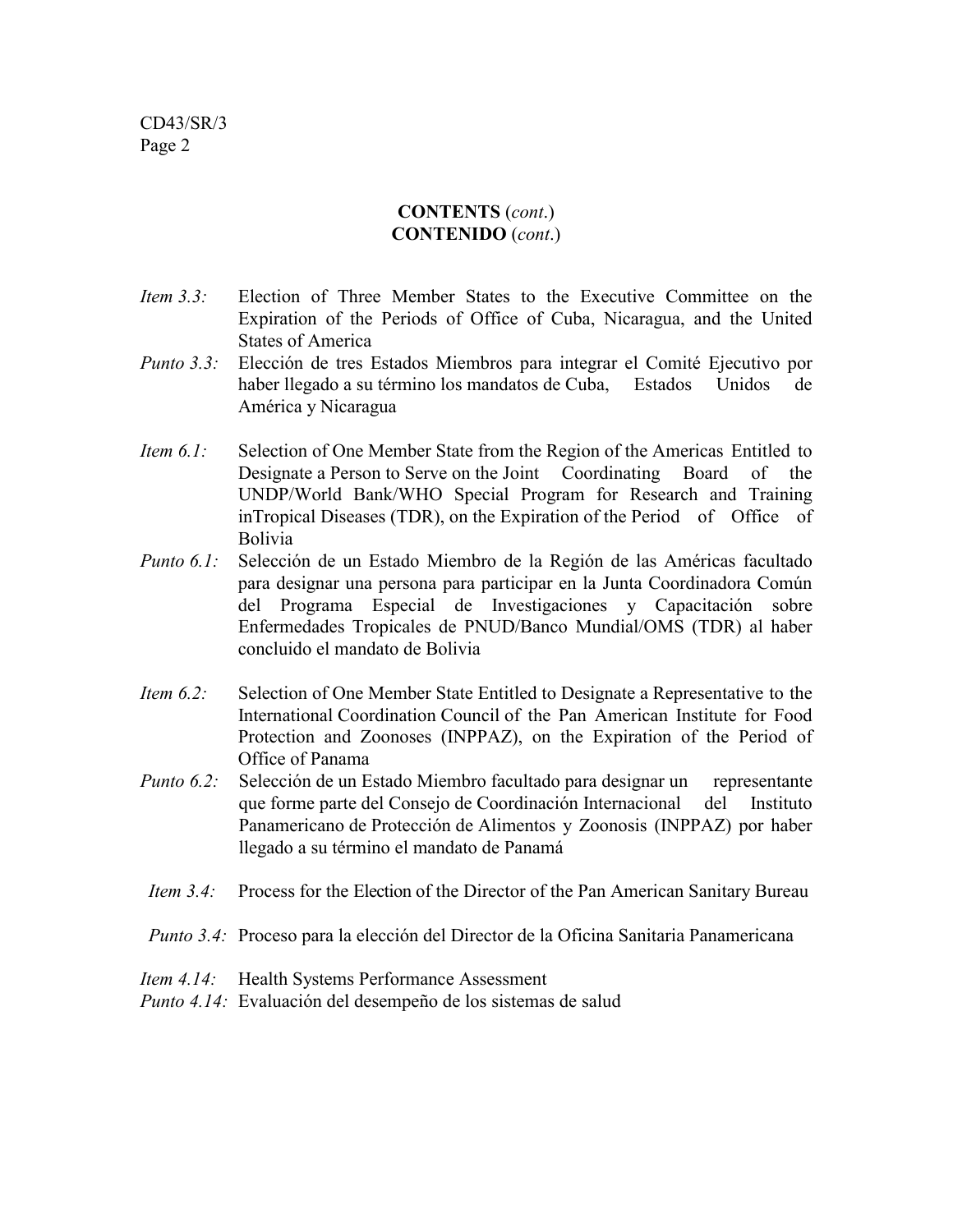#### *The meeting was called to orden at 9:10 a.m. Se abre la reunión a las 9.10 a.m.*

La PRESIDENTA, antes de abordar el punto correspondiente del orden del día, cede el uso de la palabra al Dr. Solari, Ministro de Salud del Perú, que desea hacer una invitación al pleno.

El Delegado del PERÚ invita a los delegados a que asistan a la Tercera Reunión Iberoamericana de Ministros de Salud, que se celebrará en La Habana el 25 y 26 de octubre de 2001. Explica que originalmente esta reunión debía ser organizada por las autoridades sanitarias peruanas porque está vinculada con la Cumbre Iberoamericana de Jefes de Estado y Presidentes de Gobierno, que este año se celebrará en Lima. Sin embargo, el nuevo gobierno peruano, ante la situación difícil en que se hizo cargo del Ministerio de Salud, pero también como un gesto solidario con Cuba, cedió la sede de la reunión a la capital cubana.

## ITEM 5.1: REPORT ON THE COLLECTION OF QUOTA CONTRIBUTIONS PUNTO 5.1: INFORME SOBRE LA RECAUDACIÓN DE LAS CUOTAS

El representante del COMITÉ EJECUTIVO dice que se informó al Comité Ejecutivo de que, a comienzos de 2001, cinco Estados Miembros estaban potencialmente sujetos a la aplicación del artículo 6.B de la Constitución de la OPS, a saber: Argentina, Cuba, Ecuador, Perú y República Dominicana. El Comité recibió noticia también de que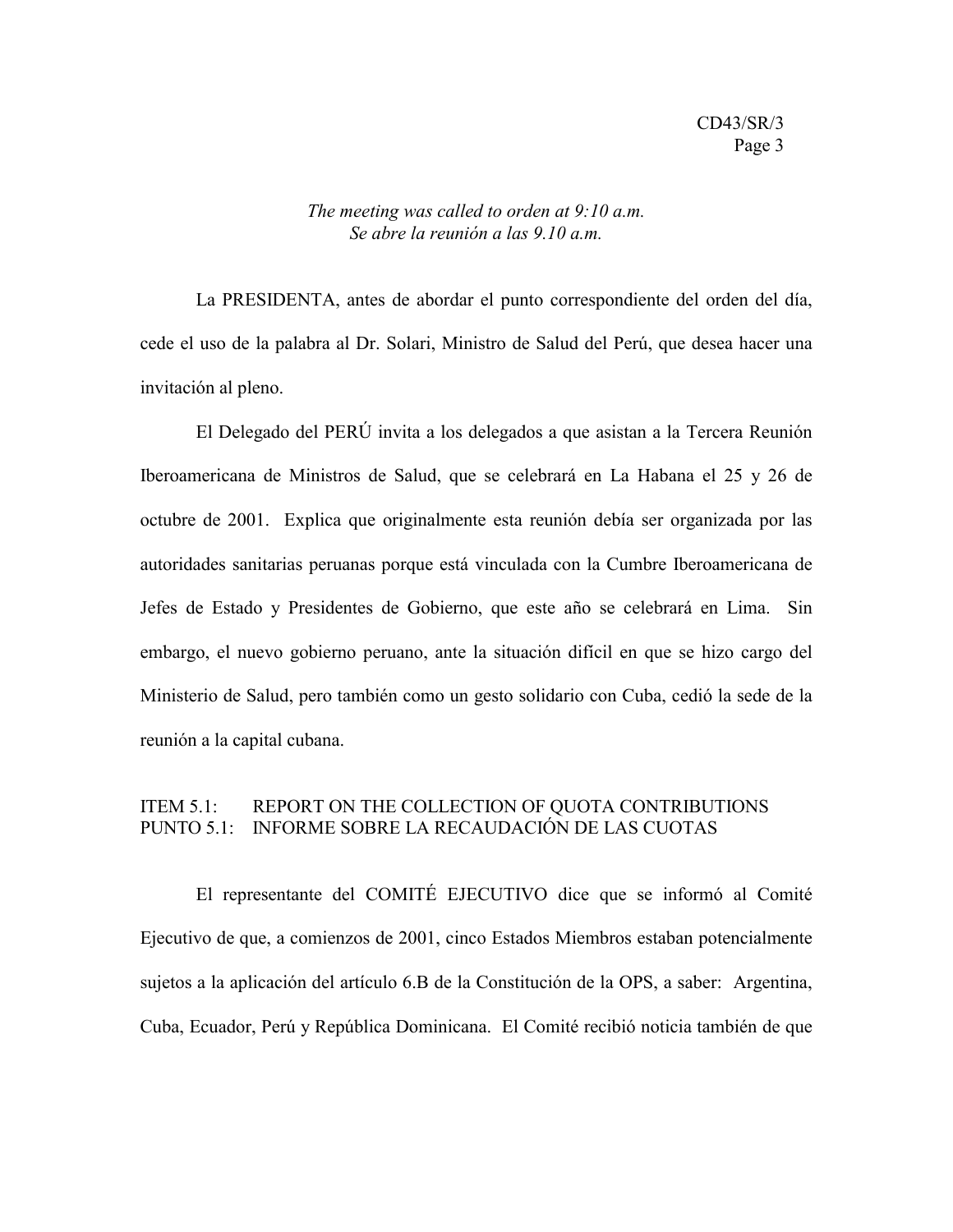Argentina había presentado un plan de pagos diferidos que había sido aceptado por la Oficina en 2000; para cumplir con ese plan, necesitaba efectuar más pagos antes de la apertura del 43.<sup>er</sup> Consejo Directivo. Cuba estaba cumpliendo su plan de pagos diferidos, que había sido aceptado por la Oficina en 1996. La República Dominicana había presentado un plan de pagos diferidos que, probablemente, se aprobaría antes de este Consejo Directivo. Ecuador seguía estando sujeto a la aplicación del artículo 6.B. Desde la sesión de junio del Comité, Perú ya no estaba sujeto a la aplicación del artículo 6.B, pero aún adeudaba los pagos correspondientes a 2001, de conformidad con su plan de pagos diferidos de 1999.

El Comité expresó inquietud por el hecho de que 23 Estados Miembros no habían efectuado ningún pago de sus cuotas asignadas para el 2001 y porque la cantidad recaudada para este año representaba sólo un tercio de las cuotas correspondientes. En su resolución CE128.R14, el Comité agradeció a los Estados Miembros que ya habían efectuado los pagos correspondientes a 2001 e instó a los otros Estados Miembros a liquidar cuanto antes todas sus cuotas pendientes.

Mr. MATTHEWS (PAHO) thanked the Member States for their efforts to pay their quota assessments in a timely manner, since the ability of the Organization to carry out its mandate was directly related to the Member States' fulfillment of their financial responsibilities. He then introduced Document CD43/20 and Addendum 1, which contained data on assessments and payments as of 17 September 2001. Since that date,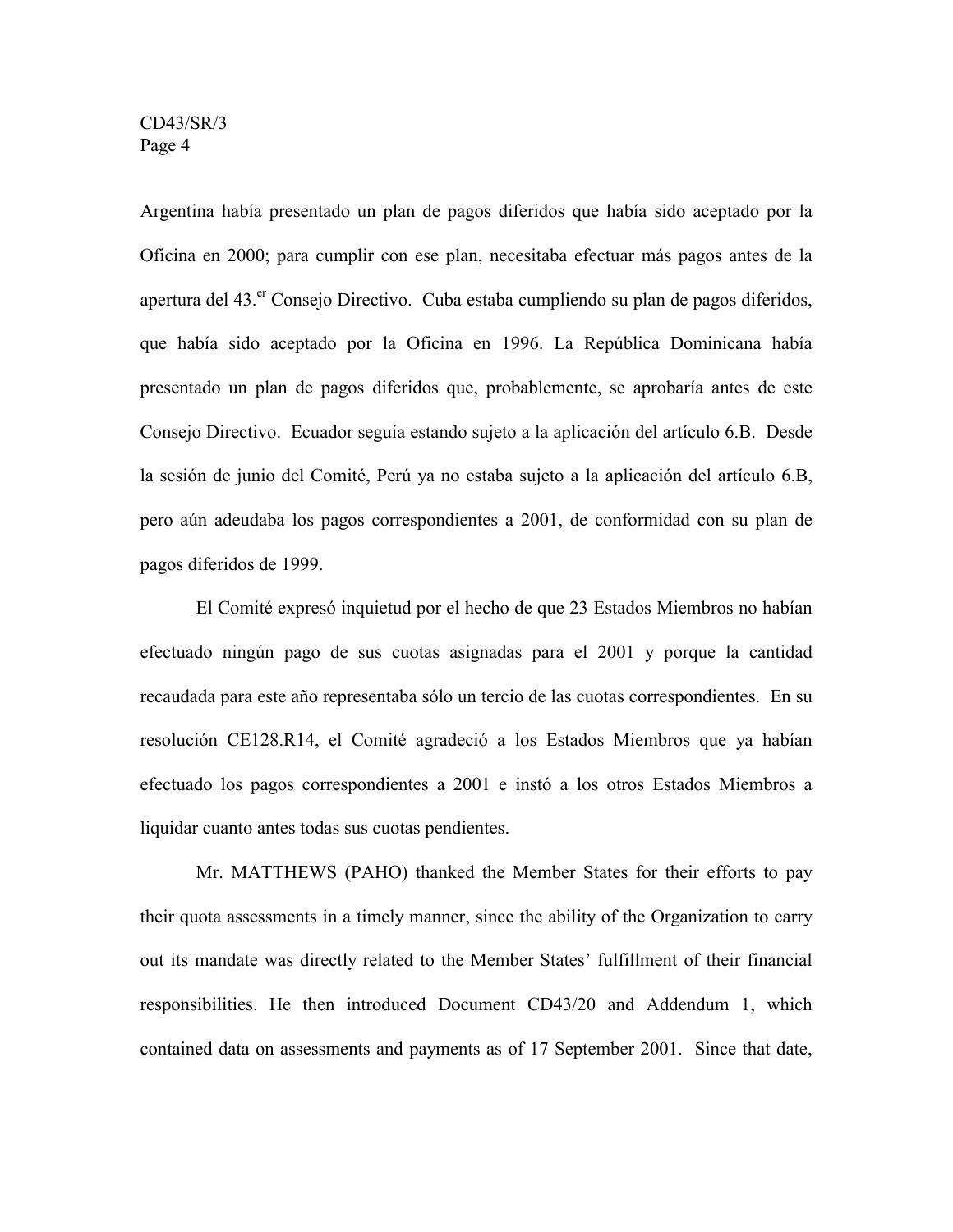there had been additional payments of \$15,239.00 from Panama, and \$150,000.00 from Peru.

Annex A of Addendum 1 showed that on 1 January 20001 the total arrears of contributions for the years prior to 2001 amounted to \$56.7 million. Payments against the arrears received from 1 January to 17 September 2001 amounted to \$37.7 million or 66.5%, reducing such arrears to \$19 million. The corresponding figures at the same time in 1999 had been \$18.1 million and \$17.1 million respectively.

The collection of contributions for the current year's assessments as of 17 September amounted to \$40.4 million as compared to \$42.8 million in 2000 and \$37.6 million in 1999. That represented 47.3% of the assessment for 2001, and the corresponding percentage at the same time in 2000 and 1999 had been 50% and 45% respectively. Only 13 Member States had paid their 2001 assessments in full, seven had made partial payments for 2001 and 19 had not made any payments towards their current year's assessment.

In summary, the combined collection of arrears and current year's assessments during 2001 totalled \$78.1 million dollars, as compared to \$77.1 million dollars in 2000 and \$65.3 million dollars in 1999.

Article 6B of the PAHO Constitution stated that if a government failed to meet its financial obligations to the Organization by being in arrears in an amount exceeding the sum of its annual contribution for two full years as of the date of the opening of the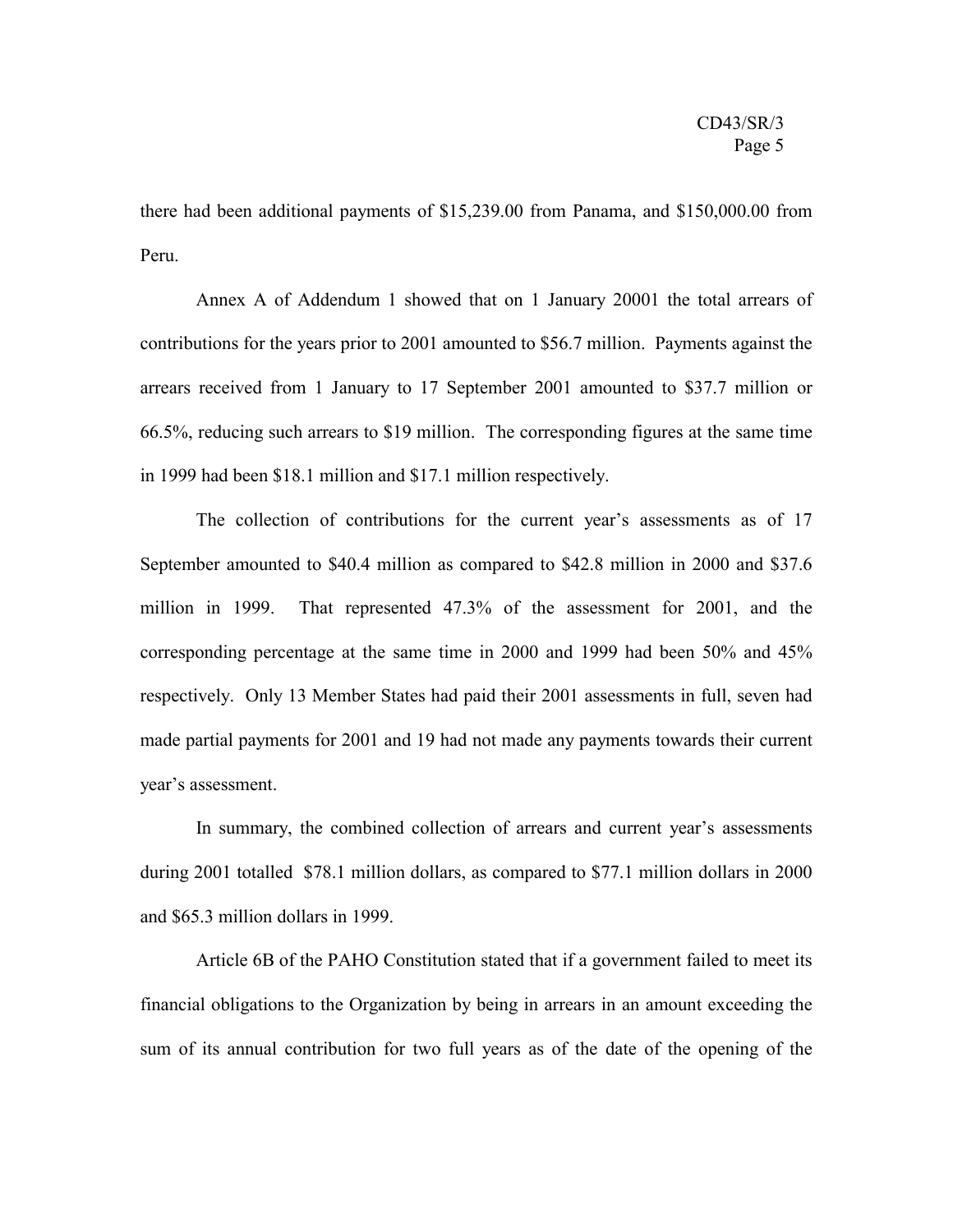meeting of the Directing Council, the voting privileges of that government might be suspended, although the same article also allowed the Conference of the Directing Council the option of allowing the Member State to vote if it was satisfied that the failure to pay the dues was due to conditions beyond the Member State's control.

The status of each individual Member State had been reviewed by the Article 6B Working Party appointed by the Directing Council.

The Delegate of the BAHAMAS (speaking as the Chair of the Working Group on the application of Article 6B of the Constitution) reported that one Member State, namely Argentina, had arrears in excess of two full years' assessments and was not in compliance with an approved deferred payment plan. Argentina owed \$17.8 million of which \$5.9 million related to 1998 and prior years. With a total of \$1.4 million having been received to date in 2001, the Government of Argentina had been advised that an additional payment of \$3.1 million was necessary for Argentina to be in compliance with the repayment plan and to prevent the suspension of its voting rights.

To date, no additional payments had been received from Argentina, but its Government had submitted a formal letter to the Director explaining the severe financial constraints which the country was currently facing, which had resulted in its inability to comply with the terms of its deferred payment plan, and reaffirming its commitment to meet its financial obligations to the Organization.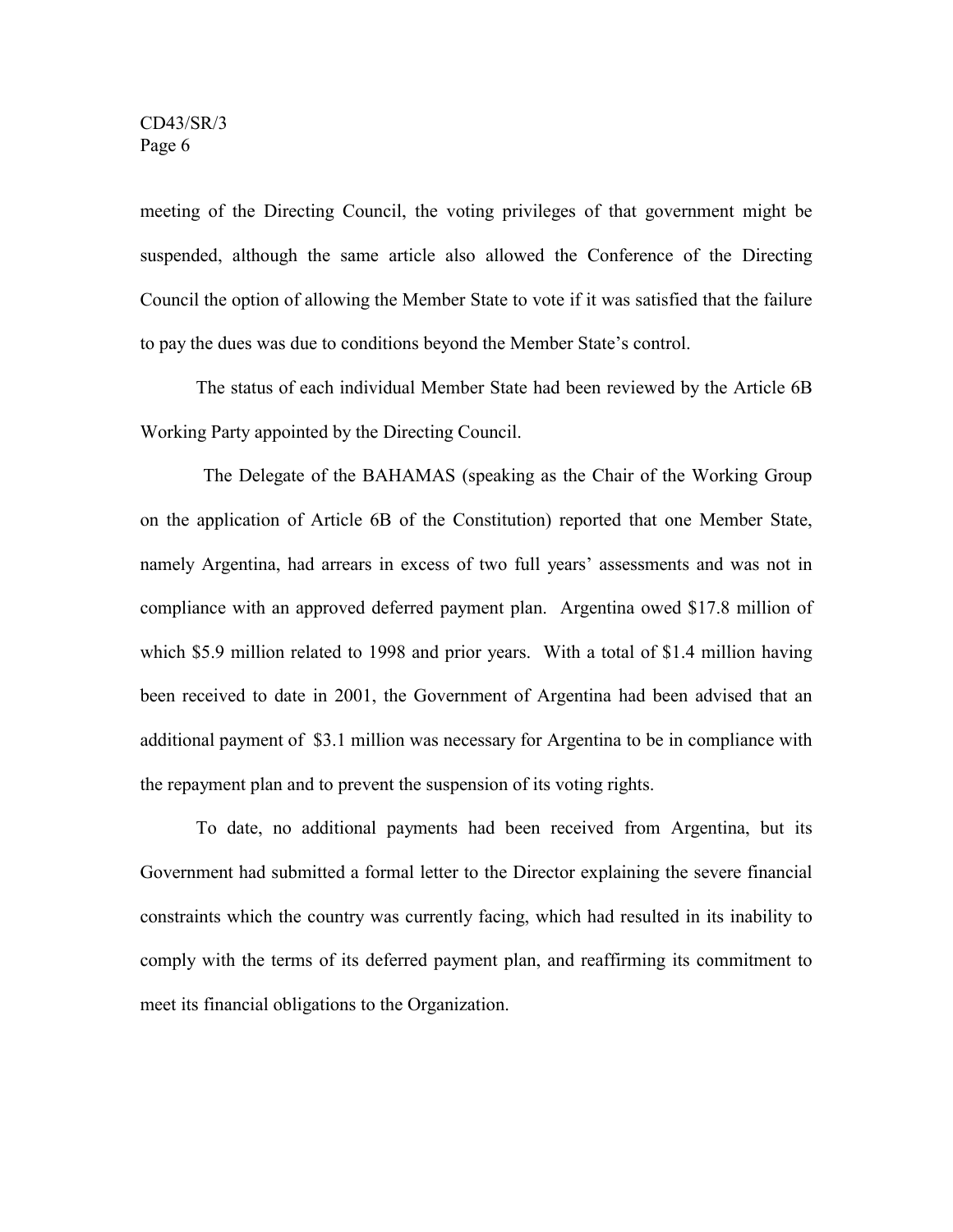The Working Party had carefully analyzed the situation, taking into account the recommendations of the 128<sup>th</sup> Meeting of the Executive Committee, noting particularly the implication that substantial payments should be the standard measure of compliance with commitments relative to quotas, as expressed in Resolution CE128R/14, and giving due regard to the economic situation currently being faced by the Member States.

The Working Party had noted that Argentina had reaffirmed its commitment to meet its financial obligations, and understood the difficulties facing the Government and people of Argentina. Consequently, the Working Party recommended that the Directing Council maintain the voting privileges of Argentina, but also recommended that no further extensions be granted after 2001. If Argentina was not in compliance with its deferred payment plan prior to the opening of the Pan American Sanitary Conference in 2002, therefore, its voting privileges would be suspended.

The Working Party proposed the following resolution for consideration by the Directing Council:

## *THE 43rd DIRECTING COUNCIL,*

Having considered the report of the Director on the collection of quota contributions (Document CD43/20 and Addendum I), and the concern expressed by the  $128<sup>th</sup>$  Meeting of the Executive Committee with respect to the status of the collection of quota contributions; and,

Noting that, due to economic circumstances beyond its control, Argentina is not in compliance with its deferred payment plan as submitted at the  $42<sup>nd</sup>$  Directing Council,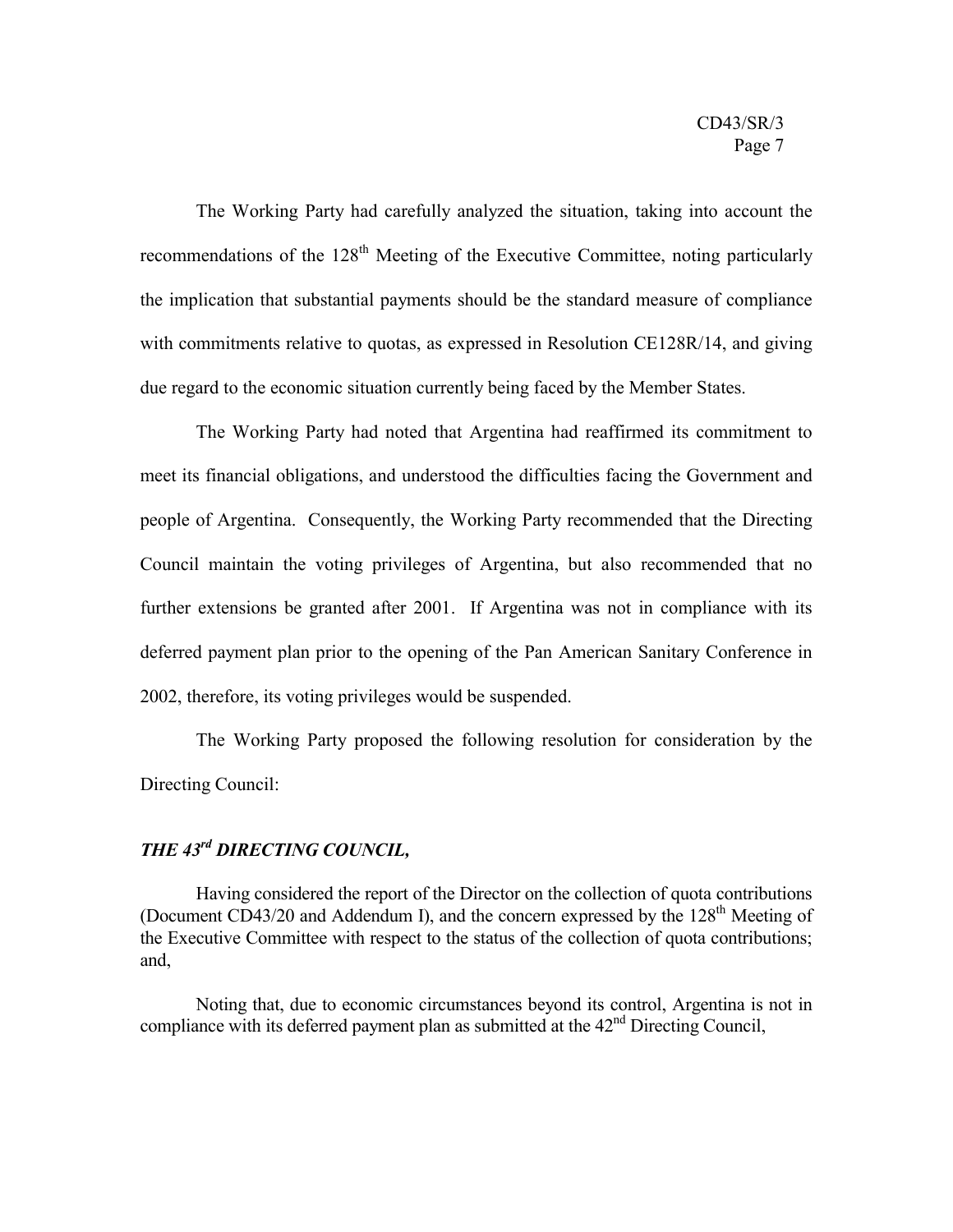## *RESOLVES:*

1. To take note of the report of the Director on the collection of quota contributions (Document CD43/20 and Addendum I).

2. To express appreciation to those Member States that have already made payments in 2001, and to urge all Member States in arrears to meet their financial obligations to the Organization in an expeditious manner.

3. To congratulate those countries that have fully met their quota obligations through 2001.

4. To compliment the countries which have made significant payment efforts to reduce quota arrearages for prior years.

5. To express grave concern regarding Argentina's accumulation of arrears and failure to comply with its deferred payment plan, and to encourage Argentina to make settlement of its arrears a priority of the Government.

6. To request the President of the Directing Council to notify the Delegation of Argentina that its voting rights will be maintained at this 43rd Session of the Directing Council, however, no further extensions will be granted after 2001.

7. To request the Director:

- (a) To continue to monitor the implementation of special payment agreements by Member States in arrears for the payment of prior years' quota assessments.
- (b) To advise the Executive Committee of Member States' compliance with their quota payment commitments.

(c) To report to the  $26<sup>th</sup>$  Pan American Sanitary Conference on the status of the collection of quota contributions for 2002 and prior years.

*Decision*: The proposed resolution was adopted. *Decisión*: Se aprueba el proyecto de resolución.

## *EL 43.er CONSEJO DIRECTIVO,*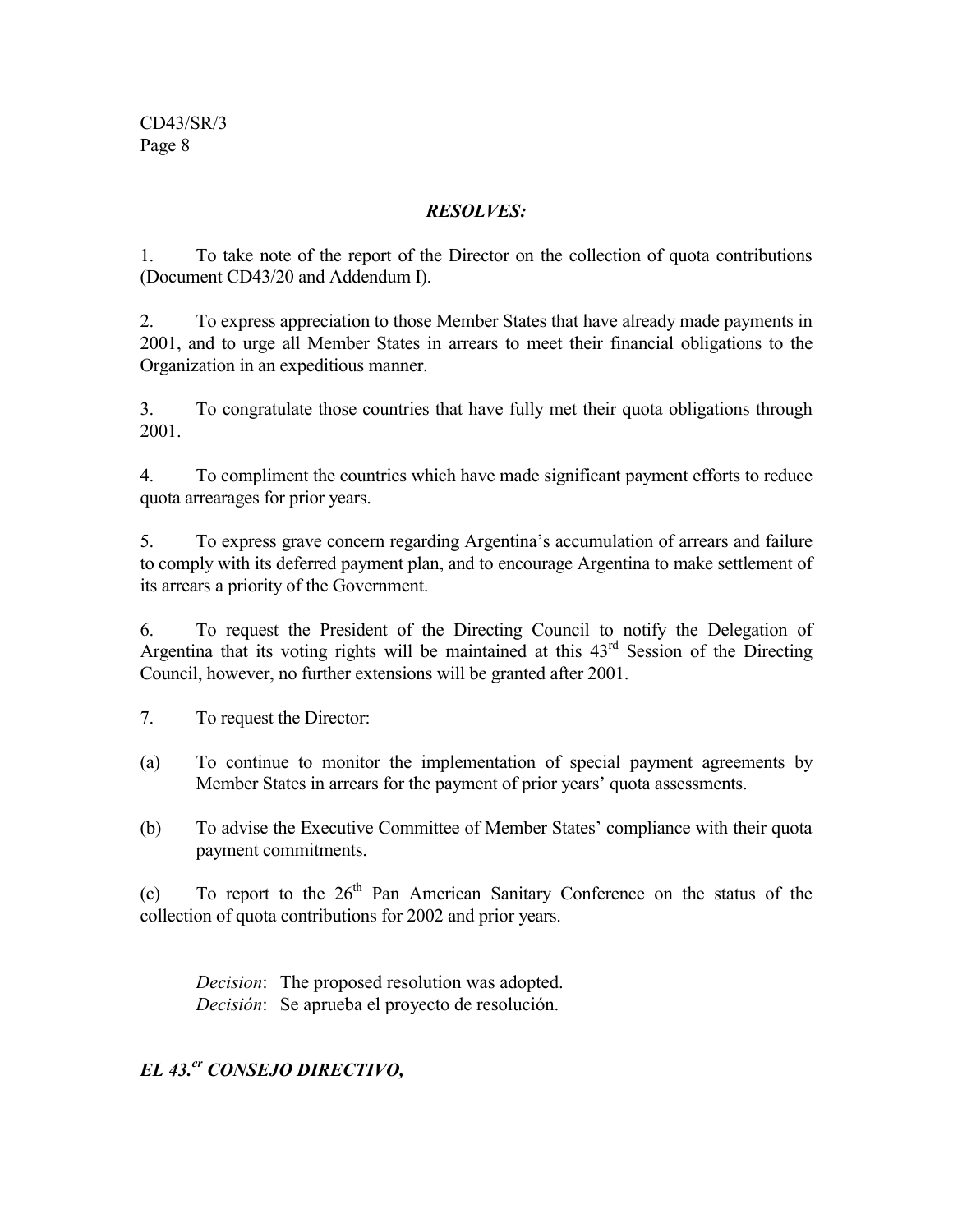Habiendo considerado el informe del Director sobre la recaudación de las cuotas (documento CD43/20 y Add. I), y teniendo presente la inquietud expresada por la  $128$ <sup>a</sup> sesión del Comité Ejecutivo en lo que se refiere al estado de dicha recaudación, y

Observando que, a causa de circunstancias económicas ajenas a su voluntad, Argentina no ha cumplido con su plan de pagos diferidos tal como lo presentó al 42.<sup>o</sup> Consejo Directivo,

## *RESUELVE:*

- 1. Tomar nota del informe del Director relativo a la recaudación de las cuotas (documento CD43/20 y Add. I).
- 2. Expresar su agradecimiento a los Estados Miembros que ya han efectuado pagos en 2001, e instar a todos los Estados Miembros con atrasos en sus cuotas a que cumplan sus compromisos financieros con la Organización lo antes posible.
- 3. Felicitar a los Estados Miembros que han cumplido plenamente con sus obligaciones del pago de cuotas en 2001.
- 4. Expresar su reconocimiento a los Estados Miembros que se han esforzado en efectuar pagos para reducir el atraso en sus cuotas de años anteriores.
- 5. Expresar su grave preocupación con respecto a la acumulación de mora por parte de Argentina y al incumplimiento de su plan de pagos diferidos, y alentar a Argentina a objeto de que su Gobierno conceda prioridad a la liquidación de sus cuotas atrasadas.
- 6. Solicitar a la Presidencia del Consejo Directivo que notifique a la Delegación de Argentina que conservará sus privilegios de voto en la presente sesión del Consejo, pero sin derecho a prórroga después de 2001.
- 7. Solicitar al Director:
- a) que siga vigilando la puesta en práctica de los convenios especiales de pago hechos por los Estados Miembros que tienen cuotas atrasadas de años anteriores;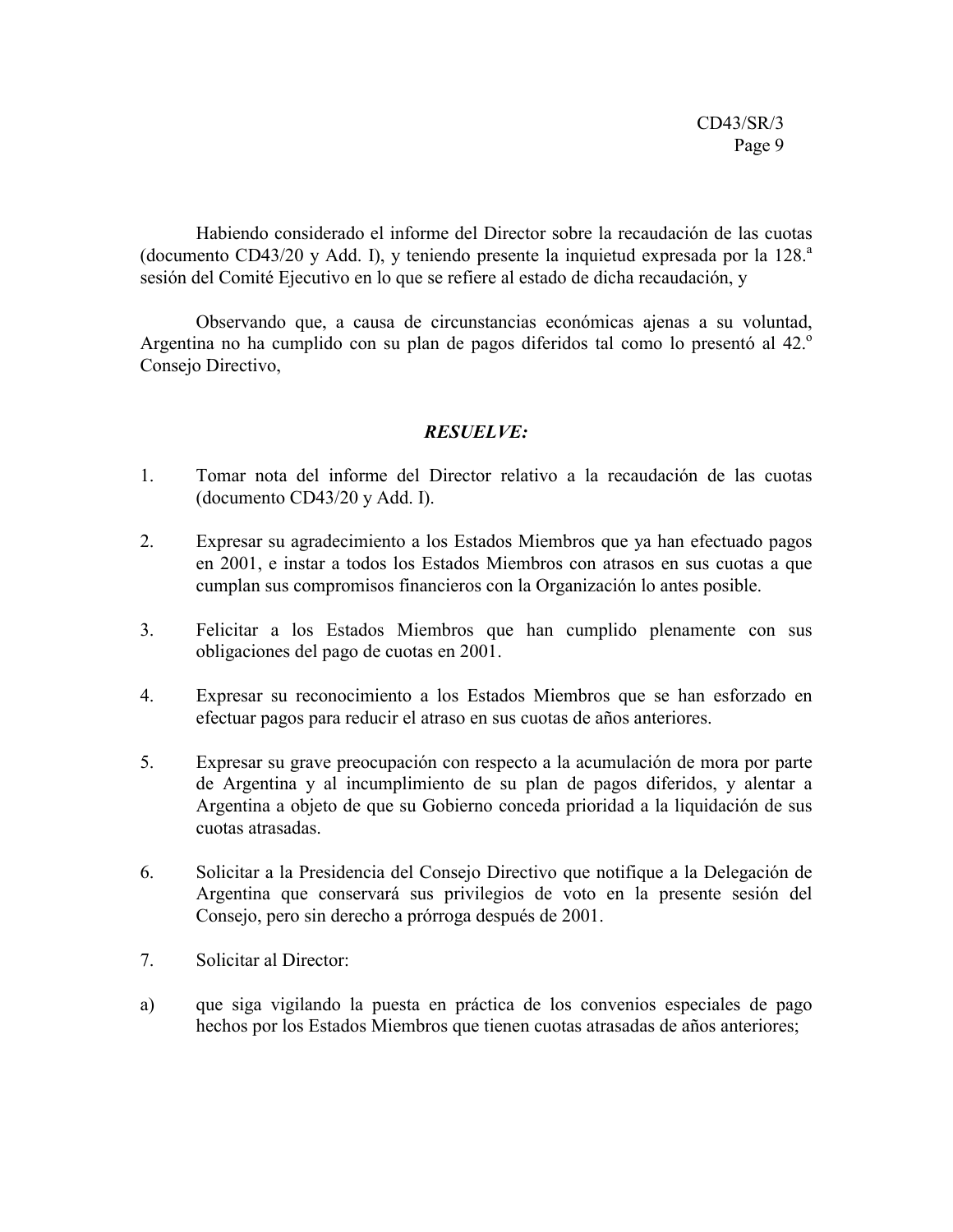- b) que informe al Comité Ejecutivo sobre el cumplimiento por los Estados Miembros de sus compromisos de pago de las cuotas;
- c) que informe a la 26.ª Conferencia Sanitaria Panamericana sobre el estado de la recaudación de las cuotas correspondientes a 2002 y años anteriores.

*Decision:* The proposed resolution was adopted. *Decisión:* Se aprueba el proyecto de resolución.

El Delegado de ARGENTINA agradece al grupo de trabajo el haber entendido las dificultades que está atravesando su país y señala que, cuando se firmó el acuerdo de pagos diferidos el año pasado, se efectuaron pagos mensuales hasta el mes de abril del corriente año. En ese momento surgieron algunas dificultades que llevaron al Gobierno de Argentina a adoptar la política de déficit cero, razón por la cual no fue posible continuar con dichos pagos. No obstante, el gobierno tiene la firme decisión de pagar todas sus deudas en cuanto sea posible, una vez que mejoren la recaudación y el déficit fiscal. Cabe subrayar que las dificultades señaladas son transitorias y no reflejan en absoluto el gran interés de Argentina por participar activamente en los organismos internacionales.

The Delegate of CANADA said that Canada viewed the issue of collection of quota contributions extremely seriously. It was not simply a financial issue, but also a measure of the interest of Member States in the Organization. With the amount of arrears being quite large in the current year, Canada wondered about the ability of the Organization to fulfill its mandate fully. The Organization was currently seeking a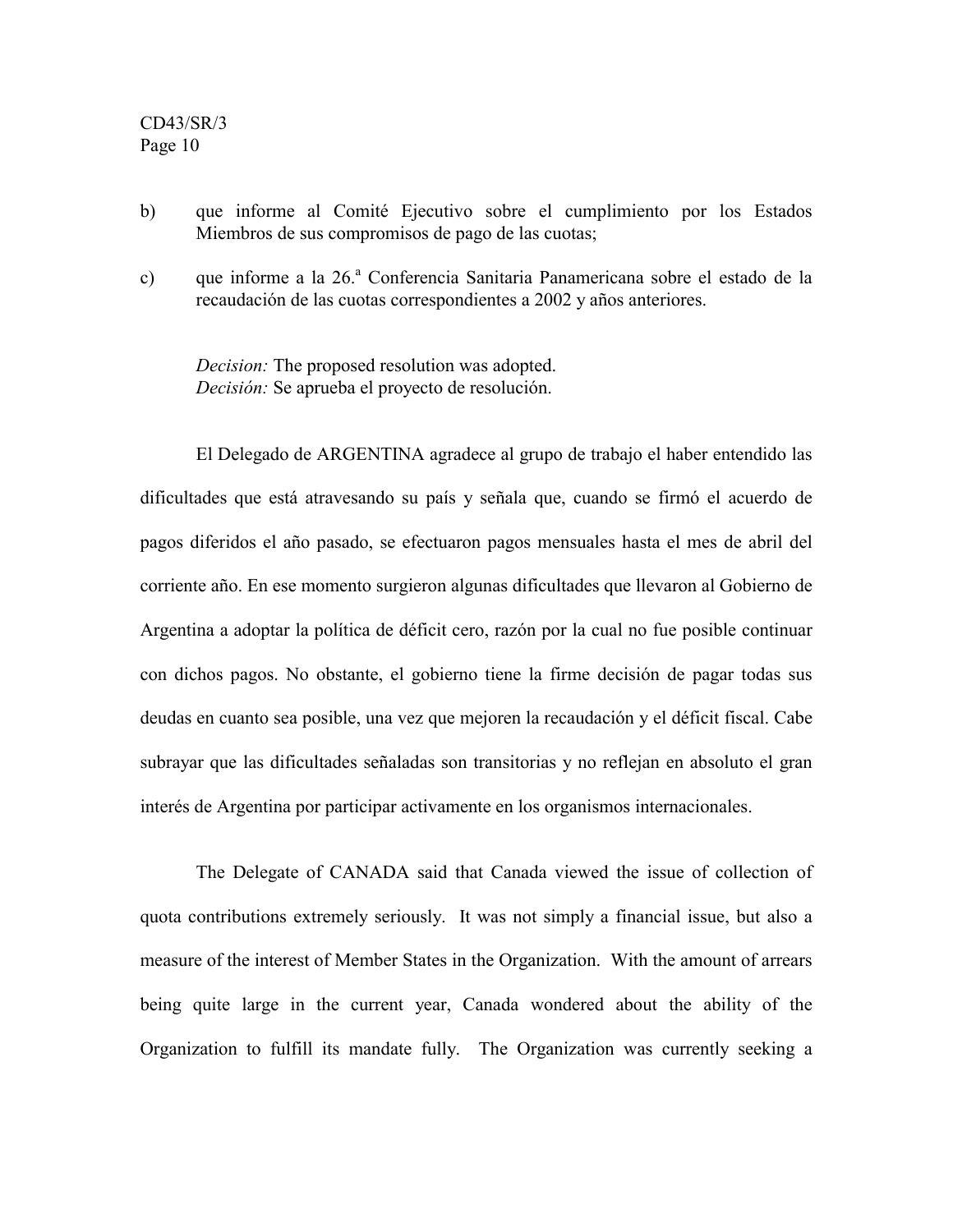budget increase, and it might well be that the level of arrears was contributing to the demand for a larger budget. Several Member States, and in particular several of the smaller countries and those countries which were least able to pay, had paid their contributions in full and on time, thereby expressing their commitment to the Organization. Canada urged those countries who had arrears to pay their assessed contributions.

ITEM 3.3: Election of Three Member States to the Executive Committee on the Expiration of the Periods of Office of Cuba, Nicaragua, and the United States of America PUNTO 3.3: Elección de tres Estados Miembros para integrar el Comité Ejecutivo por haber llegado a su término los mandatos de Cuba, Estados Unidos de América y Nicaragua

The SECRETARY introduced document CD43/4, recalling that under the Constitution of PAHO the Executive Committee was composed of nine members of the Organization, who were elected by the Conference of the Council for overlapping periods of three years. In the current year it was incumbent on the Council to elect three members to replace Cuba, Nicaragua, and the United States of America, whose terms of office had expired. He pointed out also that if the number of candidates did not exceed the number of vacancies, then under Rule 51 of the Rule of Procedure no ballot would be required.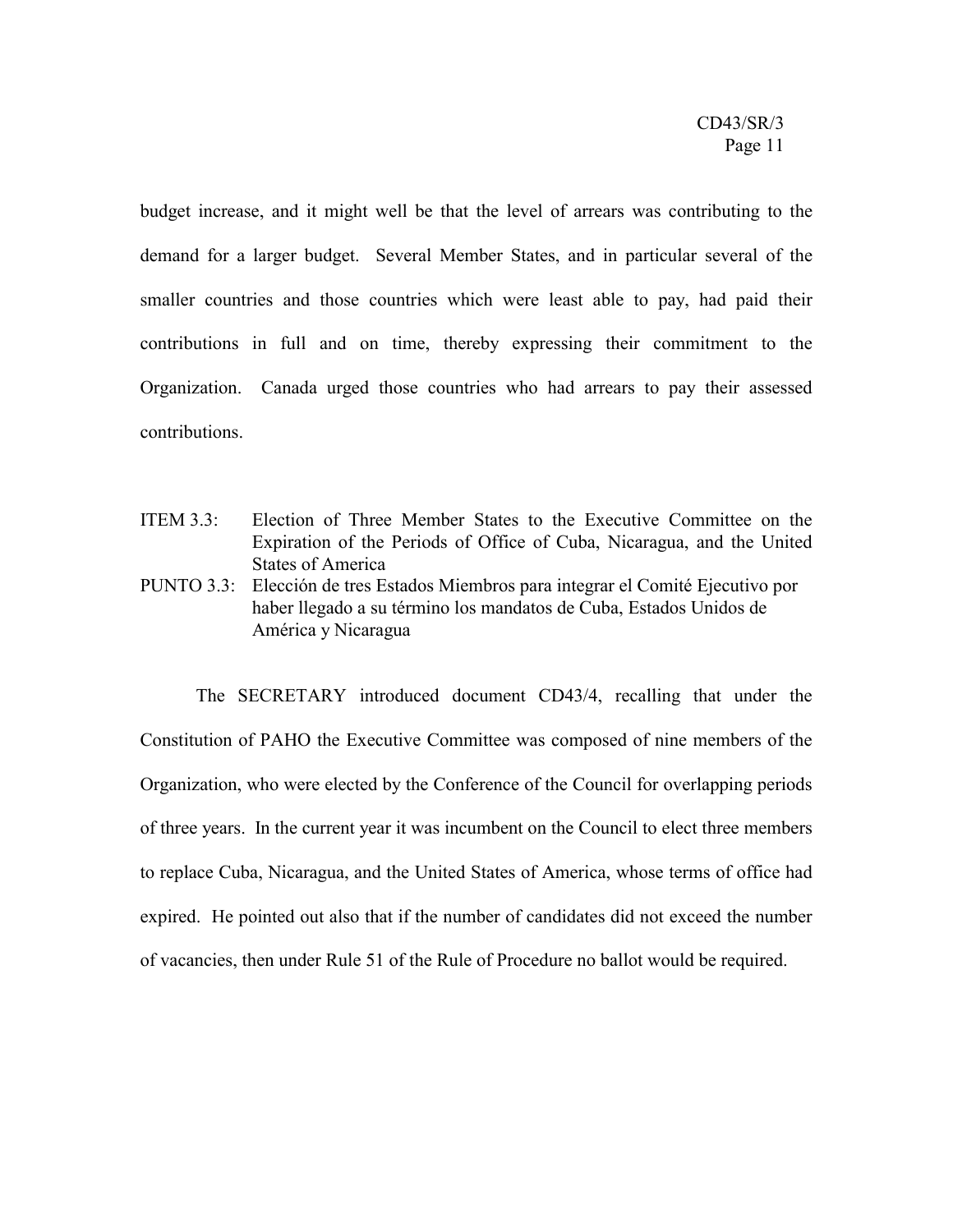La PRESIDENTA informa de que sólo hay tres candidatos: Honduras, Perú y República Dominicana, y acto seguido solicita al Relator que dé lectura al proyecto de resolución sobre este punto.

La RAPPORTEUR presented the following draft resolution:

## *THE 43rd DIRECTING COUNCIL,*

Bearing in mind the provision of Articles 4.D and 15.A of the Constitution of the Pan American Health Organization; and

Considering that the Dominican Republic, Honduras, and Peru were elected to serve on the Executive Committee upon the expiration of the periods of Cuba, Nicaragua, and the United States of America,

## *RESOLVES***:**

1. To declare the Dominican Republic, Honduras, and Peru elected to membership on the Executive Committee for the period of three years.

2. To thank Cuba, Nicaragua, and the United States of America for the services rendered to the Organization during the past three years by their delegates on the Executive Committee.

## *EL 43.er CONSEJO DIRECTIVO,*

Teniendo en cuenta lo dispuesto en los Artículos 4.D y 15.A de la Constitución de la Organización Panamericana de la Salud, y

Considerando que Honduras, Perú y República Dominicana fueron elegidos para integrar el Comité Ejecutivo por haber llegado a su término el mandato de Cuba, Estados Unidos de América y Nicaragua,

## *RESUELVE:*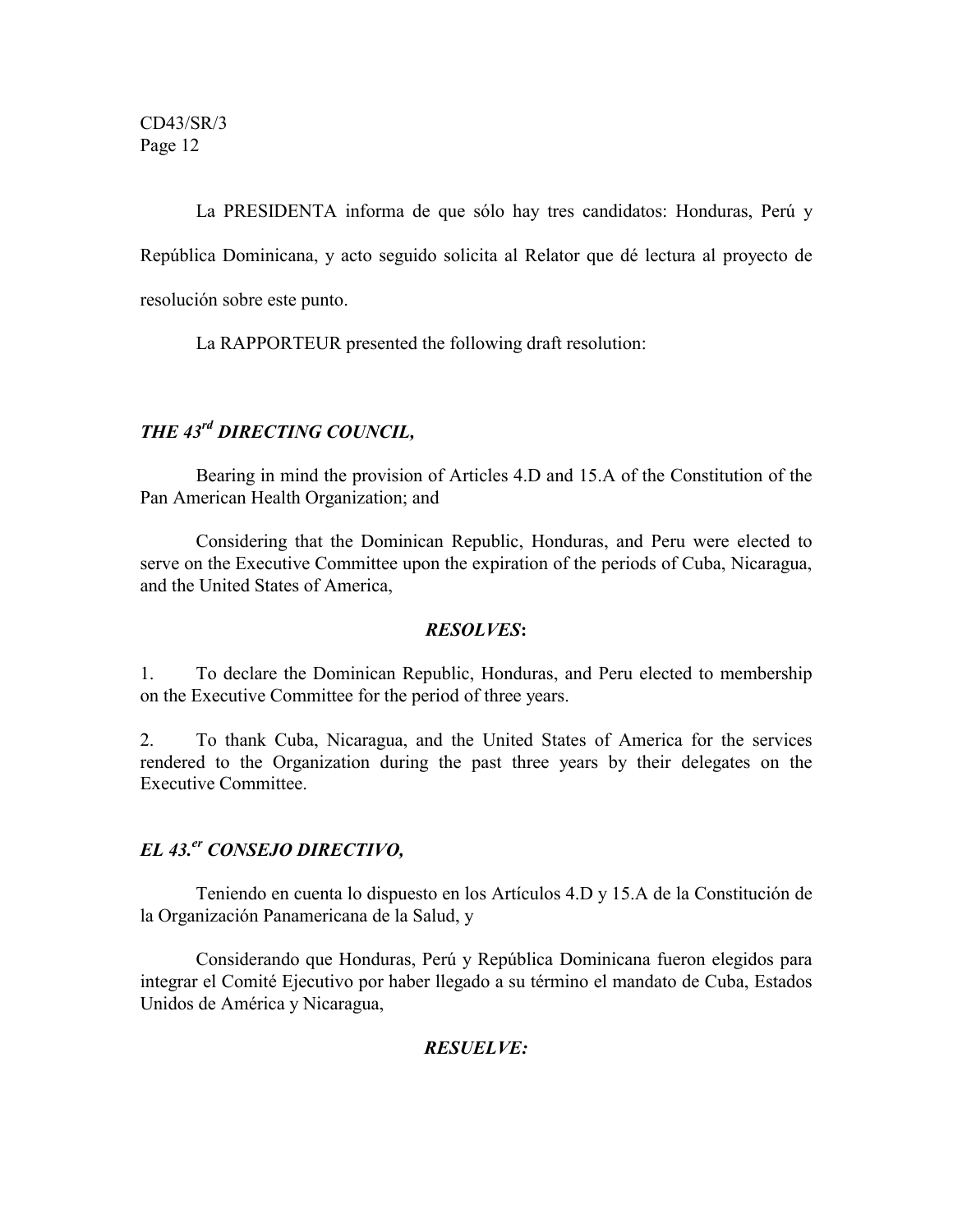1. Declarar elegidos a Honduras, Perú y República Dominicana para integrar el Comité Ejecutivo por un período de tres años.

2. Agradecer a Cuba, Estados Unidos de América y Nicaragua los servicios prestados a la Organización por sus delegados en el Comité Ejecutivo durante los últimos tres años.

*Decision*: The proposed resolution was adopted. *Decisión*: Se aprueba el proyecto de resolución.

- ITEM 6.1 SELECTION OF ONE MEMBER STATE FROM THE REGION OF THE AMERICAS ENTITLED TO DESIGNATE A PERSON TO SERVE ON THE JOINT COORDINATING BOARD OF THE UNDP/WORLD BANK/WHO SPECIAL PROGRAM FOR RESEARCH AND TRAINING IN TROPICAL DISEASES (TDR), ON THE EXPIRATION OF THE AND PERIOD OF OFFICE OF BOLIVIA
- PUNTO 6.1 SELECCIÓN DE UN ESTADO MIEMBRO DE LA REGIÓN DE LAS AMÉRICAS FACULTADO PARA DESIGNAR UNA PERSONA PARA PARTICIPAR EN LA JUNTA COORDINADORA COMÚN DEL PROGRAMA ESPECIAL DE INVESTIGACIONES Y CAPACITACIÓN SOBRE ENFERMEDADES TROPICALES DE PNUD/BANCO MUNDIAL/OMS (TDR) AL HABER CONCLUIDO EL MANDATO DE BOLIVIA

The SECRETARY introduced document CD43/23, remarking that the Joint

Coordinating Board was the most important administrative body of the special program.

One vacancy would occur in the Region of the Americas as of 1 January 2000, when the

term of office of Bolivia would expire. Any Member States from the region was eligible

for selection.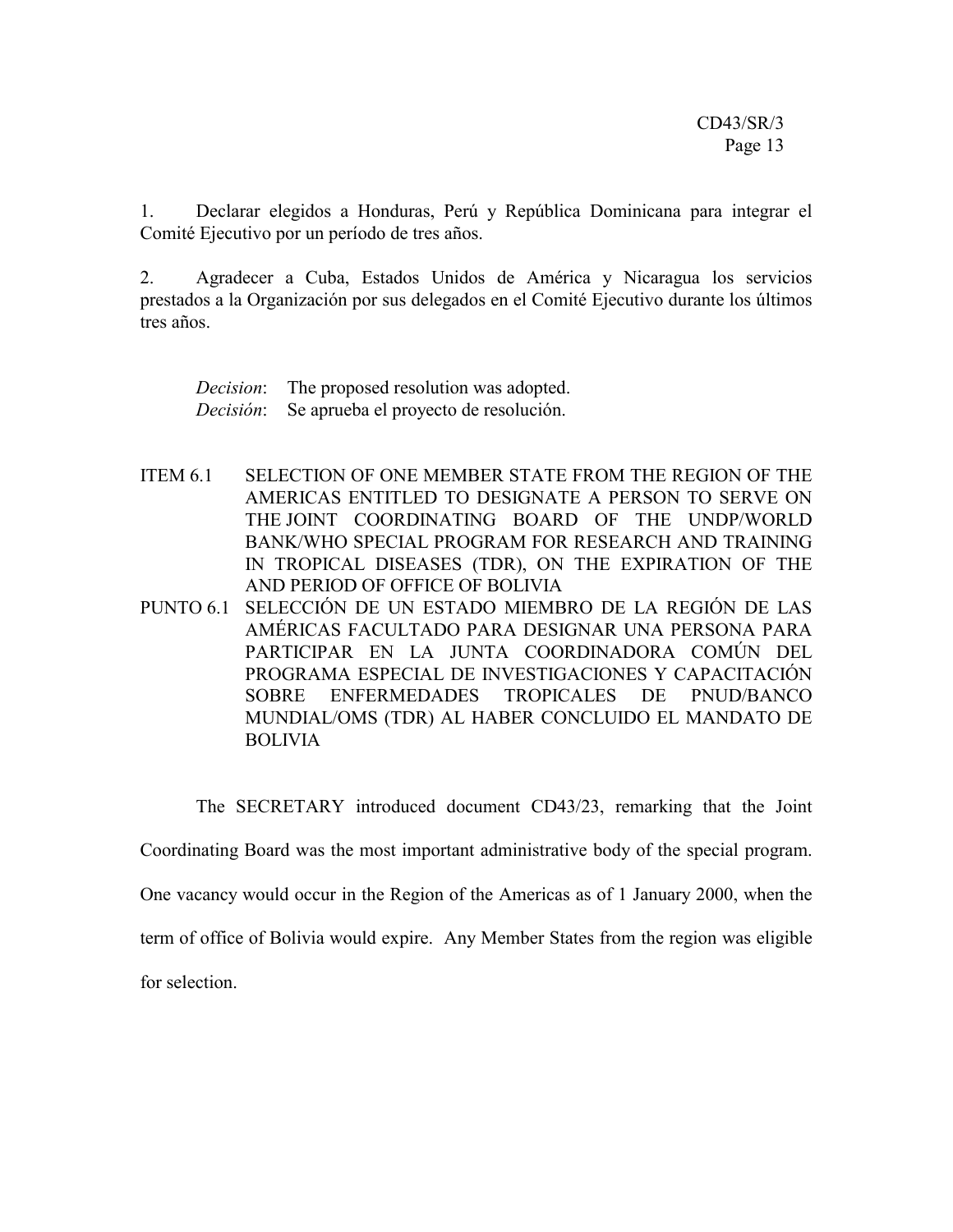La PRESIDENTA solicita a los delegados que presenten las candidaturas que consideren pertinente.

El Delegado de NICARAGUA pide que el examen de este punto se aplace para mañana. Explica que Nicaragua desea presentar su candidatura pero, al haber otra delegación interesada en ocupar esa vacante, es imprescindible esperar a que la Ministra de Salud de ese país llegue mañana para negociar con esa delegación.

El Delegado de CUBA dice que, en efecto, el gobierno de su país está interesado en ocupar la plaza que deja vacante Bolivia, pues considera que, gracias a la capacidad cientifíca y técnica del Instituto de Medicina Tropical Pedro Kourí, están en condiciones de hacer un buen papel. No obstante, su delegación está en la mejor disposición de negociar con la Delegación de Nicaragua, una vez que haya llegado la Ministra de Salud, y por ello apoya la petición de aplazar el debate de este punto.

La PRESIDENTA dice que, al no haber objeciones, el debate de este punto se aplaza para mañana.

- ITEM 6.2 SELECTION OF ONE MEMBER STATE ENTITLED TO DESIGNATE A REPRESENTATIVE TO THE INTERNATIONAL COORDINATION COUNCIL OF THE PAN AMERICAN INSTITUTE FOR FOOD PROTECTION AND ZOONOSES (INPPAZ), ON THE EXPIRATION OF THE PERIODOF OFFICE OF PANAMA
- PUNTO 6.2: SELECCIÓN DE UN ESTADO MIEMBRO FACULTADO PARA DESIGNAR UN REPRESENTANTE QUE FORME PARTE DEL CONSEJO DE COORDINACIÓN INTERNACIONAL DEL INSTITUTO PANAMERICANO DE PROTECCIÓN DEALIMENTOS Y ZOONOSIS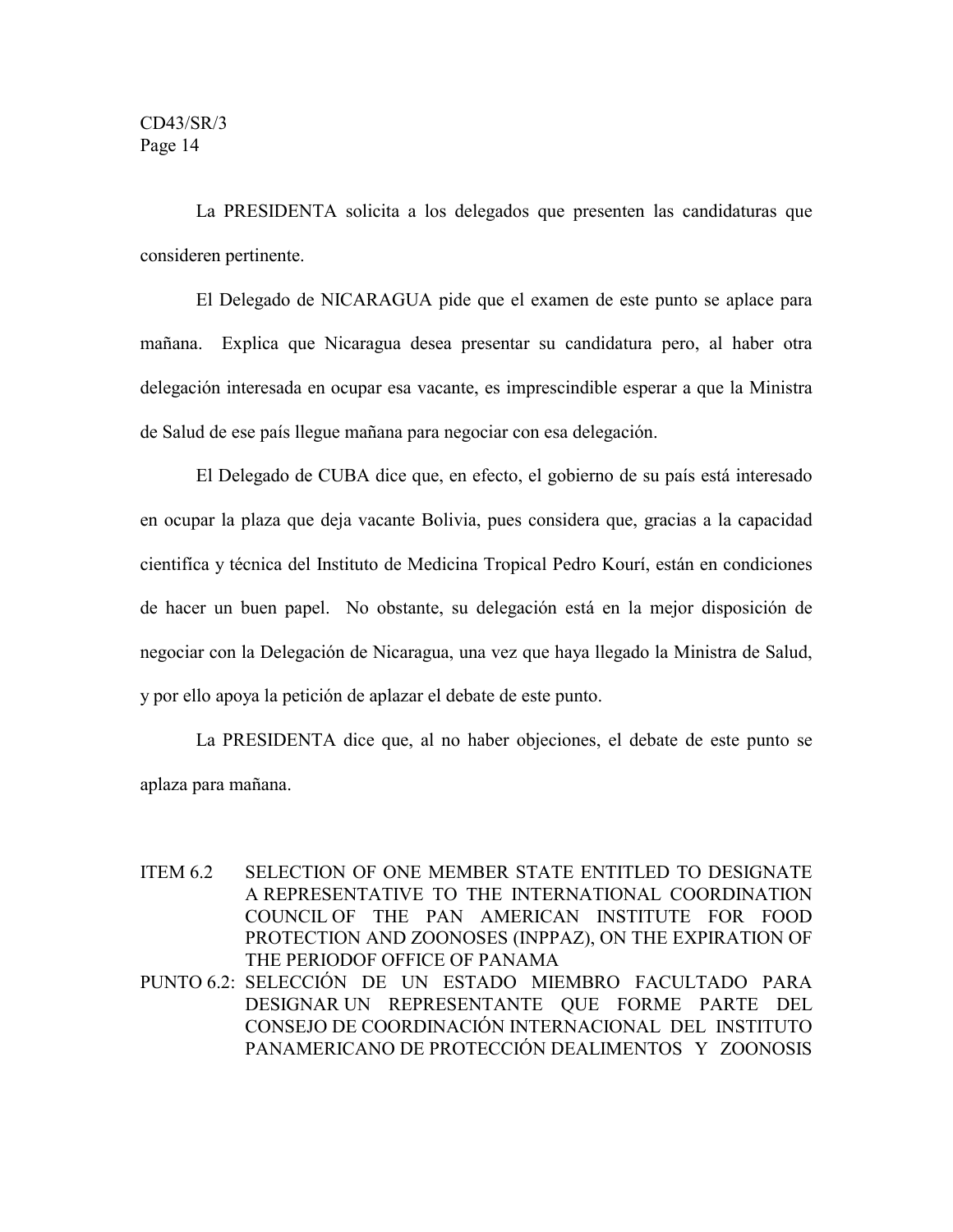## (INPPAZ) POR HABER LLEGADO A SU TÉRMINO EL MANDATO DE PANAMÁ

The SECRETARY recalled that the functions of the International Coordination Council of the Pan American Institute for Food Protection were to keep the Director of the Pan American Health Organization informed about the priorities and strategies of the Institute's work, to evaluate its activities periodically and to monitor compliance with the agreement between PAHO and Argentina. As the term of office of Panama would expire on 31 December 2001, the Council had to elect one Member State to serve for the three year term 1 January 2002 to 31 December 2004.

La PRESIDENTA informa de que sólo hay una candidatura, la de Guatemala; por

lo tanto, declararía elegida a Guatemala.

- *Decision*: Guatemala was elected to designate a representative to the International Coordination Council of the Pan American Institute for Food Protection and Zoonoses (INPPAZ).
- *Decisión*: Guatemala queda elegido para designar un representante que forme parte del Consejo de Coordinación Internacional del Instituto Panamericano de Protección de Alimentos y Zoonosis (INPPAZ).

## ITEM 3.4: PROCESS FOR THE ELECTION OF THE DIRECTOR OF THE PAN AMERICAN SANITARY BUREAU

PUNTO 3.4: PROCESO PARA LA ELECCIÓN DEL DIRECTOR DE LA OFICINA SANITARIA PANAMERICANA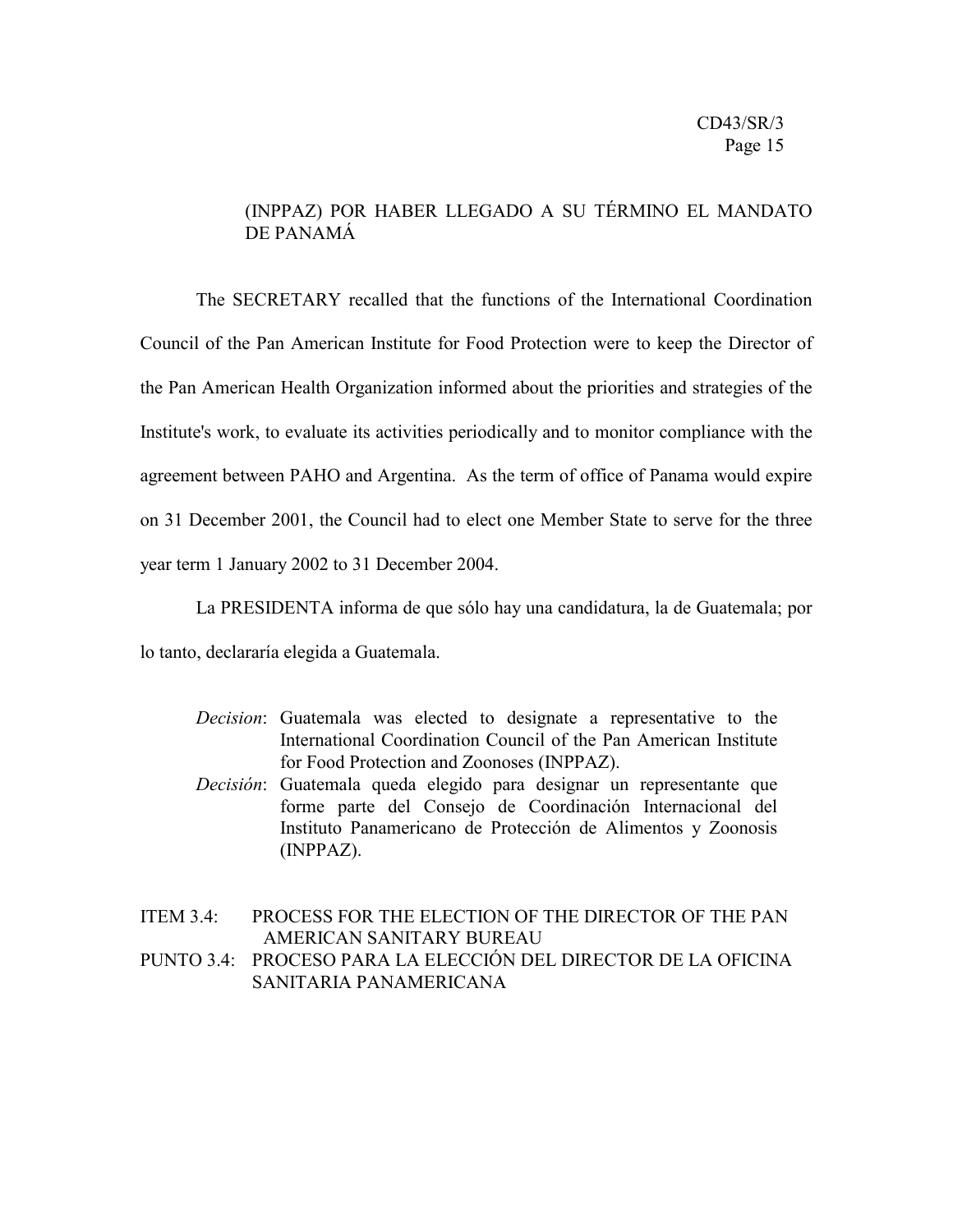El representante del COMITÉ EJECUTIVO dice que este punto se agregó al orden del día del Comité Ejecutivo a petición del Gobierno de México. El Delegado de México explicó los principios por los que a juicio de su gobierno debía guiarse el proceso para la elección del Director.

Para lograr la igualdad de condiciones para los candidatos, tanto externos como internos, el Gobierno de México proponía que los candidatos internos dejaran sus puestos temporalmente durante los seis meses previos a la elección, aunque seguirían recibiendo su sueldo y tendrían derecho a regresar a su puesto después de la elección. Para garantizar la responsabilización, México proponía que todos los candidatos presentasen su plataforma en sesiones abiertas para dar a los Estados Miembros la oportunidad de escuchar sus ideas, lo cual permitiría a estos emitir un voto fundamentado y les daría una base para la evaluación del desempeño de la persona que fuese elegida para el cargo de Director.

El Comité Ejecutivo recibió con beneplácito la oportunidad de abordar el tema del proceso para elegir al Director —que consideraba una de las funciones más importantes de los Estados Miembros dentro de la Organización— y agradeció a la Delegación de México que hubiese planteado el tema. Con respecto a las propuestas concretas de México, el consenso del Comité fue que las disposiciones de la Constitución y del Reglamento Interno de la Conferencia reconocían claramente la soberanía de los Estados Miembros y les daban pleno control del proceso de elección. El Comité también opinó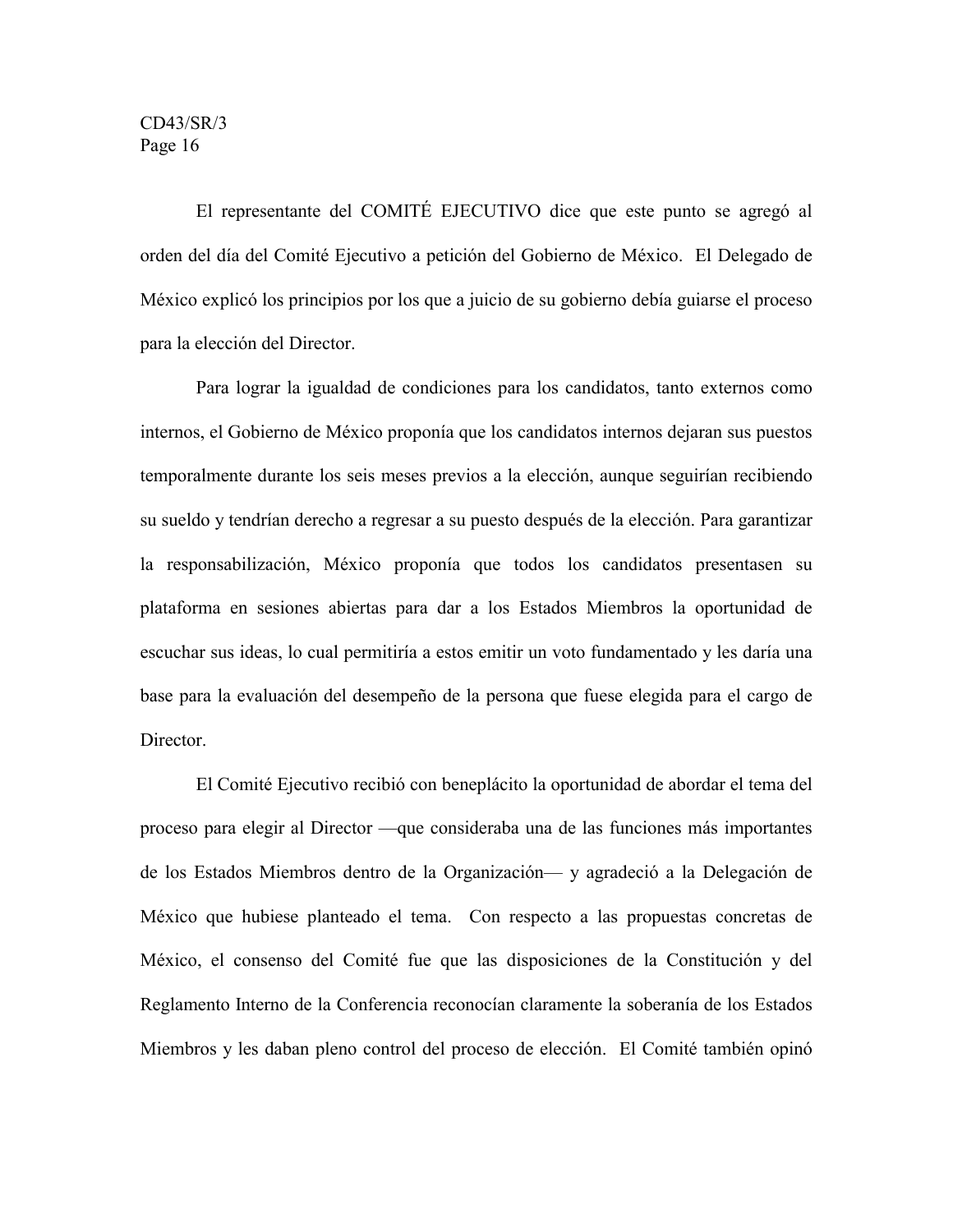que el procedimiento existente era democrático y equitativo. Si bien el Comité le reconoció valor a la idea de reunir a los candidatos para que presentasen su plataforma en una sesión especial convocada para tal efecto, varios delegados señalaron que los directores de las organizaciones intergubernamentales no fijaban sus propios programas sino que más bien llevaban a cabo los programas aprobados por los Estados Miembros.

El Comité expresó su firme desacuerdo con la sugerencia de que los candidatos internos dejaran sus puestos durante seis meses antes de la elección. Los delegados opinaron que sería impráctico y demasiado costoso para la Organización conceder a los candidatos una licencia de seis meses con goce de sueldo, y que ello daría a los candidatos internos una ventaja injusta sobre los candidatos externos. Es más, si un Director en funciones que aspirase a la reelección fuese a dejar su puesto antes de la elección, la Oficina se quedaría sin su dirigente principal por un período de seis meses. El Comité Ejecutivo, por consiguiente, no consideró necesario ni aconsejable recomendar ninguna modificación de las disposiciones asentadas en la Constitución de la OPS y en el Reglamento Interno de la Conferencia Sanitaria Panamericana con respecto a la elección del Director.

El Delegado de MÉXICO dice que la intención que anima a su gobierno es lograr que los avances democráticos realizados por los países de la Región se extiendan a los organismos internacionales. Agrega que la discusión de los principios se debe separar claramente de la discusión de los mecanismos para llevarlos a la práctica. A continuación,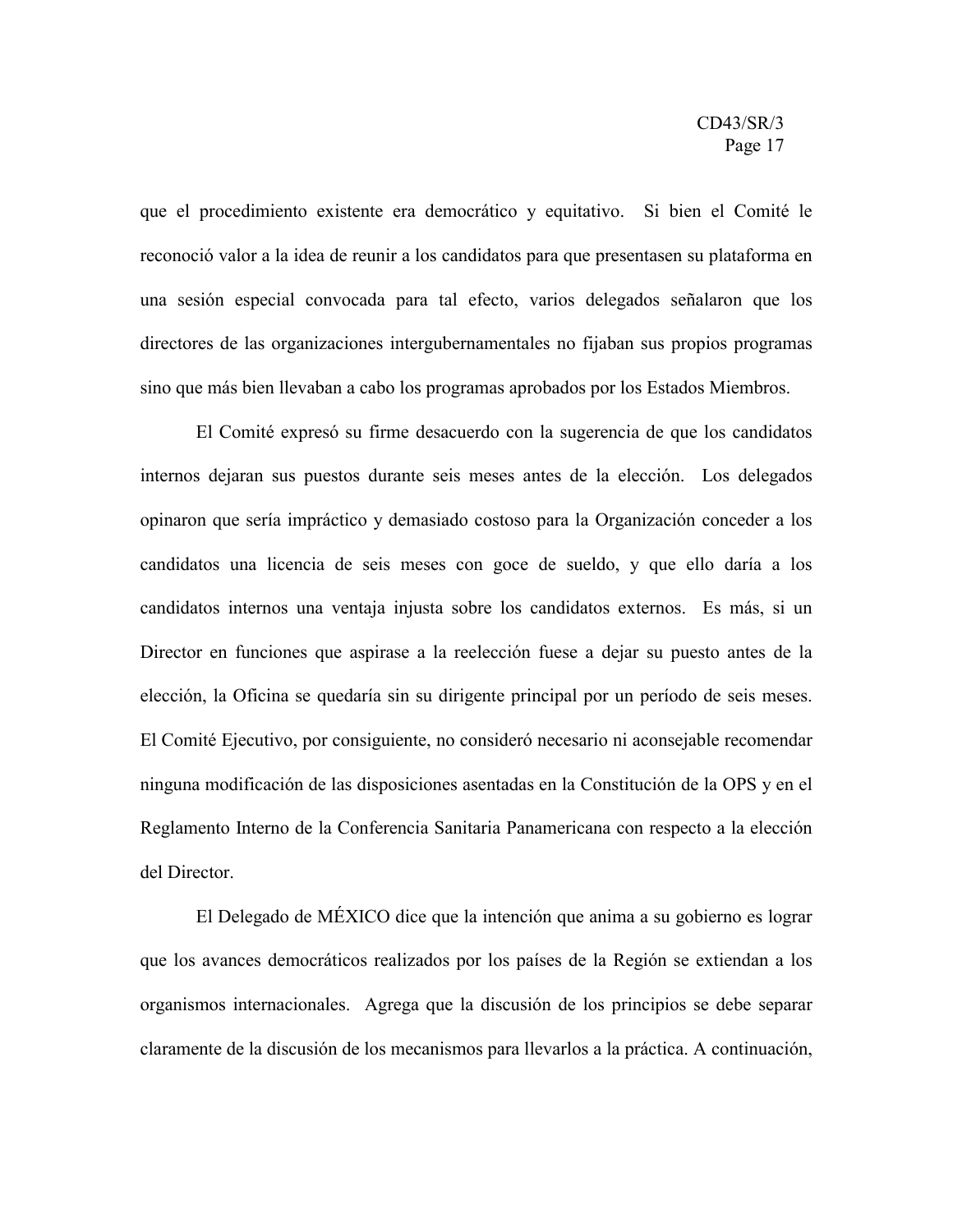glosa los cuatros principios que le parecen necesarios para que el proceso de elección tenga plena legitimidad democrática. Primero, el proceso electoral debe corresponder exclusivamente a los Estados Miembros. Segundo, los candidatos deben contender sobre una base de igualdad. Tercero, los candidatos deben hacer explícitos ciertos compromisos en el proceso de la campaña. Y cuarto, el voto debe ser universal y secreto.

Estos principios están incluidos en la Constitución de la Organización y lo único que se pretende es reafirmarlos. Cabe además preguntarse qué medidas prácticas permitirán materializarlos. Con respecto al primer principio, el hacer proselitismo a favor de un candidato debe corresponder exclusivamente a los Estados Miembros y ninguna otra instancia debe participar en ello. La Delegación de México acepta plenamente la opinión del Comité Ejecutivo en el sentido de que, para los candidatos internos, no sería práctica una separación del cargo por seis meses. Aun así, sería de desear que los candidatos internos se comprometieran a separar totalmente el papel de funcionario de la Organización del papel de candidato a Director de la Oficina. En lo referente a la transparencia y rendición de cuentas, se da por sentado que los planes de trabajo del Director, una vez electo, serán determinados por los Estados Miembros. Pero ello no obsta para que los candidatos den a conocer su visión sobre el futuro de la Organización, así como sus planes concretos para conducirla hacia una nueva era. Si esto no se hace, los Estados Miembros estarán emitiendo un voto carente de fundamento por la falta de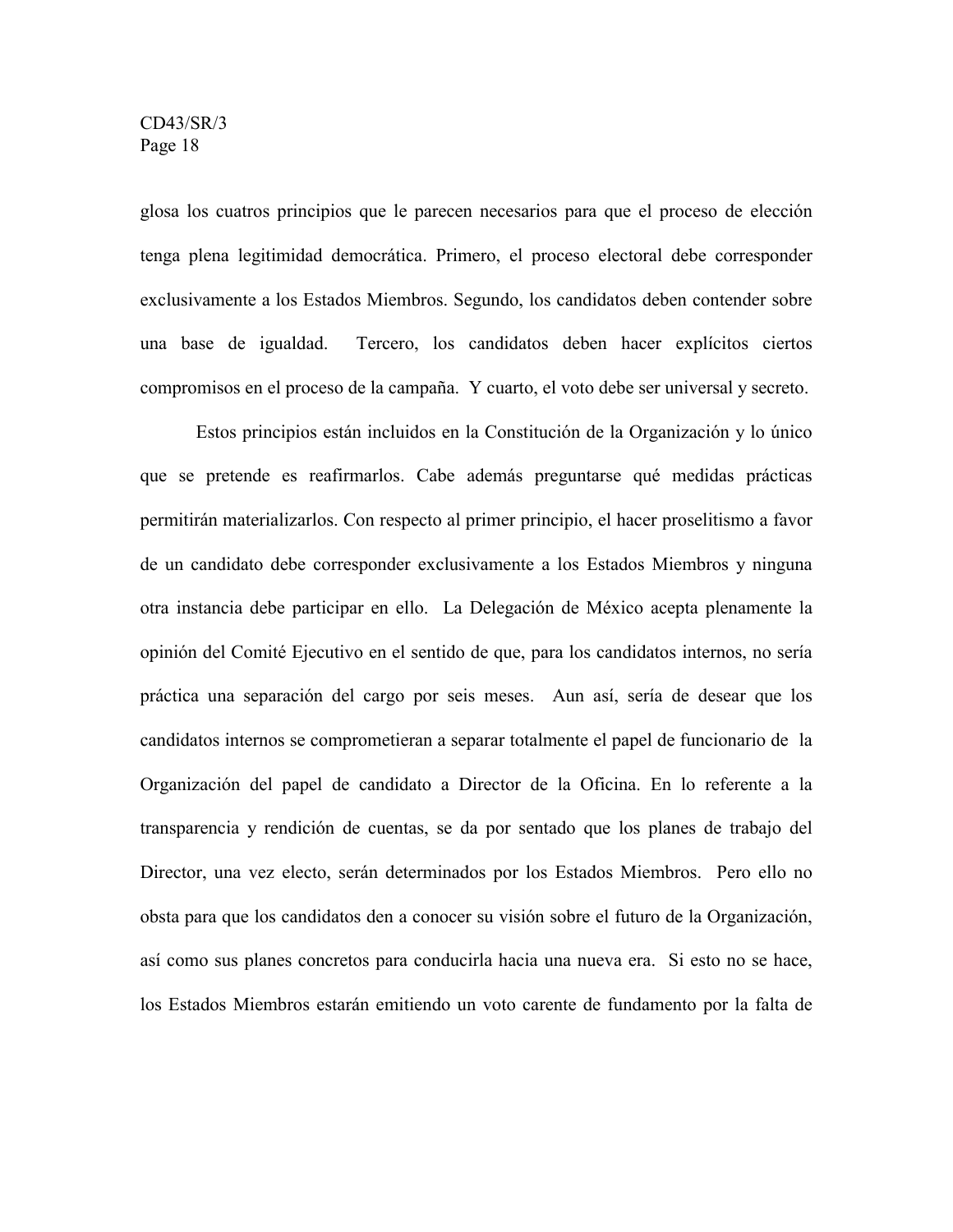información. Finalmente, el orador reconoció que el principio del voto universal y secreto se aplica plenamente.

El Delegado de COSTA RICA felicita a la OPS y a su Director por el interés que ha despertado en los Estados Miembros la inminente elección, actitud que es un indicio claro de que la Organización goza de renovadas fuerzas y vitalidad. Pese a los méritos de la opinión expresada por México a favor de la equidad en cualquier proceso electoral, no hay que olvidar que la igualdad de oportunidades también es importante. Todos los Estados Miembros deben tener igual posibilidad de participar en la elección del Director de la Oficina, motivo por el cual es importante que los candidatos participen en todos los foros regionales —como la Reunión Especial del Sector Salud de Centroamérica (REESCA), la Comunidad del Caribe (CARICOM), el Sistema de Integración Centroamericana (SICA), el Mercado Común del Sur (Mercosur), etc. — donde estén presentes la OPS o los ministerios de relaciones exteriores de sus Estados Miembros. La OPS debe facilitar el camino, en igualdad de condiciones, a todos los candidatos que acudan a estos foros.

Con el tiempo, habrá que transformar a fondo el sistema electoral de la OPS en consonancia con los puntos señalados por el Delegado de México, tarea que debe cumplirse en el seno de la Conferencia Sanitaria Panamericana y no en la actual reunión, a fin de no violar el reglamento en vigencia ni la Constitución de la OPS. El Delegado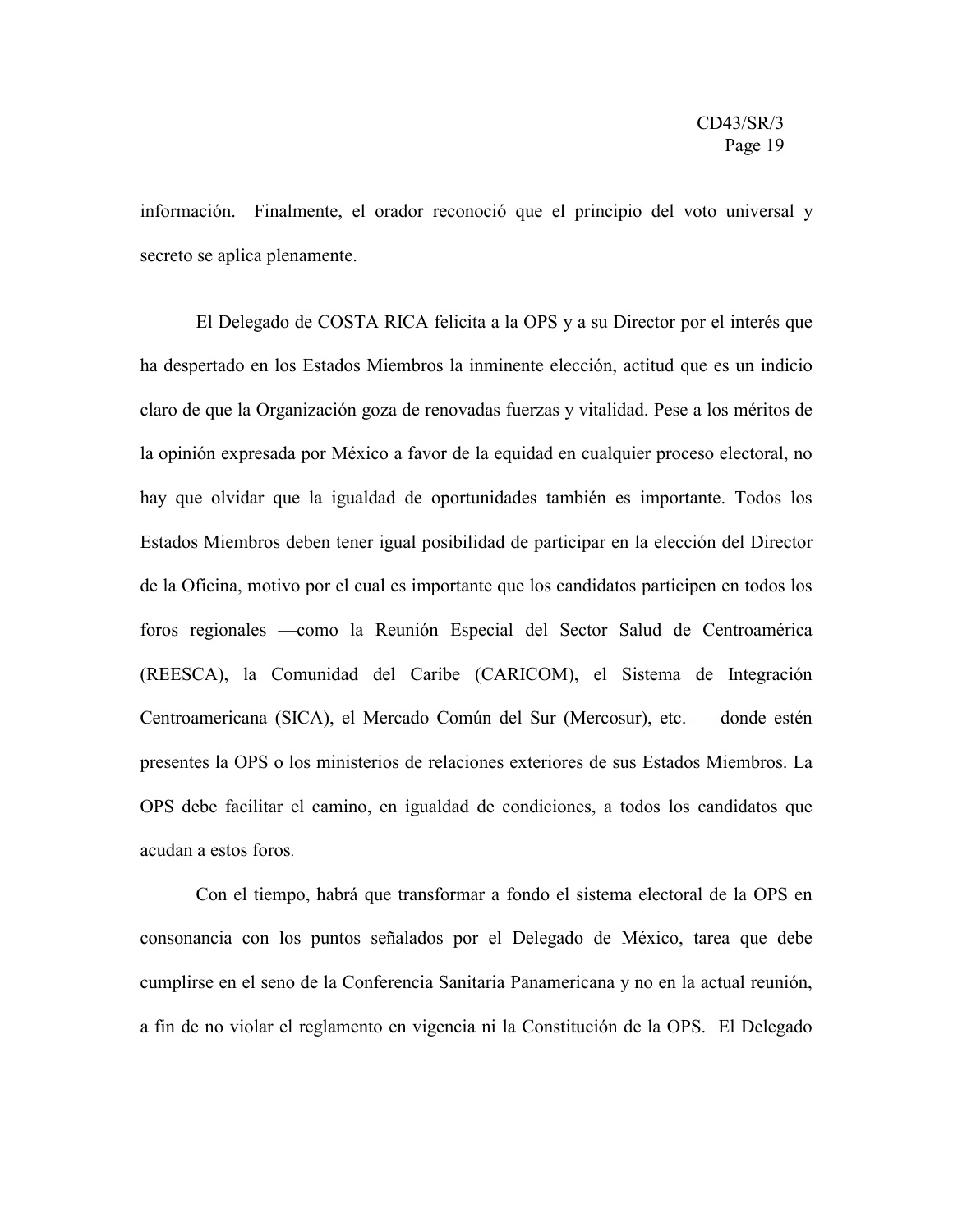concluye reiterando la necesidad de que haya igualdad de oportunidades, transparencia y equidad en el proceso de elegir al Director de la Oficina.

The Delegate of CANADA said that Canada's first choice would have been to have Sir George Alleyne remain as Director, but since that option was not available, Canada fully supported the proposal that Mexico had submitted in document CD43/29. Canada thanked the delegation of Mexico for amending its original proposal, taking account of the discussion that had taken place in the Executive Committee.

The selection of the Director was an important matter, and Canada supported the view that all candidates should have the same opportunity to compete, as well as the recommendation that all candidates should be allowed to present their platforms in an open and transparent format. He pointed out that by virtue of the Constitution the meeting of the Executive Committee in June 2002 would be open to all Member States, not simply the members of the Executive Committee. Thus all Member States would be able to be there and to take part in discussions with prospective candidates for the election.

El Delegado de ARGENTINA afirma que mejorar el funcionamiento de las instituciones democráticas implica buscar nuevas variables y añade que el elemento más valioso en las democracias estables de los países de la Región es la posibilidad de lograr un consenso mediante la discusión de los diferentes problemas. Un sistema u organismo se desvirtúa cuando se personaliza demasiado la función de su director, presidente o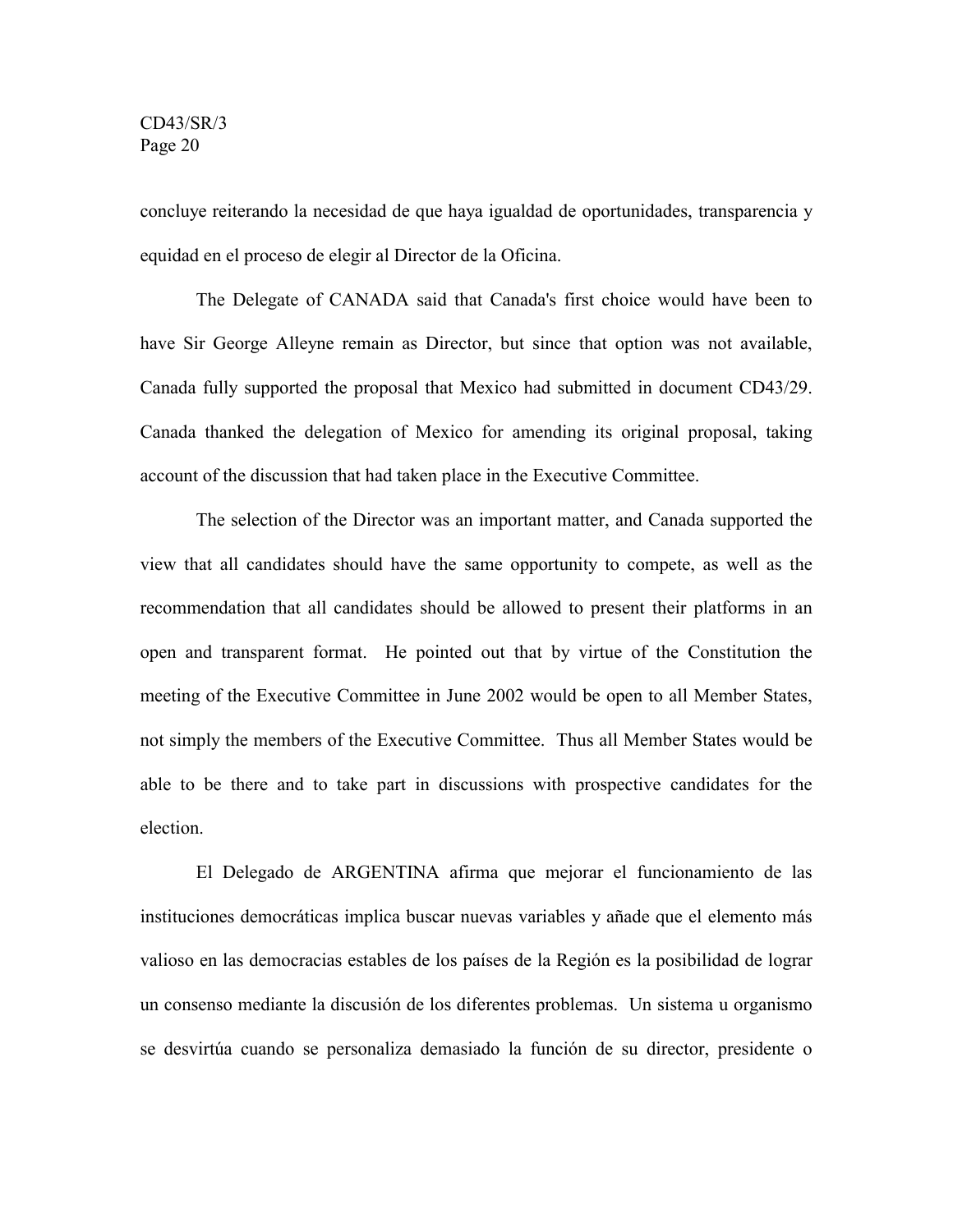máxima autoridad, tendencia que debe reducirse paulatinamente para dar mayor cabida a la opinión del conjunto y a la búsqueda de una política institucional determinada por consenso.

Algunas de las intervenciones que se han producido en el seno de este foro son sumamente importantes y deben ser motivo de satisfacción. Aunque cabe apoyar fervientemente la participación de los Estados Miembros en el proceso electoral, dificulta mucho el funcionamiento del sistema que personas ajenas a la OPS intervengan en la definición de sus políticas, tarea que debe cumplirse por consenso de los Estados.

El problema de la transparencia reviste gran importancia y debe observarse en las presentaciones de los candidatos. La democracia permite la competencia, pero encierra algunas pautas fundamentales. La persona que participa en un sistema democrático, sea cual fuera el resultado de una elección, debe tener la plena intención de colaborar con el sistema. Por encima de los candidatos al cargo de Director de la Oficina están la Organización y su objetivo, que es mejorar el sistema de salud de los países de toda América. Éste es el objetivo que debe primar a la hora de tratar de resolver los problemas de salud que plantea la Región. De ahí que la búsqueda de un consenso sea el mejor ejercicio democrático, ya que permite limar diferencias y asperesas y reconciliar los diferentes puntos de vista.

El Delegado apoya la decisión del Comité Ejecutivo de tratar el problema de las elecciones y sostiene que las decisiones de dicho Comité son plenamente válidas a la hora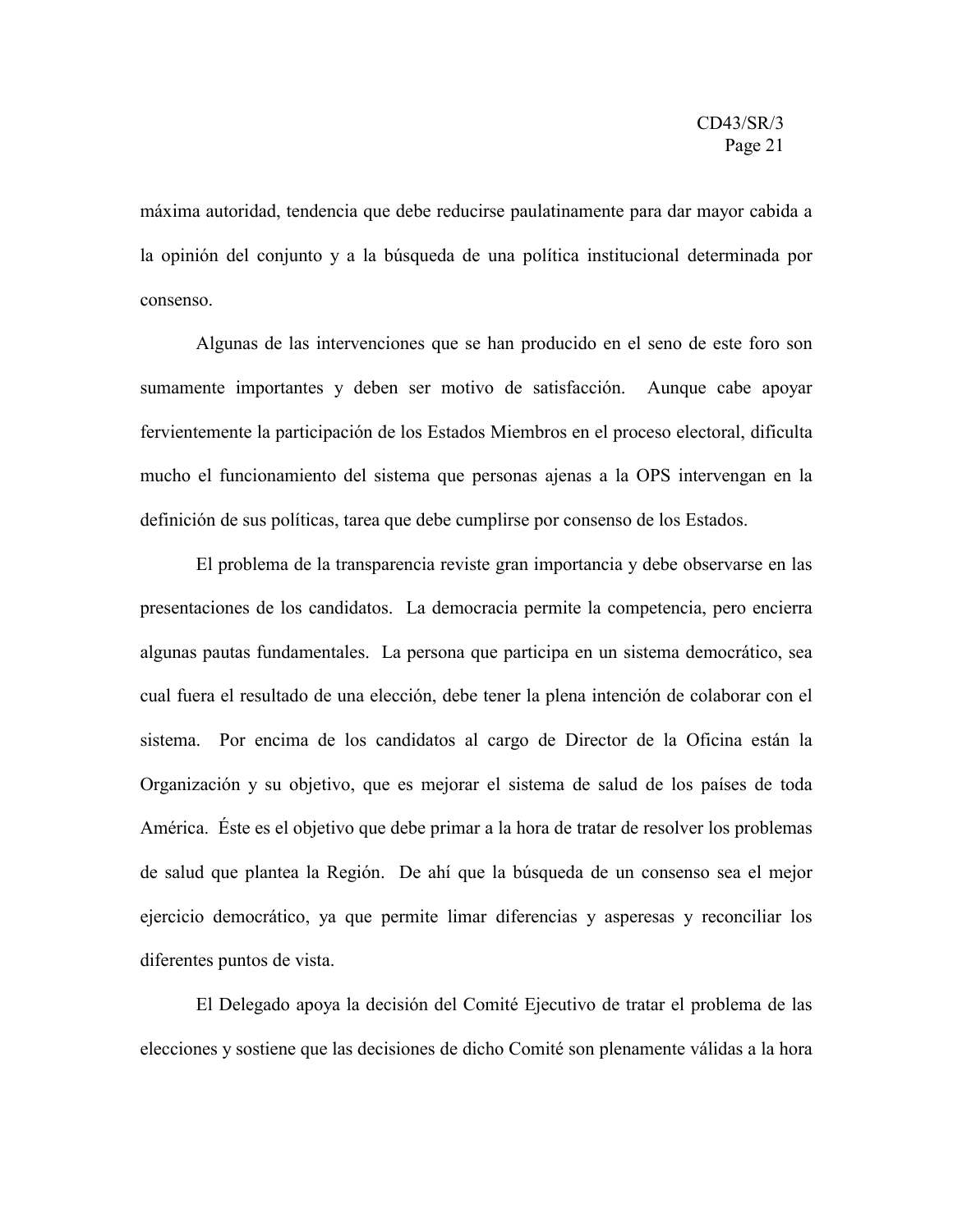de elegir al futuro Director de la Oficina. Insiste en la necesidad de una propuesta concreta de la Organización encaminada a fijar políticas para los países de la Región. La posición destacada de la OPS en los últimos años la obliga a fortalecer el intercambio de ideas y de experiencias positivas y negativas de los países, para que sus objetivos en pro de la salud puedan cumplirse de la mejor manera posible. Por último, se expresa a favor de mantener el voto secreto y universal porque refleja una actitud democrática que se debe respetar.

The Delegate of the UNITED STATES OF AMERICA said that the proposal presented by Mexico and contained in Document CD43/29 was worthy of support. The United States was confident that the current and future candidates for the Director's position would conduct their campaigns in a manner consistent with the highest standards of the Organization. It was important to review each candidate's strengths and possible weaknesses relative to that important position, one vital to PAHO's future direction. All the candidates would be visiting the Member States to present their views and vision for the Organization, and the United States would welcome all and any candidates and be pleased to have them present their views. Mexico's proposal that candidates should present their platforms during the 130th session of the Executive Committee in June 2002 was certainly worth considering.

The Delegate of TRINIDAD AND TOBAGO said that while his delegation certainly agreed with the principle that had been enunciated, it had difficulty in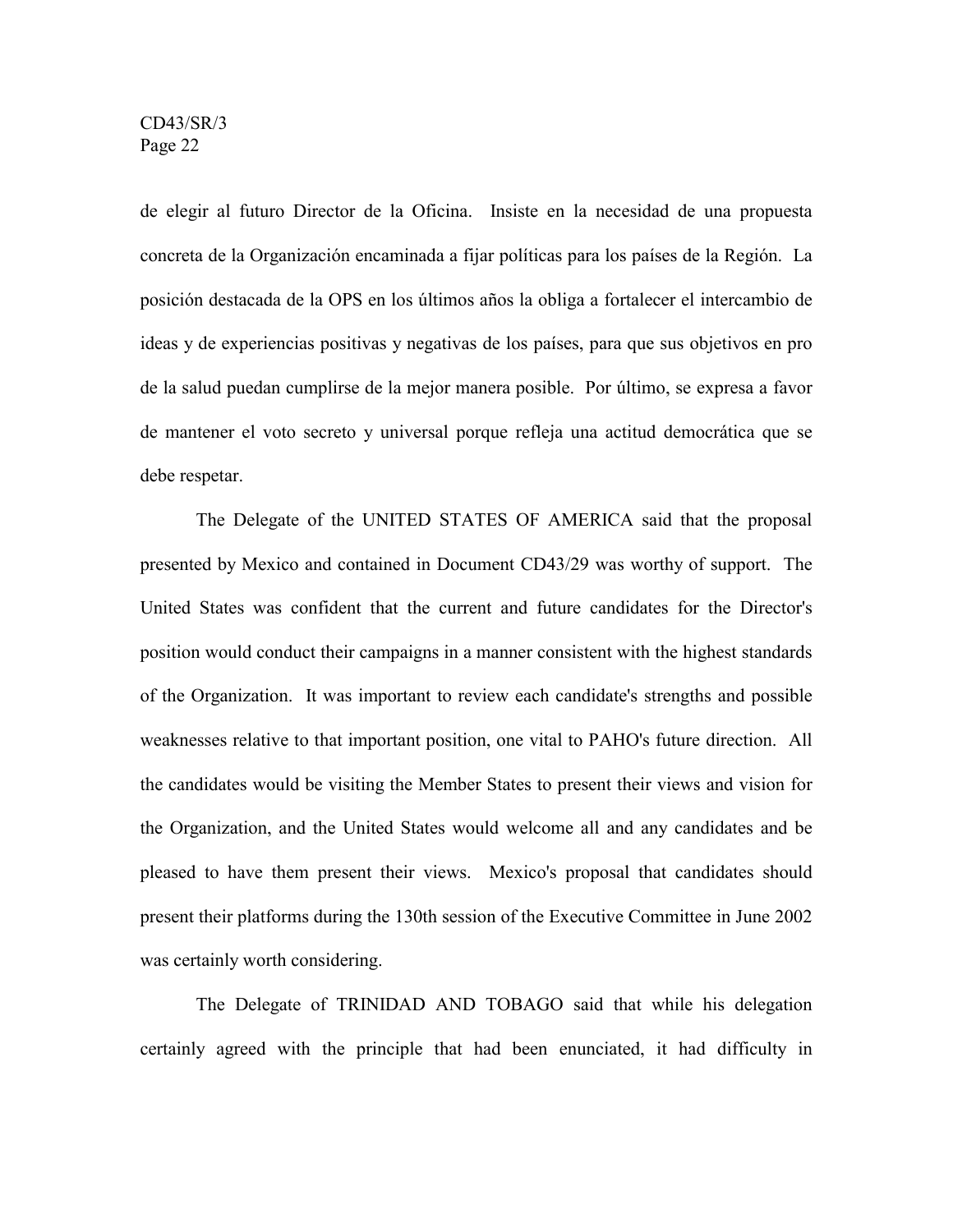reconciling the presentation of candidacies to the Executive Committee with the avowed principles of equity and equality of opportunities. Since the Executive Committee did not elect the Director, he did not understand the purpose of such presentations. Nor should it be ignored that there was a cost to attending such a session, a cost that not all Member States could afford. Were such states then to be denied that opportunity? He felt that it would be much better to take the approach that candidates might make written submissions about their visions which could then be distributed to all members. Thus, every Member State would have the same opportunity to reflect and hold discussions; there would be transparency and equal opportunities for all.

While Trinidad and Tobago would certainly object to a situation in which the candidates made presentations to the Executive Committee, it was quite acceptable for each prospective candidate to approach Member States and pursue his or her advocacy in such a manner.

O Delegado do BRASIL manifestou o apoio de seu país ao relatório do Comitê Executivo sobre processo eleitoral. Ressaltou que os estatutos prevêem com clareza e respeito os princípios democráticos para a eleição do novo Diretor e que o programa não é somente do candidato, mas de todos os Estados Membros. Ele é definido pelo conjunto dos Estados Membros, é cumprido e executado pelo Diretor e é acompanhado pelas reuniões desse plenário. Afirmou que a forma adotada de apresentação dos candidatos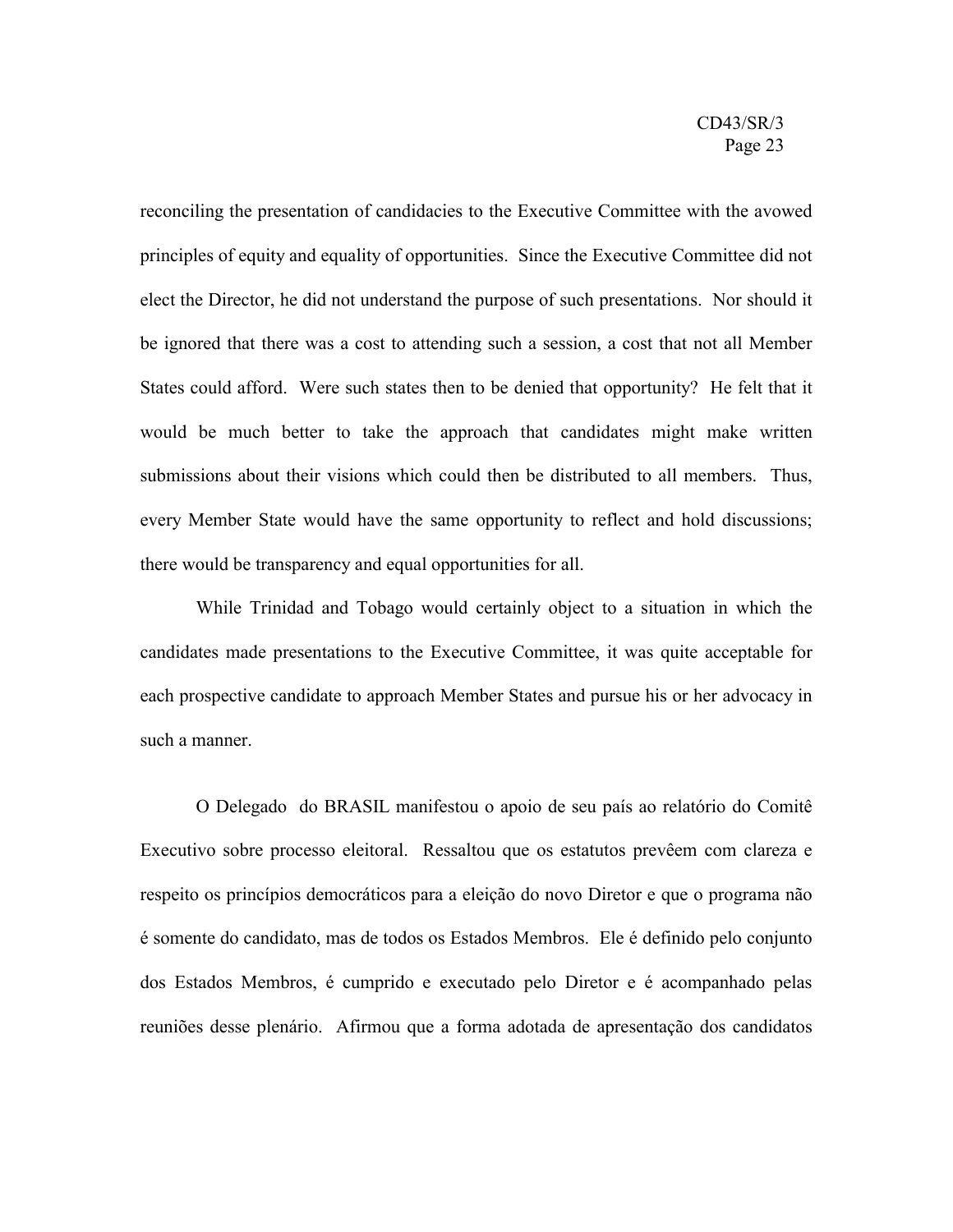por meio de visitas, de contatos bilaterais ou multilaterais e de assessorias é eficiente e tem contribuído para que o processo seja democrático.

La Delegada de VENEZUELA concuerda con México en que hay algunos vacíos en el marco jurídico que regula el proceso electoral de la OPS en general, no solamente en lo que respecta a la elección del Director, y explica que ello ya había sido señalado por la delegación de su país en reuniones anteriores del Consejo Directivo a propósito de la elección de los miembros del Comité Ejecutivo. En aquellos momentos Venezuela solicitó que el tema se retirara de la agenda no porque careciera de importancia, sino porque opinaba que debía plantearse con un enfoque más global en relación con todos los procesos electorales de la Oficina. La Delegada considera que si bien el asunto de interés inmediato es la elección del Director de la OPS, cualquier reforma del sistema electoral vigente se debe hacer con un enfoque más general y con miras al futuro más lejano.

En efecto, como señaló el Delegado de Trinidad y Tabago, la OPS no cuenta con un reglamento electoral ni dispone de espacios transparentes para que los candidatos a Director den a conocer sus plataformas ante todos los Estados Miembros sin tener que ir de país en país. Es sólo durante la Conferencia Sanitaria Panamericana cuando los candidatos son presentados y elegidos.

Se trata de un problema tan fundamental que debe ser objeto de una resolución encaminada a modificar el reglamento de la Conferencia en el futuro próximo, aunque sea demasiado tarde para que ello se logre antes de la elección al cargo de Director del año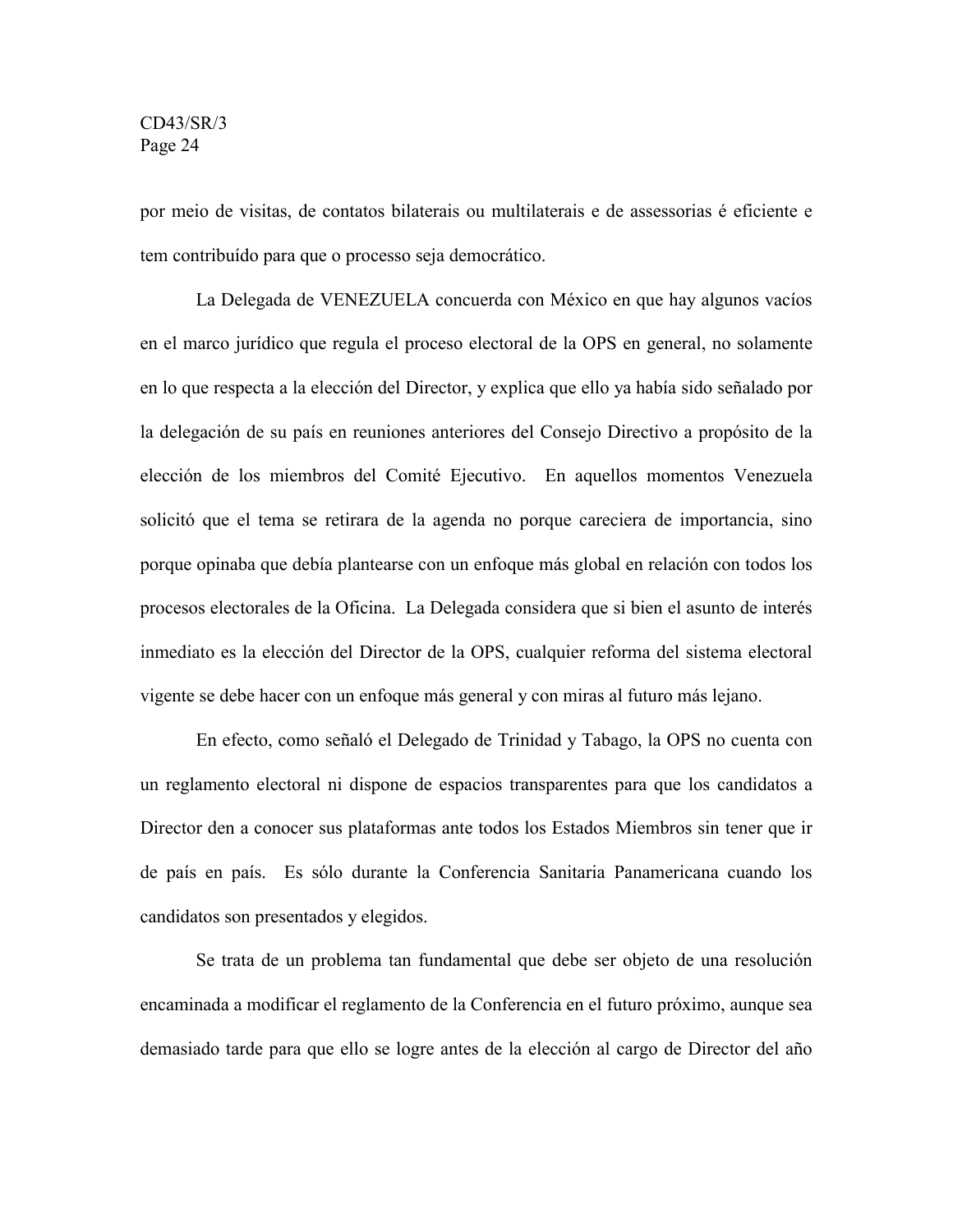2002. Sugiere que se presente el tema del sistema electoral en la próxima Conferencia Sanitaria Panamericana y que entretanto se estudie la posibilidad de tomar algunas decisiones provisionales al respecto.

Por último, la Delegada reitera su apoyo a la postura de México en favor de una mayor transparencia y equidad en el proceso electoral. No obstante, expresa su preocupación porque ese país, en su propuesta, aboga por la presentación de los programas de los candidatos durante las reuniones del Comité Ejecutivo, que son espacios limitados a los miembros de dicho Comité y por lo tanto no son abiertos, como señaló el Delegado de Trinidad y Tabago. Propone, en nombre de Venezuela, que el Consejo Directivo encomiende al Comité Ejecutivo el estudio de una reforma al marco jurídico que regula el proceso electoral.

La Delegada de CHILE reconoce la importancia de tratar el tema de las elecciones como tarea fundamental, pero a la vez afirma que son los países quienes en última instancia conocen sus necesidades y la mejor manera de hacerles frente. No son los candidatos a la dirección de la OPS los llamados a decidir lo que hay que hacer en toda la Región. Las personas que ocupan puestos directivos tienen una influencia decisiva en los demás y traen al cargo formas de obrar muy personales que influyen en la manera en que se hacen las cosas. Por lo tanto, es fundamental que los Estados Miembros tengan la oportunidad de tener un contacto más estrecho con los candidatos, mediante reuniones subregionales u otros espacios, a fin de conocer sus posturas y cómo cada uno piensa que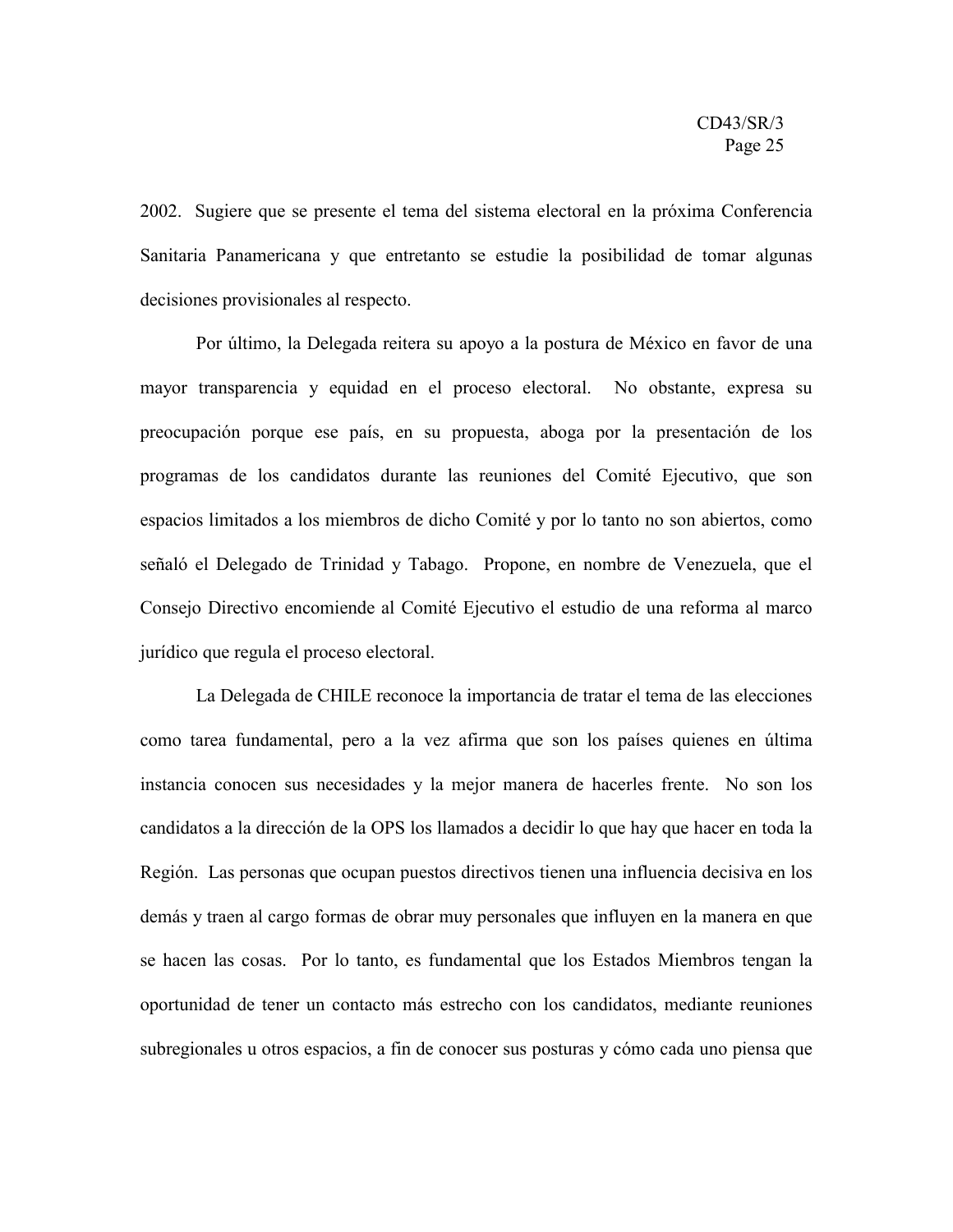se deben dirigir los pasos de la Organización. Aunque los procesos vigentes han funcionado hasta ahora, por diversos motivos no todos los países pueden enviar representantes a las reuniones del Comité Ejecutivo. Ello impone la necesidad de encontrar un mecanismo complementario para que, llegado el mes de septiembre del 2002, los representantes de los Estados Miembros de la OPS estén en posición de tomar la mejor decisión posible con respecto a la persona que habrá de dirigir la Organización durante los próximos años.

El Delegado de URUGUAY reafirma que la Constitución de la OPS y el Reglamento Interno de la Conferencia Sanitaria Panamericana respetan plenamente todo principio democrático y que el sistema tal como ha existido hasta el momento ha permitido la elección transparente de líderes de la calidad del actual Director. Si bien considera meritorio que en los países haya mayor democracia y un mayor respeto por los seres humanos, afirma que la OPS tiene una tradición democrática que ha perdurado más de un siglo y que siempre ha respetado plenamente el sentir de sus Estados Miembros y la opinión de la mayoría en distintos momentos.

Pese a la indudable importancia de la figura del Director, las decisiones y políticas de la Organización pertenecen a los Estados Miembros y son fuente de todas las actividades concretas de la OPS.

Su país se opone a una reforma del proceso electoral, ya que las decisiones de los países deben basarse en el estudio de los currículos de los candidatos, los cuales pueden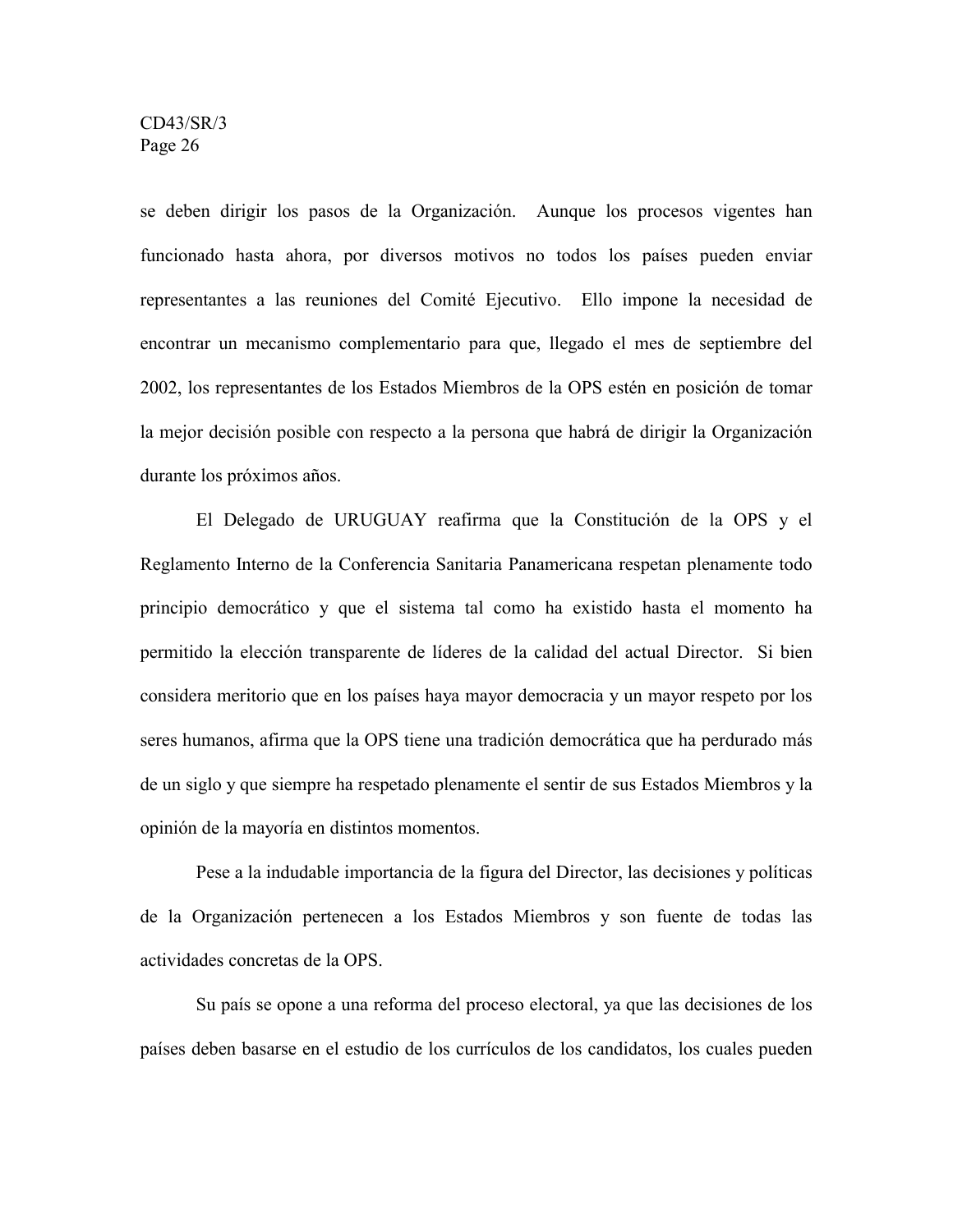difundirse por escrito a todos los países por igual. Defiende el derecho de cada país que se establece en el artículo 56 del Reglamento Interno, según el cual no se debe elaborar una lista oficial de candidatos al cargo de Director ni de requisitos para el cargo hasta la fecha de la elección, puesto que el Reglamento faculta a los delegados a ejercer en nombre de sus respectivos países el derecho a presentar un candidato hasta el último momento.

Expresa, por último, su desacuerdo con la propuesta de aprobar resolución expresa para modificar el proceso electoral en vigencia. A su parecer, la Constitución y el Reglamento Interno de la Conferencia confieren al proceso electoral legitimidad y transparencia.

El Delegado de PERÚ tampoco cree que el proceso electoral actual debe modificarse. El artículo 56 citado por el Delegado de Uruguay en efecto concede a cada país el derecho de presentar candidatos al cargo de Director hasta el último momento antes de la elección y se ve respaldado por los tratados de derechos humanos de los distintos países, según los cuales todo ciudadano tiene el derecho de ser elegido para cualquier cargo público en condiciones de igualdad. Manifiesta su oposición a que un candidato goce de mayores privilegios que otro, más aún si hay países candidatos cuyos ciudadanos trabajan en la Organización. En nombre de su Gobierno, el Delegado solicita que se respete el Reglamento Interno en toda su extensión.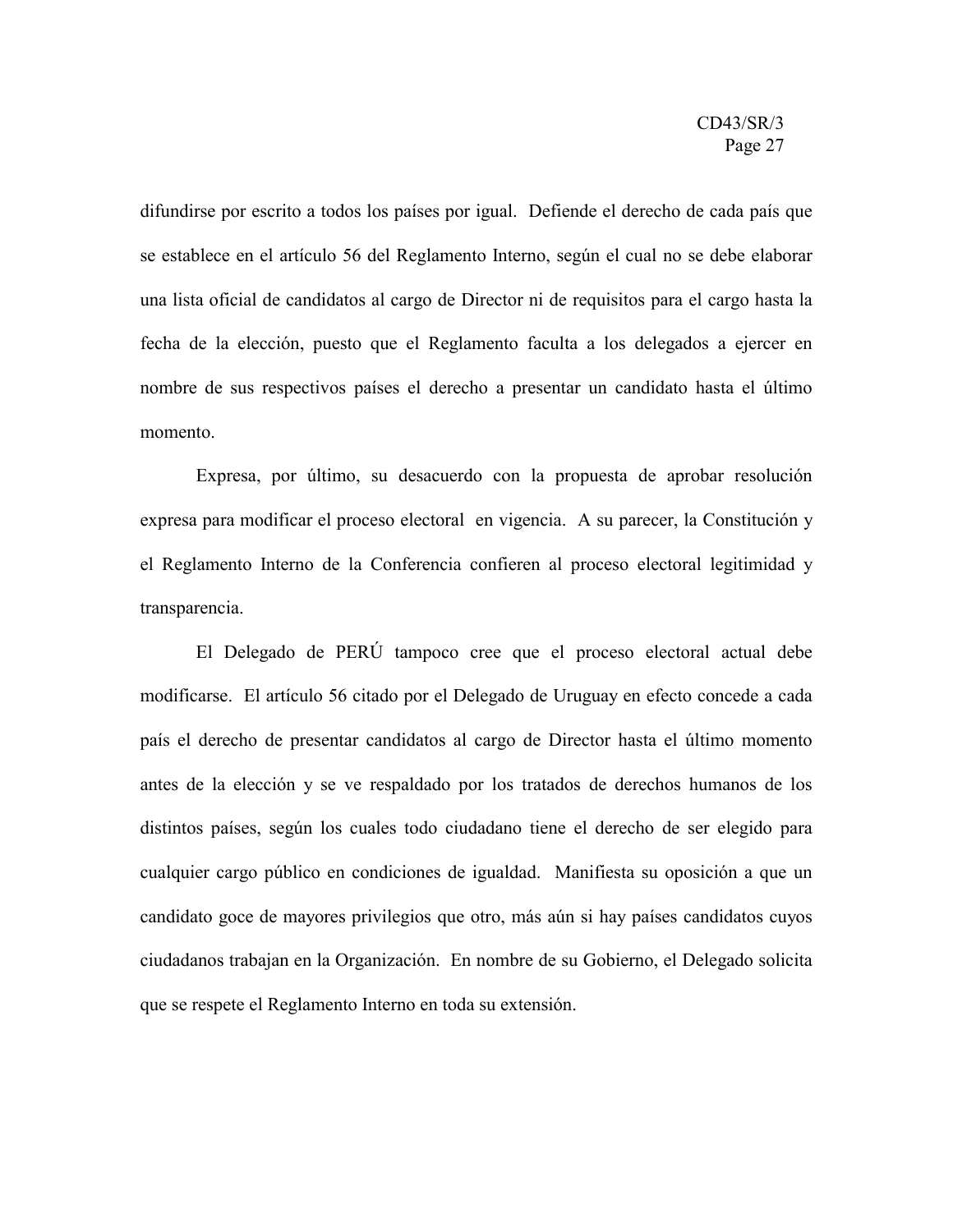La PRESIDENTA, hablando en calidad de Delegada de COLOMBIA, afirma que no hay discrepancia en cuanto al valor de la transparencia y el carácter secreto de la votación, pero sostiene que las reflexiones que han surgido en el seno del foro se relacionan más bien con la responsabilidad de las personas que ejercen el voto. Para poder elegir adecuadamente, estas personas deben conocer a los candidatos. Señala que cambiar las normas no equivale a cambiar las actitudes. Los miembros del Comité Ejecutivo tienen a su disposición diversos recursos, desde teleconferencias hasta documentos escritos, para conocer a los candidatos al cargo de Director de la OPS, aun cuando no puedan estar presentes en la reunión del Comité.

El Delegado de MÉXICO considera que existe un consenso con respecto a la enorme importancia de tratar el tema de las elecciones, ya que la elección a Director es una de las decisiones más trascendentales que la OPS ha de tomar como colectividad. Una vez electo, el Director lleva a la práctica la voluntad de todos los países en sentido colectivo, y no como representante de un solo país. Reitera el Delegado que en ningún sentido es su intención poner en tela de juicio las prácticas electorales de la OPS en el pasado, ni insinuar que no hayan sido legítimas. Su postura se apoya simplemente en el hecho de que toda organización es susceptible de mejorar sus procedimientos, por lo que una discusión como la presente es un ejercicio saludable desde un punto de vista institucional.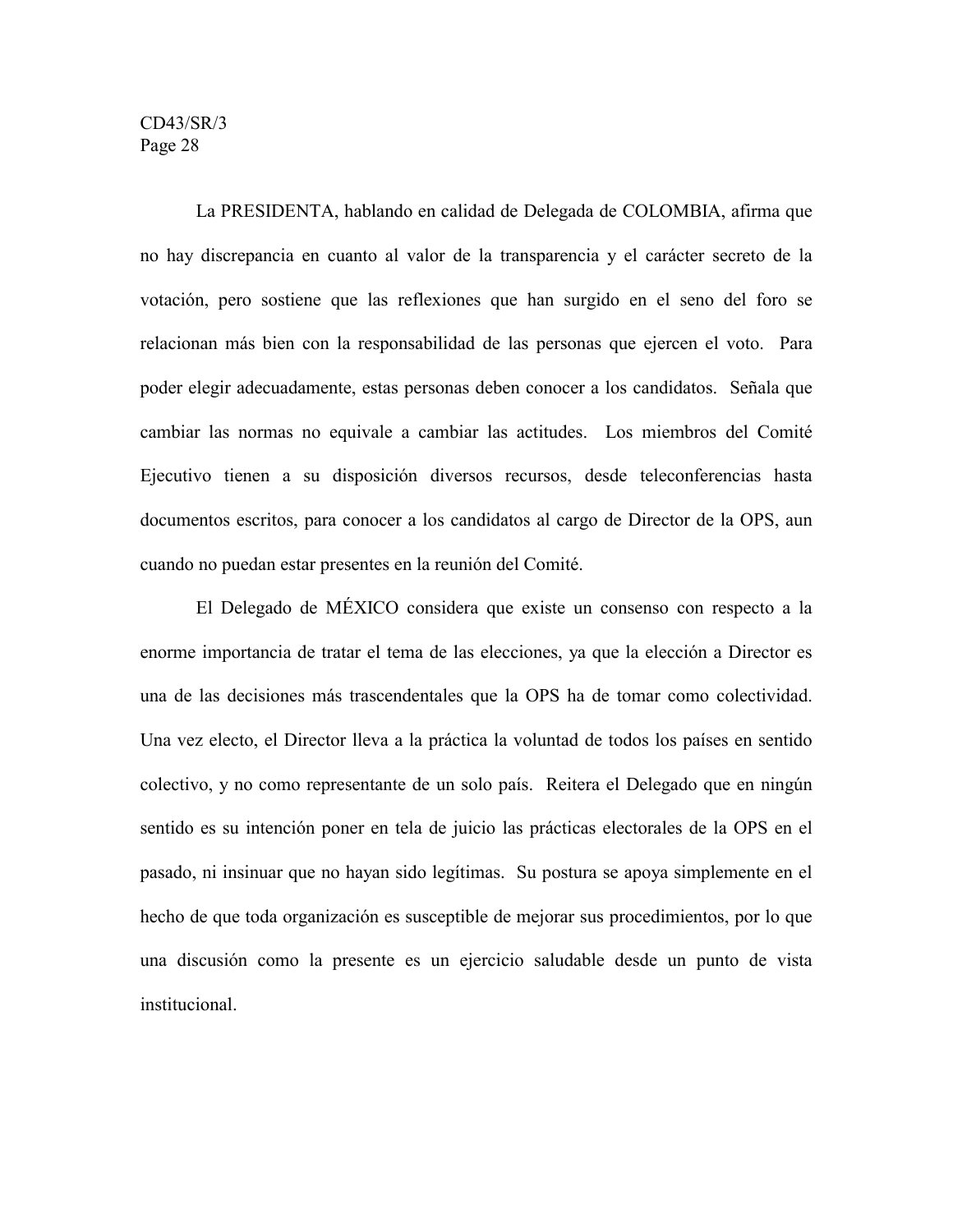Afirma que hay consenso en cuanto a las ideas fundamentales que se han expresado, puesto que muchas de ellas son compatibles entre sí. Se manifiesta a favor de las propuestas de Costa Rica y Venezuela de crear espacios especiales para que el pleno tenga la oportunidad de escuchar lo que ofrece cada candidato a Director. La Reunión del Comité Ejecutivo, que se celebra tres meses antes de la elección, quizá sea un espacio lo suficientemente cercano, aunque en este momento no debería plantearse ningún cambio. Reitera que las reglas ya existen y las sugerencias de la delegación mexicana se encaminan a enriquecer el marco existente, no a contradecirlo, y a lograr que llegado el momento de elegir al Director todos los votantes dispongan del mayor número posible de elementos para ejercer un voto razonado y que beneficie a la colectividad.

La PRESIDENTA afirma que no ve la diferencia entre las distintas posiciones. Se trata fundamentalmente de que el Comité Ejecutivo se asegure de que todos tengan la misma información sobre los candidatos, sin que ello implique modificar las normas que permiten la presentación de candidatos en cualquier momento. En general, opina que hay un consenso en cuanto al documento presentado y que se podría delegar en el Comité algunas precisiones sobre cómo hacer que todos conozcan las posturas de los candidatos al cargo de Director en el momento en que éstos formalicen su candidatura. Este proceder no cambia en ningún sentido los estatutos ni la forma de obrar de la Organización.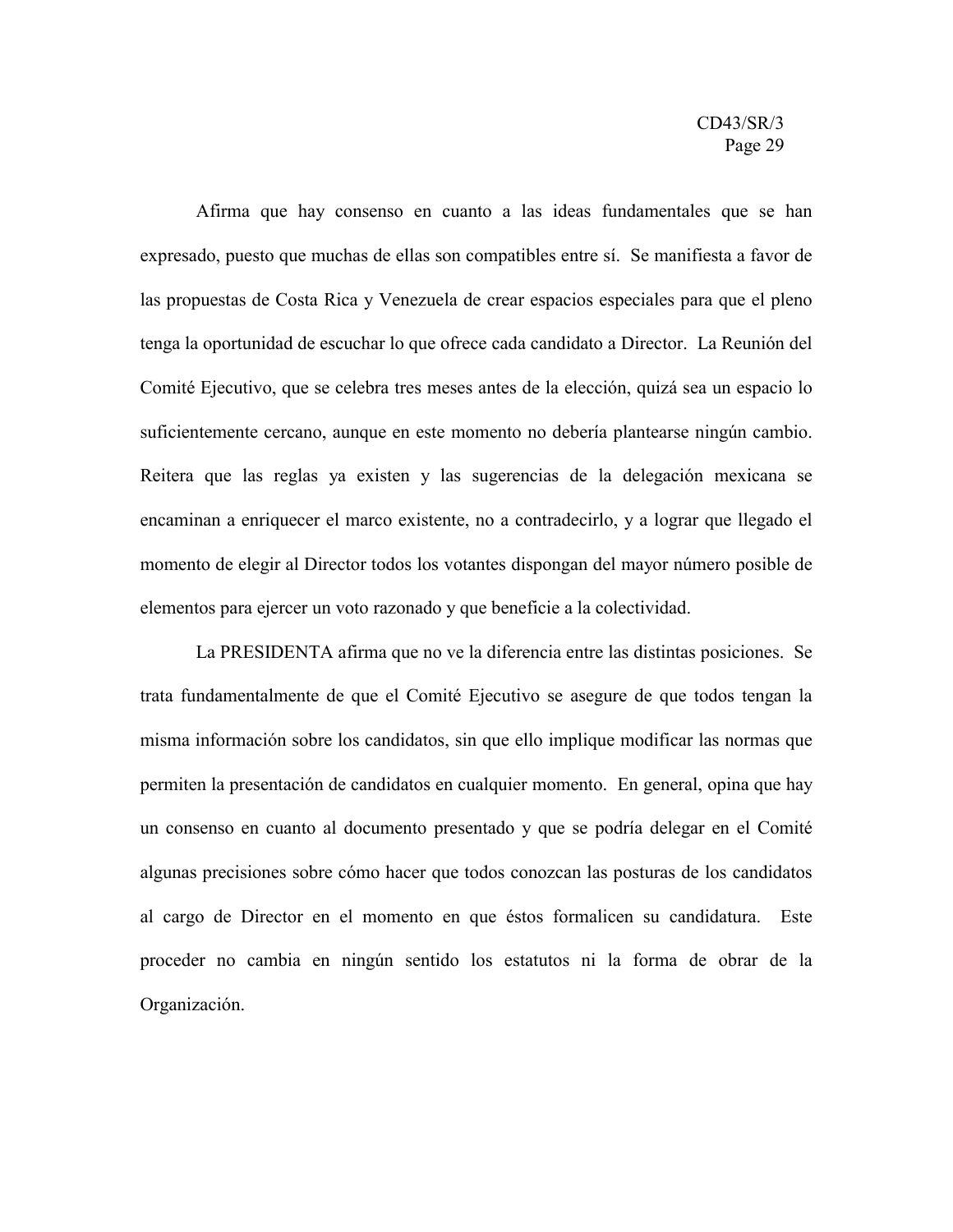The DIRECTOR stated that he did not take personally anything that had been said. But he did not think the Organization's resources should be used to promote anyone's candidacy. PAHO was not going to circulate any documents to anyone, other than official PAHO documents.

Secondly, while the candidates could pledge as much as they liked, it was his responsibility to see that the resources of the Organization were not misused in that regard, and he intended to do so, regardless of what pledges anyone made. He had put in place certain mechanisms to ensure that the resources of the Organization were not used to promote anyone's candidacy.

The third point had to do with fora. While he could envisage that there were numerous fora, of numerous entities, which might ask staff members to participate in their capacity as candidates, he was unable to allow that. In his view, the only fora at which it would be proper for the Organization's resources to be used for presentation of any candidate were those of the Governing Bodies. Other fora were not organized by the persons who were going to elect the Director of the Organization. The basic principle was that the Organization should be apart from the process. He would not permit persons to act in dual capacities: as staff members as well as candidates for a position of Director.

La PRESIDENTA agradece al Director sus oportunas aclaraciones y reitera la necesidad de que los candidatos se comprometen a hacer llegar a todos los Estados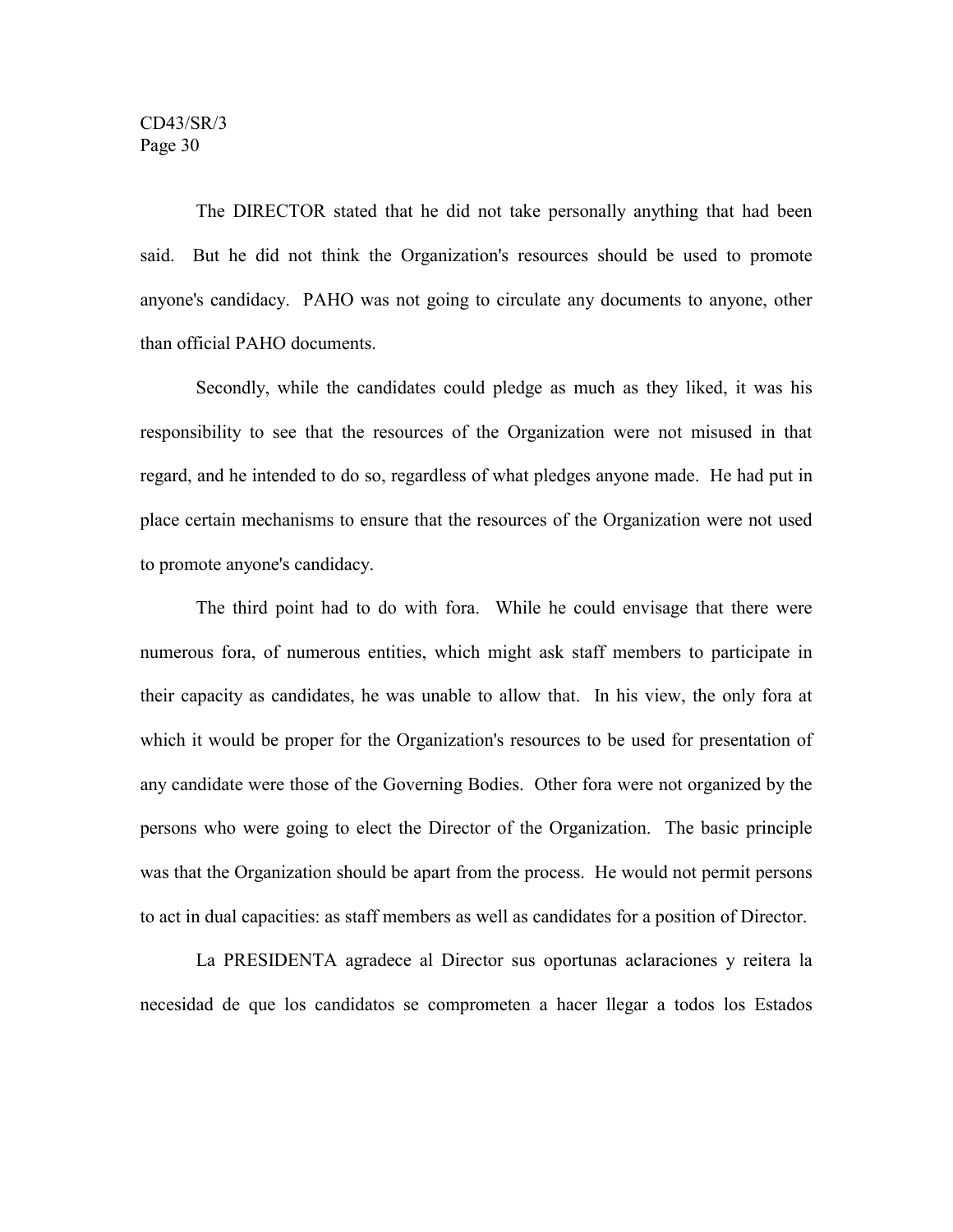Miembros de la OPS las presentaciones que guarden clara relación con su posición respecto de la Oficina Sanitaria Panamericana y su candidatura.

> *The meeting was suspended at 10:55 a.m. and resumed at 11:30 a.m. Se suspende la reunión a las 10.55 a.m. y se reanuda a las 11.30 a.m.*

## ITEM 4.14: HEALTH SYSTEMS PERFORMANCE ASSESSMENT PUNTO 4.14: EVALUACIÓN DEL DESEMPEÑO DE LOS SISTEMAS DE SALUD

El Dr. LÓPEZ ACUÑA (Director, Desarrollo de Sistemas y Servicios de Salud) se refiere al documento CD43/18 así como a dos documentos repartidos esta mañana: el Informe Final de la Consulta Regional sobre Evaluación del Desempeño de los Sistemas de Salud y el Informe de la primera reunión del Grupo de Trabajo de la Región de las Américas sobre el Desempeño de los Sistemas de Salud, que se reunió en Ottawa, Canadá, del 4 al 6 de septiembre de 2001, en seguimiento de la consulta regional.

Continuing in English, he presented a slide show relating to the topic, stressing that the ultimate purpose of the health system performance assessment was to provide input for health systems reform. It could be particularly useful in decision-making related to policy and management. The topic had received considerable attention as a result of the publication of the World Health Report 2000, which had used a framework for assessing the performance of health systems that was based on the attainment of three goals, namely, health, responsiveness, and fair financing. The controversies that had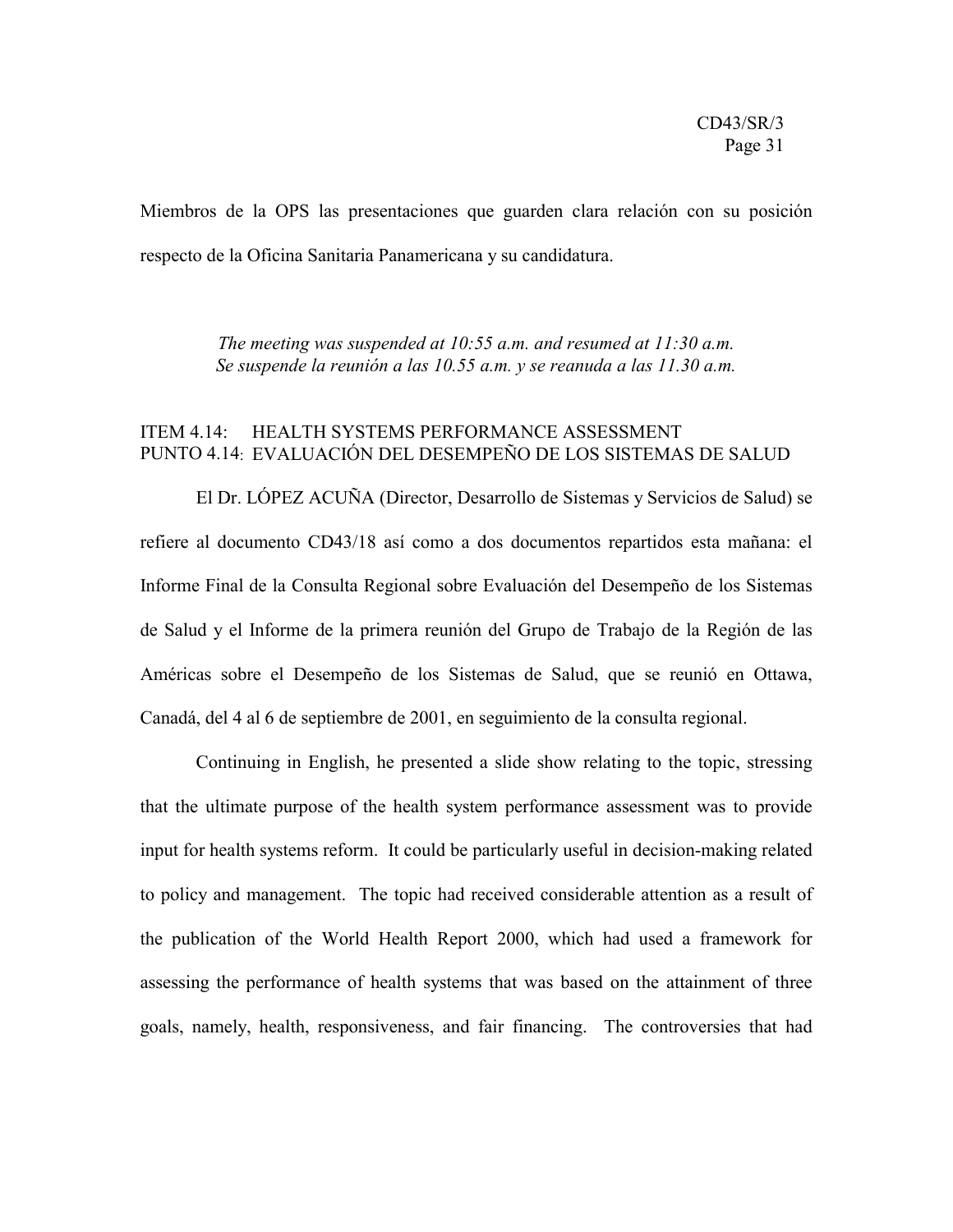emerged all over the world with respect to the World Health Report 2000 had focused on the methodology, the process for gathering and/or estimating the data, the degree of involvement of countries, the meaning of a combined index and of the ranking exercise, the involvement of the media, and the impact in countries. As members were aware, a number of mandates had emerged from the Regional Committee, the Directing Council, and the Executive Board of WHO. Specific resolutions had been adopted calling for debate, discussion, and consultation with respect to the methods followed in gathering information related to health systems performance assessment.

Referring to the report of the Regional Consultation on Health Systems Performance Assessment, which was provided as an attachment to document CD43/18, he summarized the objectives and recommendations of the Consultation. In particular, participants had stressed that health system performance assessment should include a broad range of activities rather than equating performance exclusively with efficiency. That would make it possible to consider whether progress was being made with regard to specific goals and whether appropriate activities were being undertaken to promote the achievement of such goals. A number of countries had shared their experiences with performance assessment. The Consultation had also highlighted the need for WHO to further develop its capacity to provide technical support and had stressed that WHO should reexamine the methodology of the health systems performance assessment in close collaboration with the countries and with its own experts in different clusters and regions.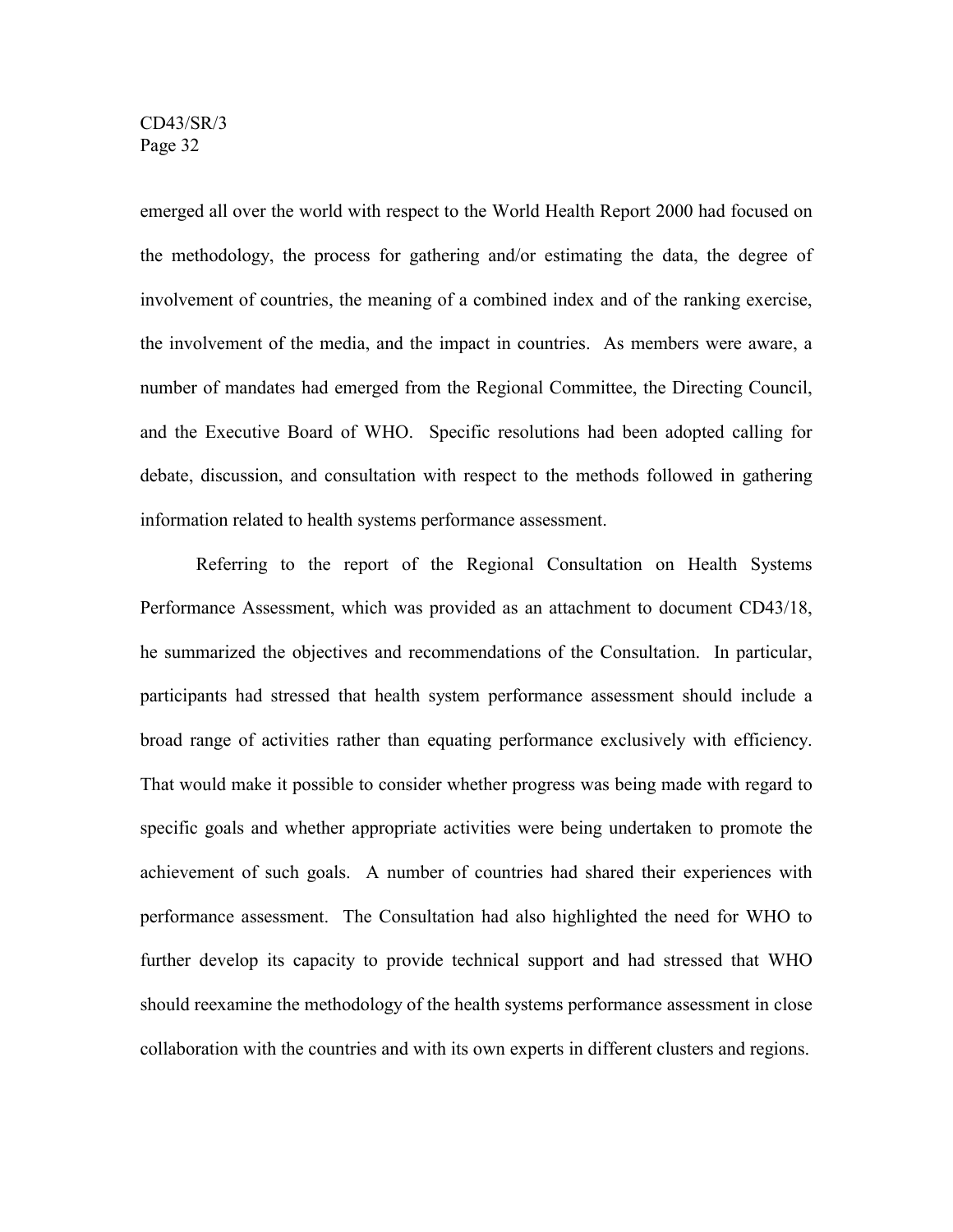The Consultation had paid considerable attention to what might be characterized metaphorically as the "dashboard" approach to health systems performance assessment, i.e., the use of different gauges for measuring the action of the national health agencies. The Regional Consultation had outlined the desirable scope for the process, stressing the need to go beyond a composite index that might be too unspecific and excessively summarize many heterogeneous spheres of action. Performance measurements must make it possible to assess the degree of attainment of primary goals.

The Workgroup of the Region of the Americas on Health Systems Performance Assessment, which had been established following a recommendation of the Regional Consultation, had met in Ottawa during the first week of September. Among other things, it had stressed that the main purpose of the assessment exercise was to improve the performance and quality of the health system. There had been consensus to the effect that the HSPA framework should be a national self-evaluating tool rather than an externally designed instrument. The conclusions and recommendations of the Workgroup were set forth in the report of that first meeting.

La PRESIDENTA somete el tema a debate.

O Delegado do BRASIL leu uma mensagem do Ministro José Serra, que menciona a surpresa do Brasil com a avaliação dos países pelo Secretariado da OMS, baseada no desempenho dos sistemas de saúde, questiona a metodologia utilizada.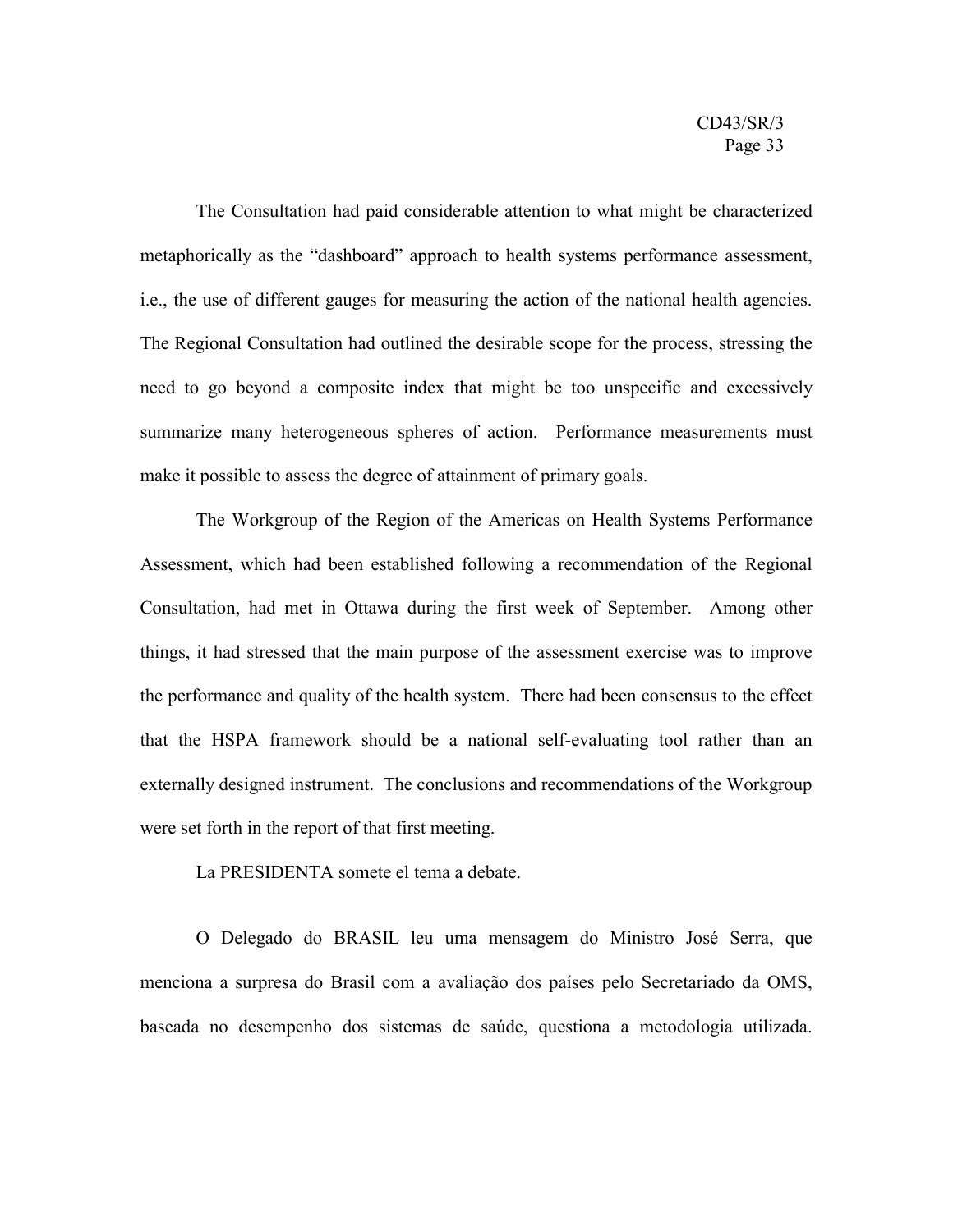Tratava -se de um exercício acadêmico impreciso, sem utilidade como instrumento de formulação de políticas e, até certo ponto, desprovido de significado analítico. Não era mera reação emocional à nossa má classificação no *ranking*. O Brasil e outros governos e importantes centros acadêmicos do mundo têm procurado entender o que aqueles números tentavam expressar, mas o desconforto tem sido generalizado. A obsessão com a construção do *ranking* levou à elaboração de um único indicador composto de forma conceitualmente nebulosa e empiricamente falha. Além de ser baseado em métodos obscuros, que nem mesmo os técnicos da OMS conseguiram explicar, não levava em conta dimensões importantes para a avaliação do desempenho dos sistemas de saúde, tais como: acesso, efetividade dos serviços, volume dos gastos em saúde e sua distribuição, variáveis essas que apontam para objetivos intermediários e que representam o que os sistemas de saúde efetivamente fazem

O indicador proposto pela OMS visava apenas ao *ranking*, sem apontar qualquer contribuição para a melhoria dos sistemas de saúde. Métodos sem base cientifica foram utilizados para que todos os países possuíssem estimativas dos indicadores utilizados pelo *ranking* e pudessem ser, assim, classificados. O próprio Conselho Executivo da OMS aprovou depois uma resolução exortando o Secretariado a rever seus métodos de avaliação dos sistemas de saúde, inclusive mediante consulta e discussão com a comunidade cientifica. Mas até agora o Secretariado da OMS não parece ter tomado nenhuma iniciativa nesse sentido.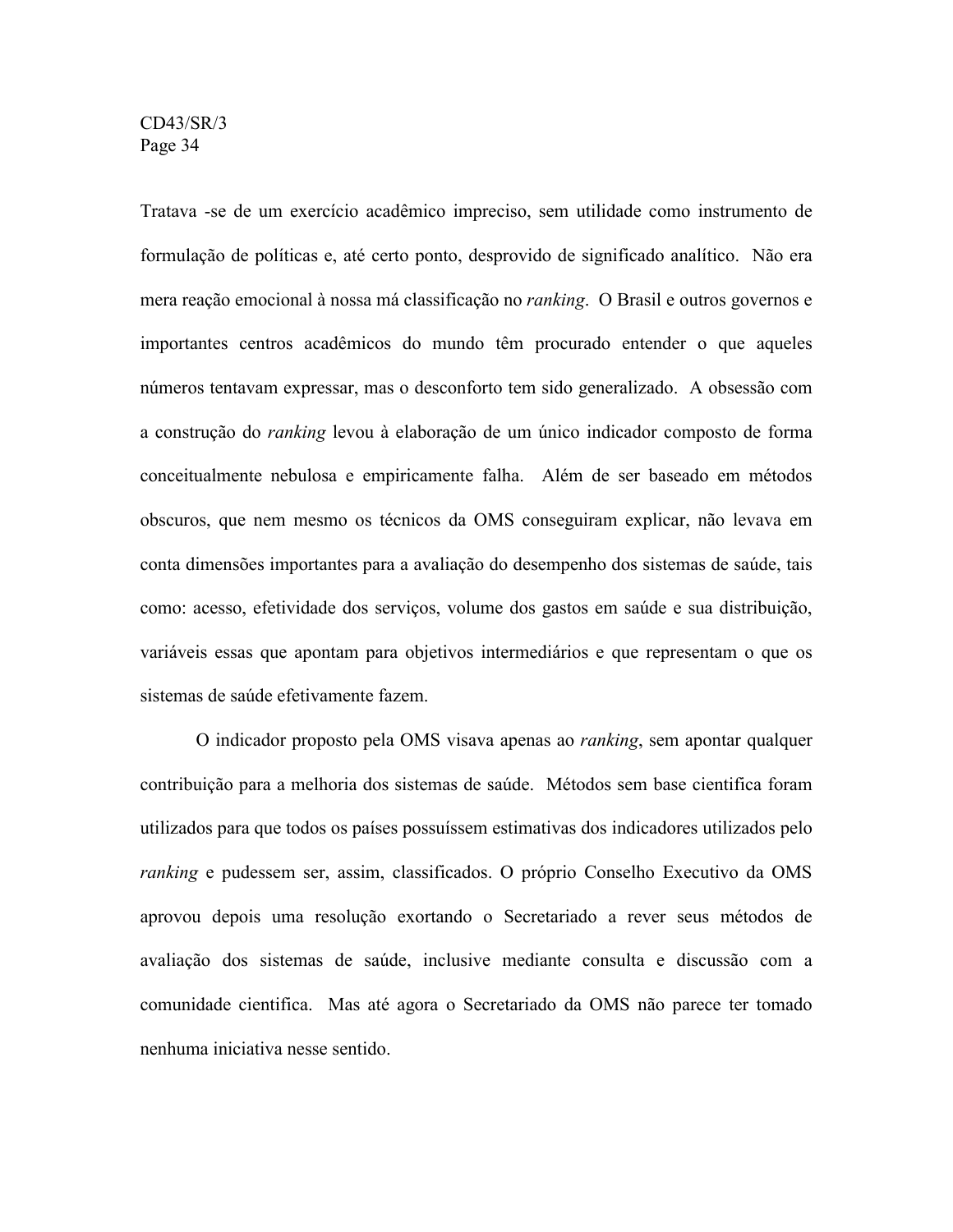Há nove meses, aguardamos convite para participar da *Scientific Peer Review*, conforme prevê a resolução EB-107-R8. Esperamos que ainda haja tempo de fazê-lo antes da próxima reunião do Conselho Executivo em janeiro de 2002, pois precisamos urgentemente de indicadores transparentes, de fácil elaboração e compreensão e, principalmente, úteis para demonstrar as prioridades das políticas de saúde.

A OPAS vem fazendo um grande esforço para introduzir um mínimo de democracia e racionalidade na discussão dos métodos de avaliação e na escolha dos indicadores apropriados. De duas reuniões de consulta -em maio passado em Washington e há poucas semanas em Ottawa-emanaram as recomendações constantes no documento CD43/18, que propõem um modelo de avaliação de sistemas de saúde calcado em procedimentos que vêm sendo desenvolvidos em países de larga experiência nesse assunto, como o Canadá.

O Brasil apóia, firmemente, as recomendações do Grupo de Trabalho sobre a avaliação do desempenho dos sistemas de saúde das Américas, anexas ao mencionado documento. Entre as conclusões e recomendações do Grupo de Trabalho, vale destacar as seguintes:

O índice composto elaborado para fazer um *ranking* de países não contribui para melhorar a qualidade do despenho dos sistemas nacionais de saúde. São necessários indicadores objetivos intermediários. É de fundamental importância fazer as conexões entre o marco analítico da avaliação do desempenho dos sistemas de saúde e o processo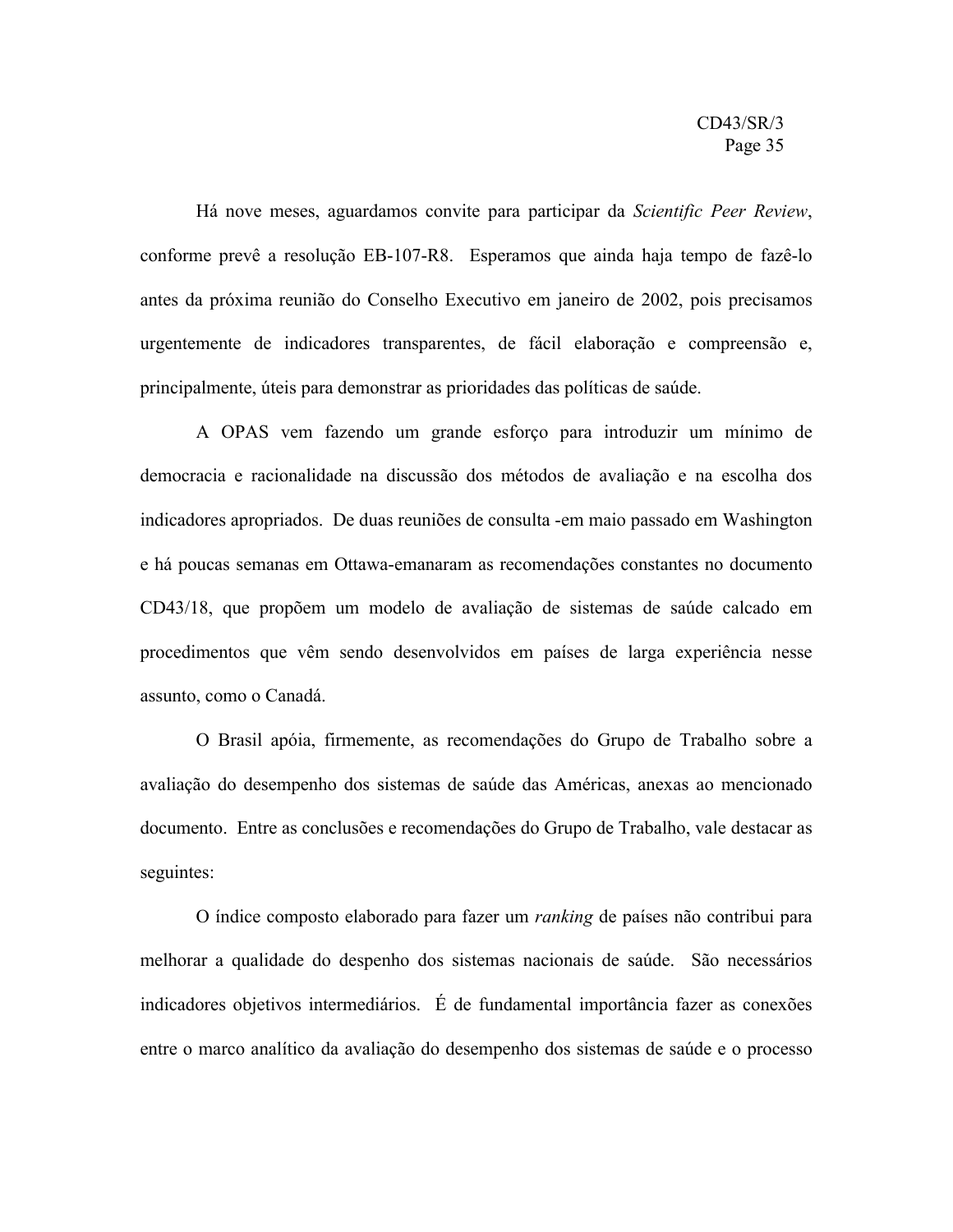de formulação de políticas. Esse marco analítico deve ser uma ferramenta nacional de alta avaliação, discutido e concebido de forma conjunta, em vez da aplicação de um documento concebido externamente.

Os dados utilizados para a avaliação do desempenho dos sistemas de saúde devem ser fornecidos pelos países, provenientes de fontes conhecidas. Sendo impossível aos países fornecer os dados requeridos, os cálculos elaborados pela OMS para estimar os indicadores devem ser transparentes e submetidos à revisão pelos pares -Peer Review-e os números finais devem ser discutidos e tornados claros antes de serem publicados. Quando não houver possibilidade de estimar os indicadores, as estimativas devem permanecer em branco, até que o país seja capaz de fornecer os dados necessários.

Para a avaliação do desempenho dos sistemas de saúde, é recomendável o enfoque do painel de controle, e não o da elaboração de um único indicador composto. As comparações entre países deveriam privilegiar as comparações dos resultados obtidos no provimento do serviço de saúde. Os indicadores deveriam focalizar aspectos distributivos como gênero e extratos sociais e levar em consideração a dimensão da eqüidade.

É também importante ter medidas de cobertura e intervenções críticas, destacando-se que o objetivo maior da avaliação do desempenho dos sistemas de saúde é o de melhorar a qualidade dos serviços e, por conseguinte, a saúde da população e não construir *rankings*. As comparações entre países devem ser estimuladas desde que eles estejam de acordo. O mais importante é que cada país desenvolva capacidade própria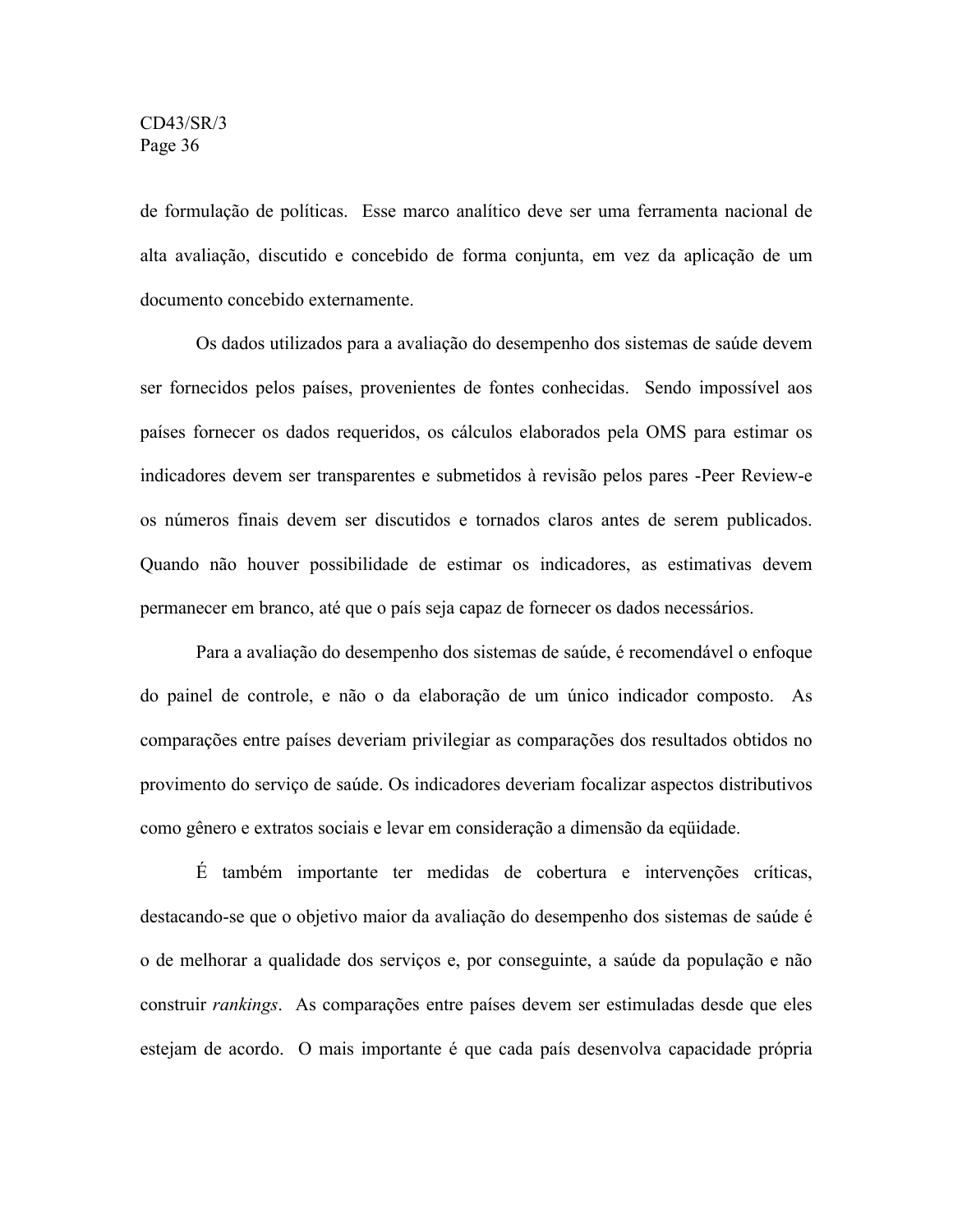para avaliar o desempenho de seus sistemas de saúde. É mister que o processo de avaliação do desempenho dos sistemas de saúde seja organizado de forma conjunta, envolvendo a OMS, a OPAS e os países, evitando-se iniciativas unilaterais malestruturadas e implicações financeiras inconvenientes que dele possam resultar.

Propõe-se que o documento CD43/18 seja oficialmente encaminhado à OMS pela **OPAS**.

O ministro manifestou a preocupação de que o Secretariado da OMS surpreendeu, mais uma vez, os países com uma nova tentativa de publicar indicadores que não podem ser aceitos. Trata-se das tabelas 3 e 4, de um conjunto de 5 tabelas enviadas recentemente, que seriam divulgadas no anexo do relatório mundial de saúde de 2001, dedicado à saúde mental. Essas tabelas contêm um conjunto de indicadores sobre estado de saúde –uma das dimensões utilizadas pela OMS para avaliar o desempenho dos sistemas de saúde no relatório de 2000– e reproduzem, com algumas modificações cosméticas, as mesmas deficiências já apontadas na tabela 5 do anexo ao relatório de 2000. Tal procedimento desrespeita frontalmente a resolução EB107.R8, aprovada em janeiro deste ano na 107<sup>a</sup> sessão do Conselho Executivo da OMS. O Brasil já se pronunciou oficialmente contra a publicação dessas tabelas e exige respeito às decisões tomadas pelos países membros da OMS. A insistência do Secretariado da OMS em publicar o mesmo tipo de indicadores, com alterações marginais e nomes diferentes, não contribui para o prestígio da Organização junto à opinião pública.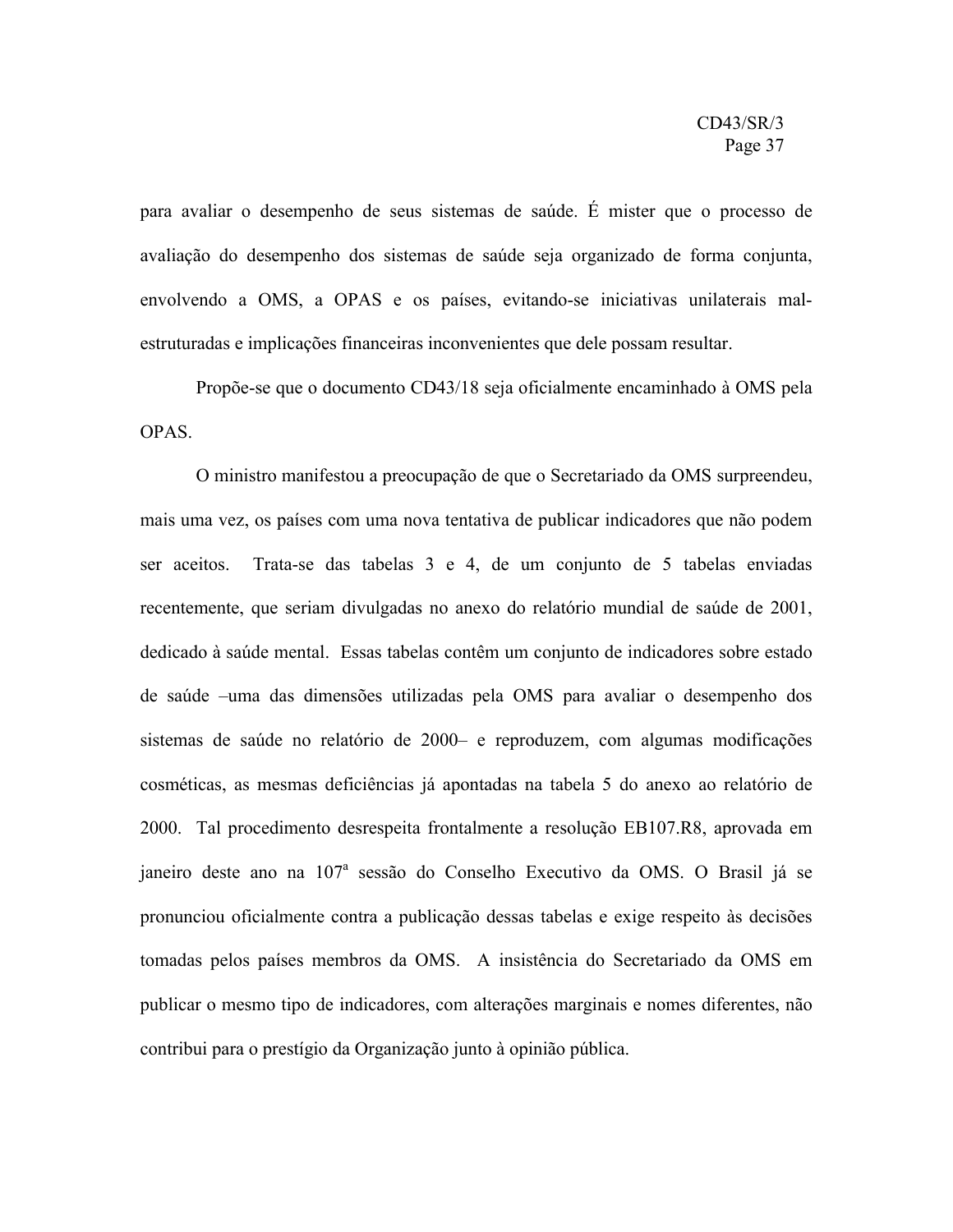The Delegate of the UNITED STATES said that her country strongly supported WHO and PAHO in their efforts to improve the evidence based on measurements of health system performance and to better incorporate health into the political dialogue. The scientific discussions on World Health Report 2000 had contributed fresh ideas and alternative concepts on methodologies for assessing the performance of health systems. The proposed independent peer review would contribute additional expert insights on data sources and methodologies. In order to improve health outcomes and really make a difference, Member States must be confident that the evaluation of their health systems would actually contribute to the improvement of the overall health of the population.

Member States needed to better understand the validity and reliability of the measures used and the extent to which they could inform policy makers for the implementation of improvements. Countries must seek to improve their capacities to better translate outcome measures into actions. Goals for improving health system performance must match national goals, the political environment, and available resources. Countries should be reassured that the measures identified were useful at the national level, that the surveys applied the best methodologies, and that the analyses were transparent. To improve technical and policy capacities, Member States must be active stakeholders in the overall processes. The Regional Consultation and the Workgroup on HSPA would be instrumental in bringing about the national ownership which was essential for improving both the inputs and the outputs of any health system.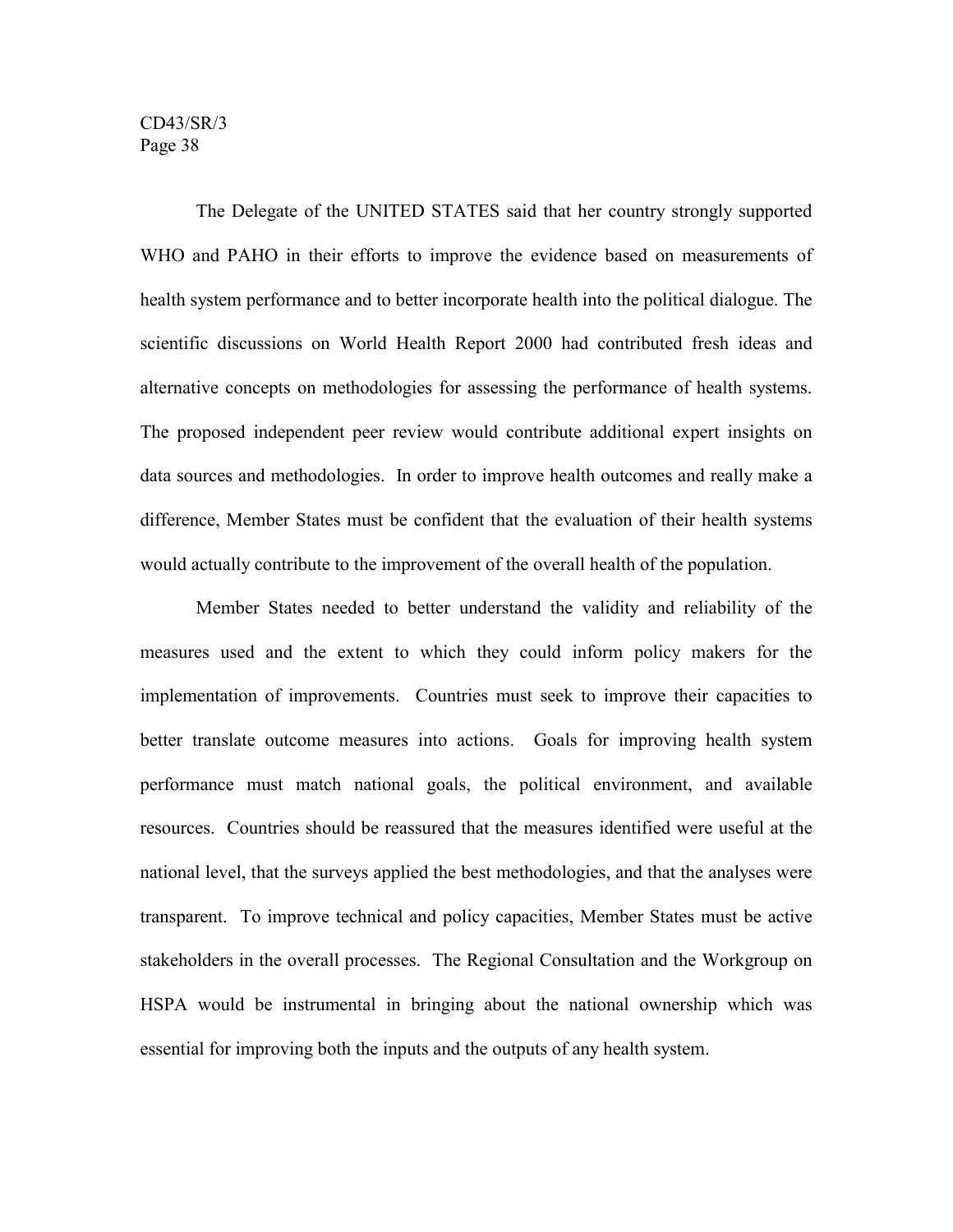Although progress had been made, the United States still had questions and concerns regarding data sources, methodologies, the utility of ranking, and the transparency of process. Those questions were useful, however, in that they contributed to the ongoing refinement of the framework itself and helped guide the future direction of the process. Data sources used for any country and any report must be transparent and peer reviewed before they were published. If national official data were not going to be used, a clear explanatory caveat would be needed. Similarly, the analytical method and the World Health Report should be evaluated in terms of the state of the art and their usefulness in improving health system performance.

Her Government wished to encourage WHO to take the time necessary for a regular scientific review process that fully engaged Member States and the research and policy-making communities. She applauded the leadership exercised by WHO and PAHO in such efforts. The United States remained committed to improving and expanding the evidence base for health systems development and improvement of health outcomes.

The Delegate of CANADA said that health care was a priority concern of Canadians. His Government supported the initiative that had been launched by the Director General in health systems performance assessment, but was extremely unhappy with the implementation of that initiative. The process itself was flawed, as was the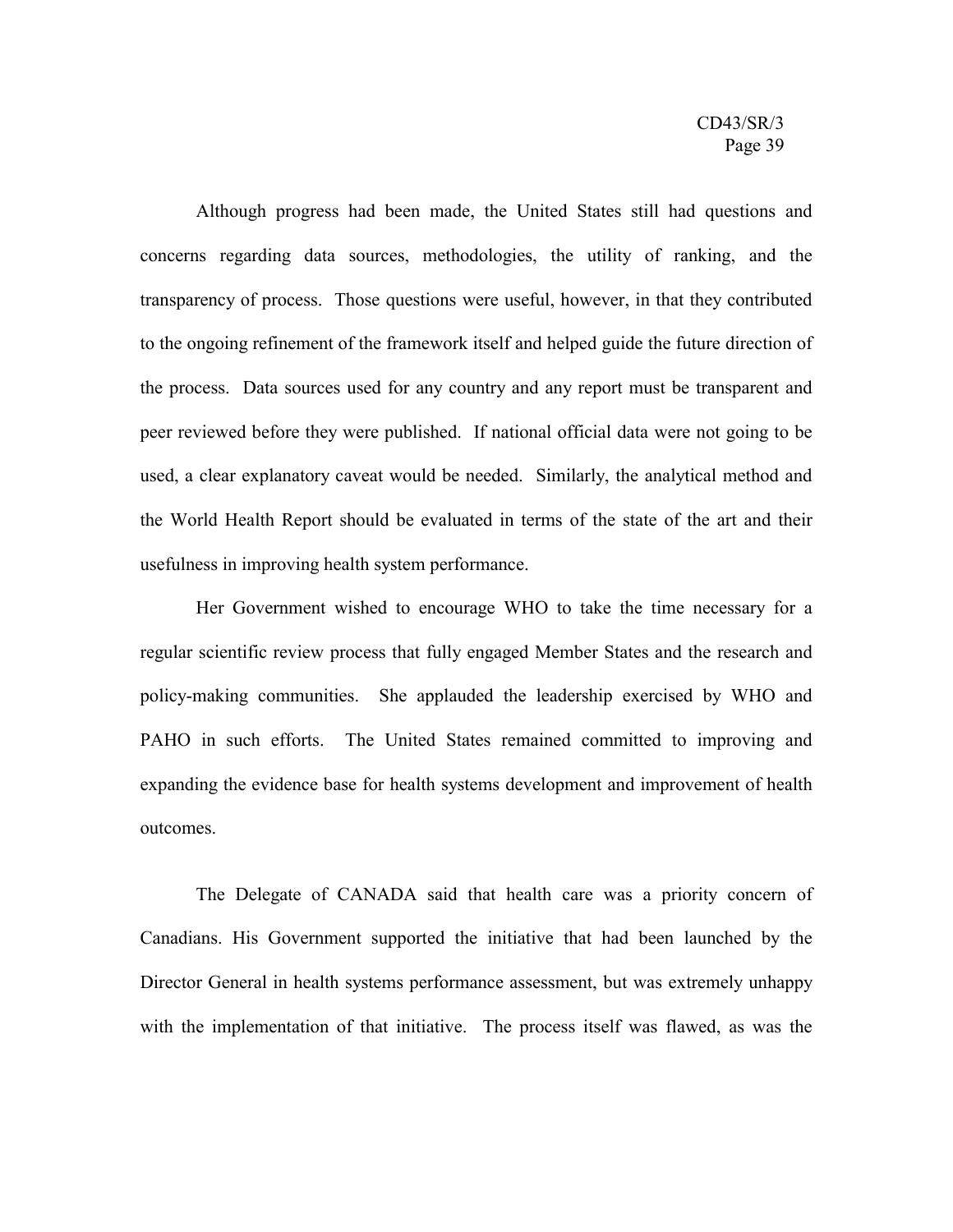communication surrounding it. Nevertheless, it represented a first effort, and the Director General had put in place a process for ensuring that the issues that had been raised in the first implementation process would be dealt with in the second process. His Delegation appreciated the consultation that the Director General had put in place and was particularly pleased at the way PAHO had dealt with the process in the Region. The Consultation has been thorough, it had been science-based, and it had been inclusive. He hoped that the Director General would give due consideration to the results of the consultations.

Turning to specific aspects of the exercise, he said that first of all, those concerned must clearly understand its purpose, which, in the view of his delegation, was to facilitate the identification of best practices with a view to implementing continuous improvements. Indicators must be relevant to countries, easily understood, and comparable. They must also be credible, they must have technical merit, and be valid, reliable, and interpretable. They must be transparent and based on information that could be verified. A composite indicator rarely met those criteria and was of limited use in identifying specific areas for action.

Secondly, as Dr. LÓPEZ ACUÑA had said, a range of indicators, or "dashboard approach", was needed. However, the set of indicators must be manageable and must include some which touched broadly on the health of the population, some which measured resources, and some which focused on the services to be delivered.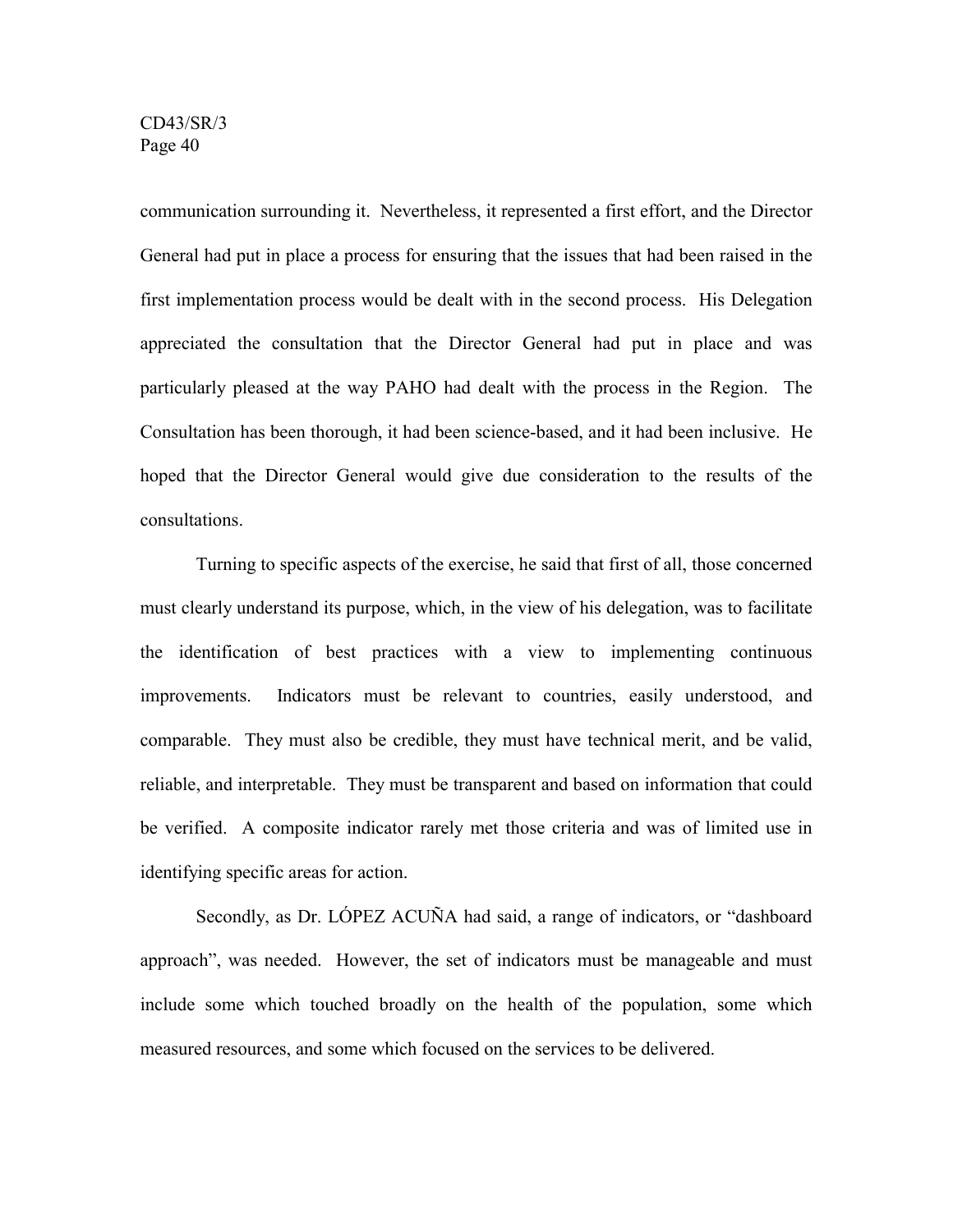Thirdly, a distinction must be made between those things that were useful for internal management and those that were useful for cross-country comparison. Agreement on indicators should be linked to priority health issues as defined by participating countries, such as HIV/AIDS screening and immunization for infectious diseases. Indicators must focus on results rather than on process or functions.

Equity issues were also a key and could be addressed by looking at distributions within those measures. It was important to be pragmatic, picking a few indicators to begin with and building on the existing information base with a view to expanding and improving over time. As a regional organization, PAHO could play a role in helping to identify a common, relatively comparable set of indicators in the Region, working closely with the countries and with the World Health Organization.

El Delegado de MÉXICO considera que se está llevando a cabo un ejercicio que, si bien no es nuevo, encierra un enorme potencial. Desde sus orígenes, los organismos de cooperación internacional han apreciado el valor de estandarizar métodos para recoger información sobre los países y elaborar indicadores comprables, lo que constituye una de sus tareas centrales. Todos los países se han beneficiado de esos indicadores y del propio ejercicio de comparación, que les permite conocer su situación en relación con otros países con respecto a resultados tan valiosos como, por ejemplo, la mortalidad infantil. En consecuencia, uno de los resultados más importantes de la acción colectiva ha sido él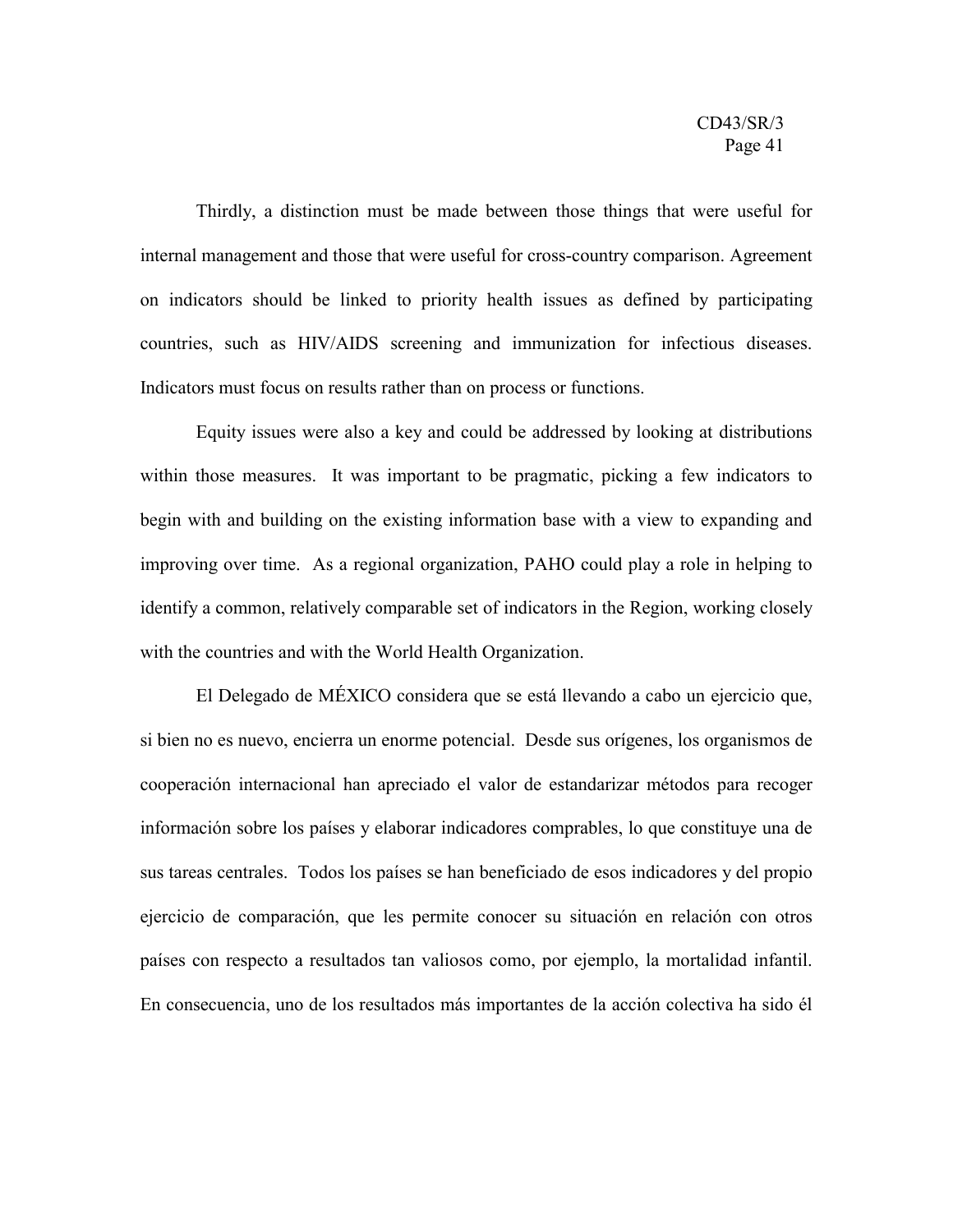poder generar estándares internacionales para definir indicadores y procesos de medición, y, al mismo tiempo, participar en un aprendizaje compartido.

Celebra el espíritu con que se han ofrecido los comentarios escuchados. Se ve que se está construyendo sobre el legado de hace ya muchas décadas. El ejercicio de consulta es muy provechoso y va justamente en la dirección de los mandatos dados a las Secretarías, tanto de la Organización Mundial de la Salud como de sus oficinas regionales. Entiende que la misma actividad se ha llevado a cabo en otras regiones y que se ha iniciado el proceso de revisión por pares, que requiere transparencia y va a redundar en beneficio de todos.

Le parece que hay cuatros niveles de análisis que es preciso distinguir: El primero y más amplio es el valor mismo que se da al ejercicio de evaluación y la consulta regional ratifica el valor que le dan los países. Todos están de acuerdo en que los sistemas de salud deben ser evaluados en su desempeño y en que la experiencia compartida es muy valiosa. El segundo nivel es conceptual y deben evitarse los falsos dilemas sobre si los resultados finales son más importantes que los intermedios y las actividades más que los insumos. Cada cosa tiene su lugar, pero todos entienden los objetivos finales de un sistema de salud. La evaluación provee un marco que comprometen a los países a obtener resultados valorados por la sociedad y he ahí uno de los avances alcanzados. En cuanto a la cuestión de una respuesta adecuada, le parece un objetivo intrínseco, porque además de mejorar la salud, los sistemas de salud tienen que respetar los derechos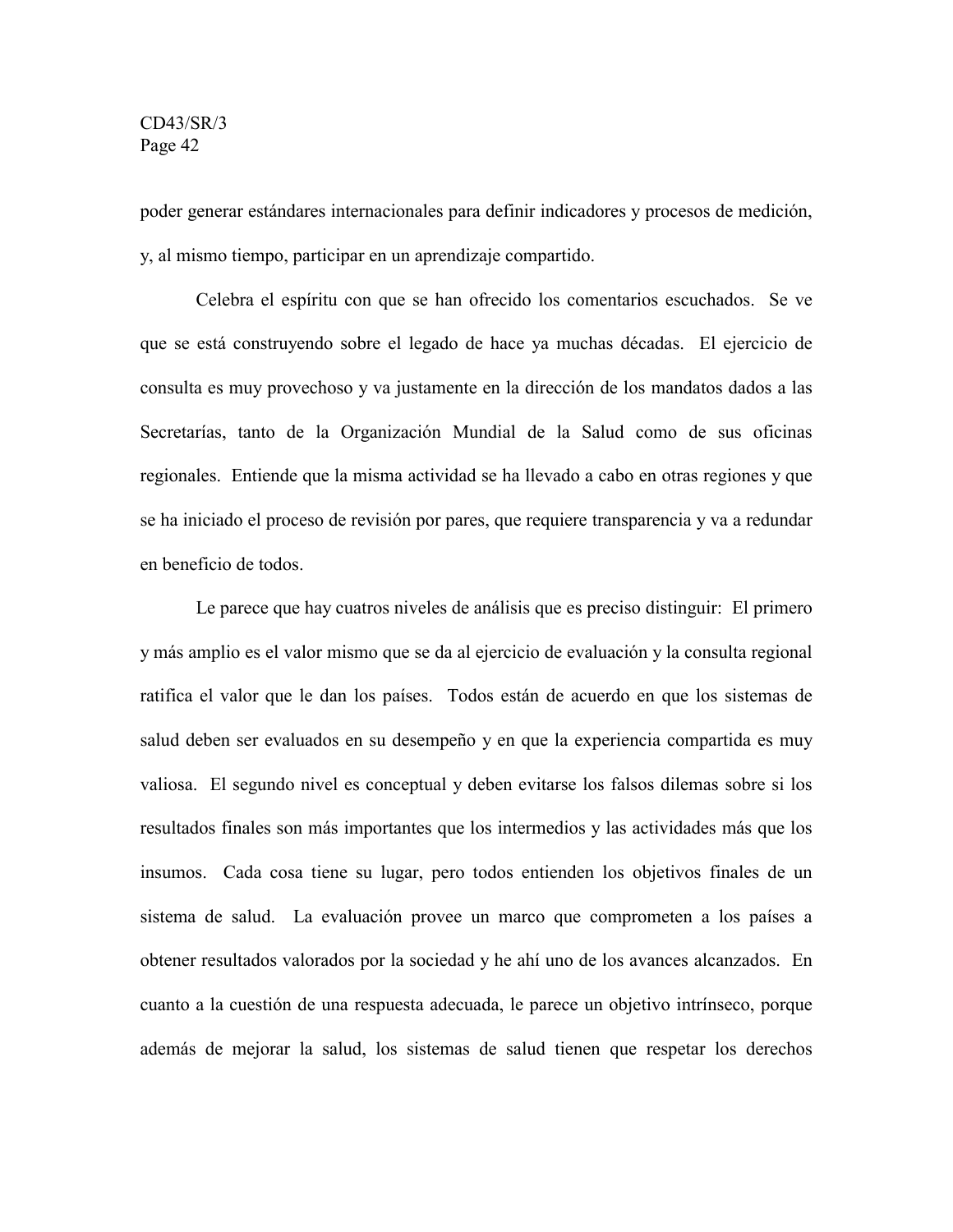humanos de los pacientes. En tercer lugar, hay un nivel que corresponde concretamente a las mediciones propuestas. De nuevo, advierte que hay que evitar faltos dilemas sobre los indicadores. Como señaló el Delegado del Canadá, algunos son más aptos para la comparación entre países y otros para la gestión interna. Hay un lugar para indicadores compuestos y también para indicadores desagregados. La simple esperanza de vida al nacer es un indicador que expresa la evolución sintética de un cohorte en función de las tasas de mortalidad por edad, de manera que en la práctica diaria se utiliza una batería diferente de medidas. Lo que se necesita es un abordaje en el cual cada elemento tiene su valor. Por último, el cuarto y más concreto nivel es el ejercicio de medición que se llevó a cabo en el año 2000 y en el que se han enfocado la mayor parte de las discusiones y discrepancias. Esos ejercicios no solo perfeccionan las mediciones sino que generan una dinámica de debate que establece un ámbito refrescante de discusión y aportaciones que a todos enriquece.

Aclara que ha tenido el privilegio de estar en los dos lados del debate ya que, cuando fue funcionario de la OMS, le tocó participar activamente en el diseño del ejercicio. Ahora, como una de las personas que toma decisiones en materia de salud en México, ha visto el gran valor potencial del ejercicio de la evaluación del desempeño, no solo en sentido retrospectivo, sino también en la planeación del futuro. Su país se ha propuesto metas muy ambiciosas: orienta las acciones del sistema hacia los resultados finales y hace de ello el programa de trabajo; después se van desglosando las acciones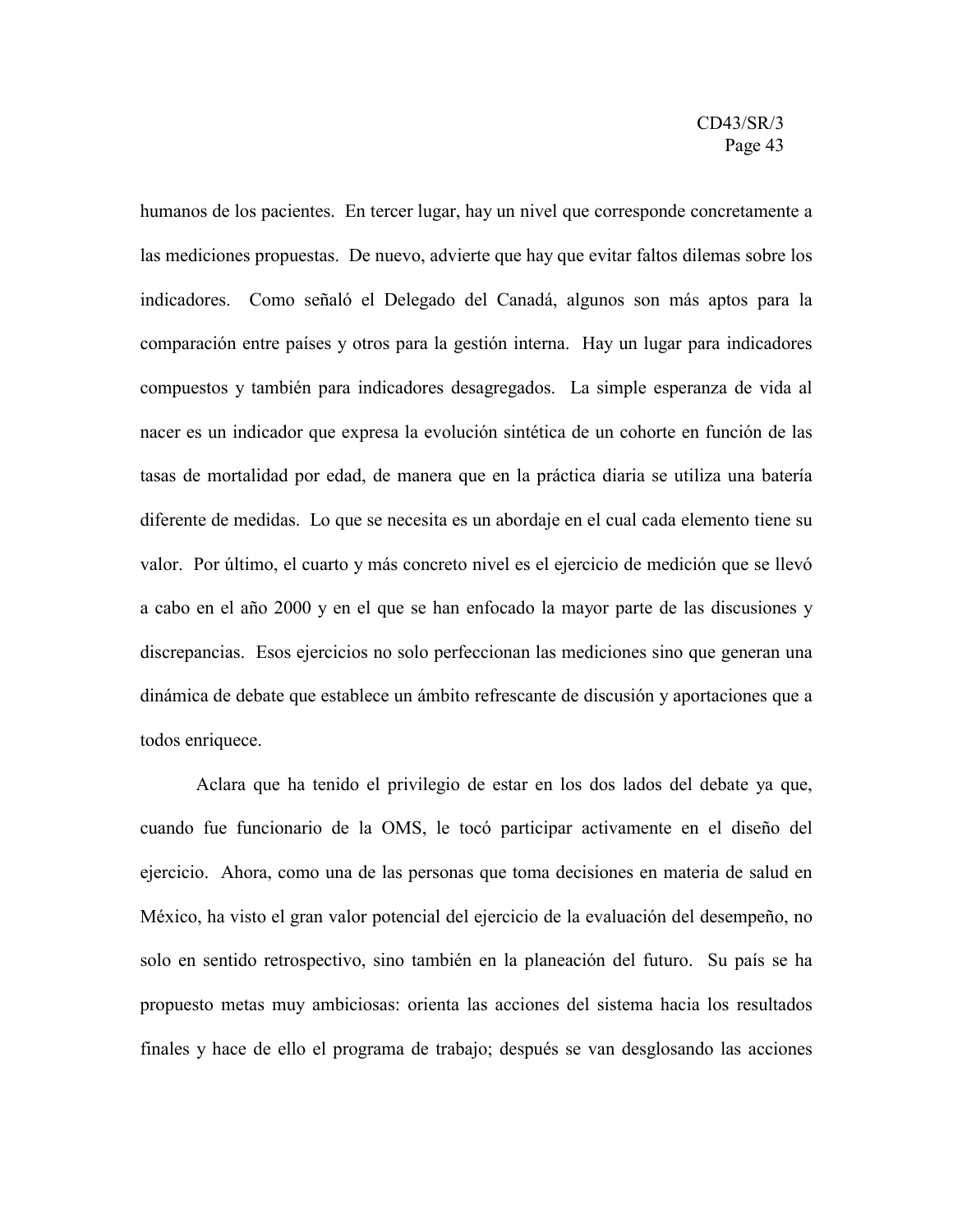necesarias para lograr esos resultados. En el marco de referencia del sistema mexicano, que se ha descentralizado profundamente, se destaca el valor de realizar la evaluación del desempeño de las unidades de los estados. Se ha entrado así en un proceso muy constructivo que les hace reflexionar sobre lo que quieren para su sistema de salud.

Pone a disposición de todos los Estados Miembros de la OPS la experiencia que han tenido en su país en la aplicación concreta del ejercicio, tanto en programación como en la evaluación interna del desempeño. Es un proceso muy útil para la toma de decisiones, como han indicado otros delegados. Felicita, por lo tanto, a la OMS y a la OPS por haberse creado y por la oportunidad de haber podido discutir algo que va a beneficiar a todos.

The Delegate of the UNITED KINGDOM said that her Government supported WHO and its effort to measure the components of health systems, while at the same time recognizing that there was a need for the methodology to evolve. Bearing in mind that all six regions had held their consultations, she would be interested to know what adjustments or actions were being considered in response to the outcome of those consultations.

Secondly, she would be interested in the concept of measuring coverage by proven interventions both as a proxy for current health system performance and as a predictor of population health in the future. She would appreciate having some feedback on plans for work in that area.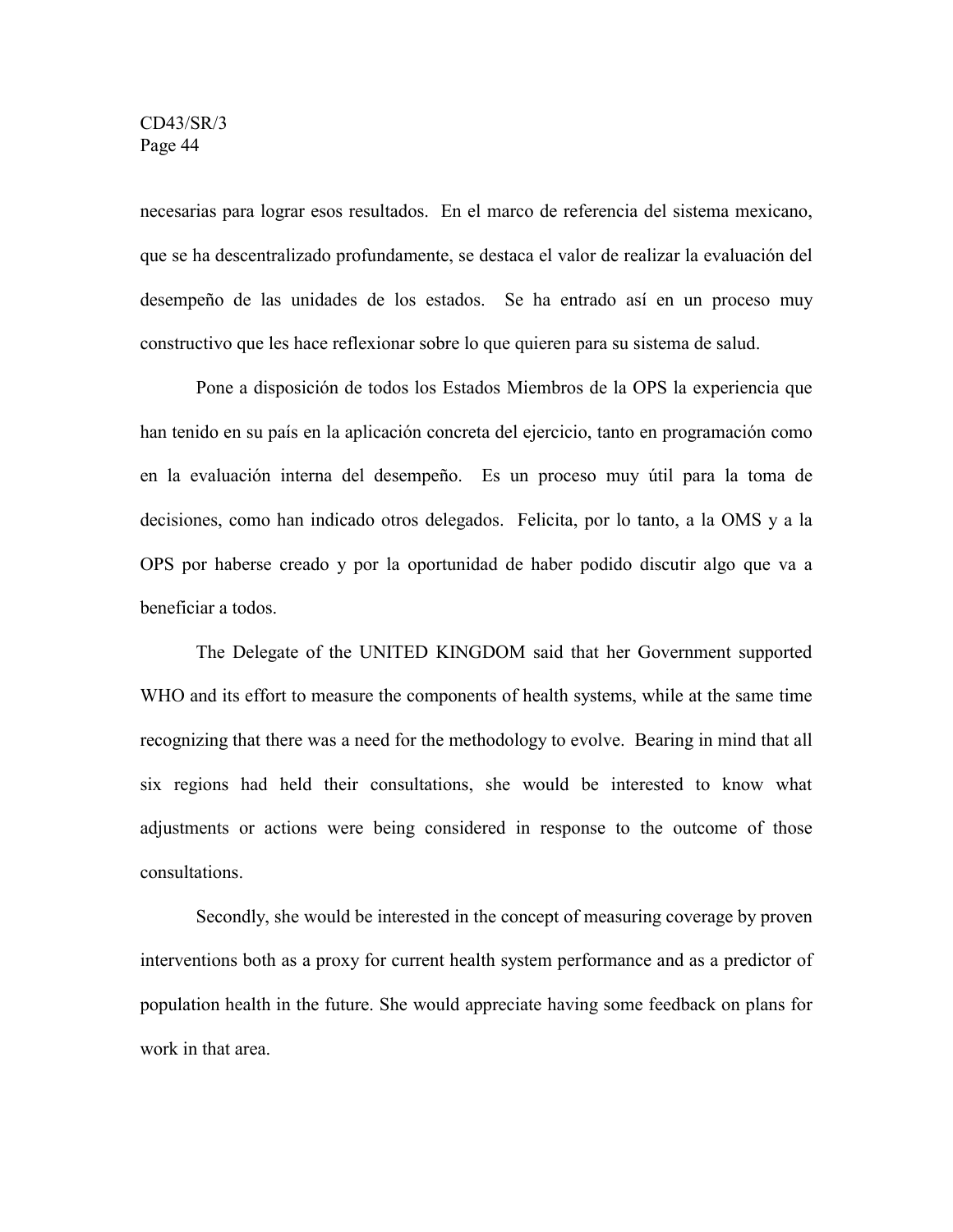El Dr. LÓPEZ ACUÑA (Director, Desarrollo de Sistemas y Servicios de Salud) agradece todos los comentarios que le han brindado las delegaciones. Reitera también el deseo de la OPS de seguir profundizando en el debate conceptual, metodológico e instrumental y en la necesidad de articular los sistemas de información, la capacidad analítica y el uso de la información, todo ello en un marco plenamente participativo, donde los Estados Miembros pueden tener todo el espacio requerido para definir una práctica común útil para todos los países.

Los resultados de los ejercicios de consulta se han transmitido a la Sede de la OMS. Tal como se señaló, ha habido otras consultas regionales sobre las cuales seguramente se podrá obtener información de esa oficina central. Además, se llevó a cabo otra consulta de alcance mundial sobre la noción de cobertura como uno de los elementos que es necesario tener en cuenta en las metas intermedias para conocer cómo opera específicamente cada sistema con respecto a ciertas intervenciones prioritarias, que varían de un país a otro.

Agradece a los países su activa participación e interés en torno al tema y su respuesta continua a las consultas regionales y a los ejercicios de intercambio de información. Propiciando el debate constructivo, la OPS espera influir de mejor forma en lo que constituye el centro de preocupación de todos los países de la Región y más allá de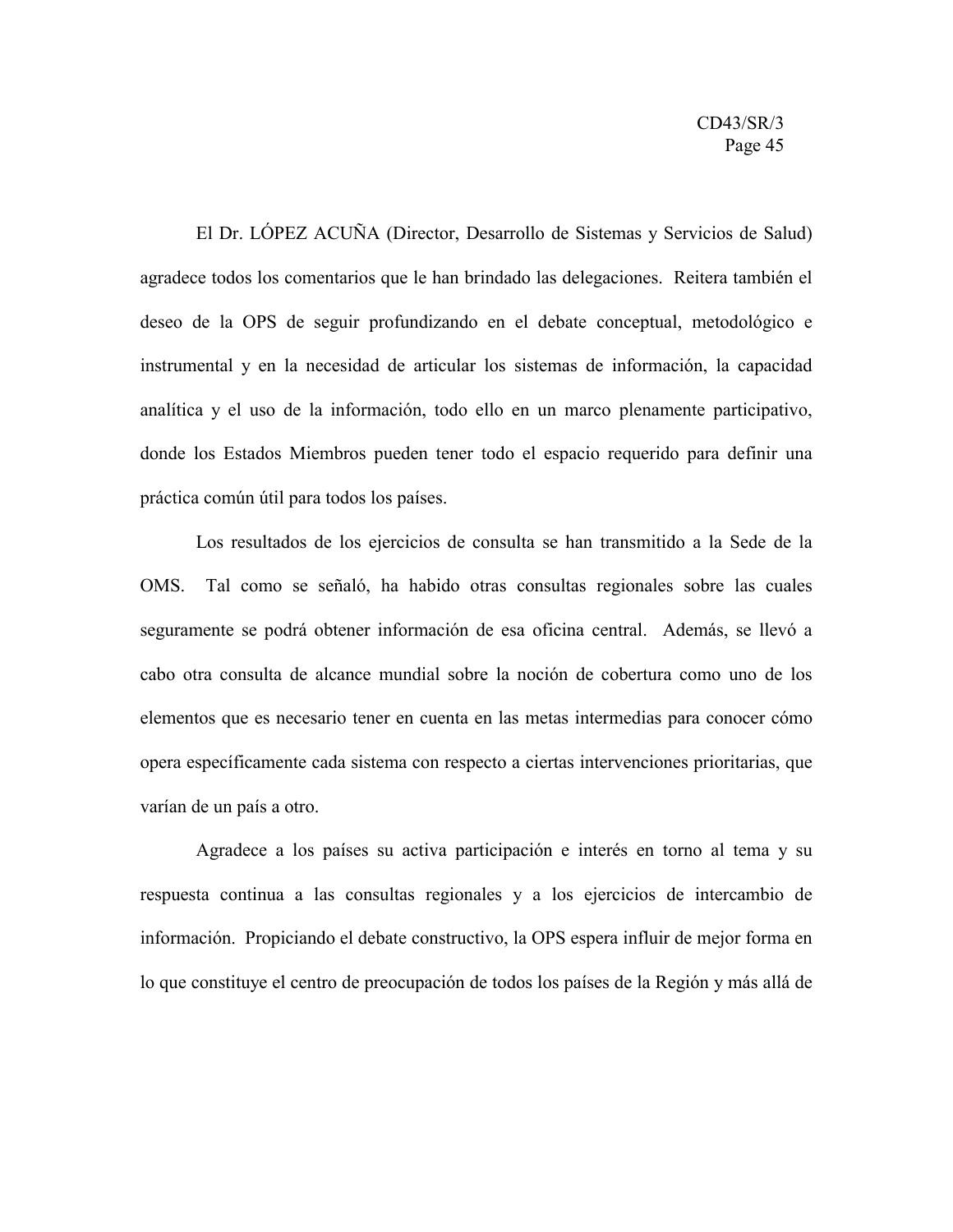las Américas: transformar sus sistemas de salud para mejorar su capacidad de respuesta a las necesidades de salud de la población.

Sir George ALLEYNE said that he would like to invite Dr Christopher Murray, Executive Director of the Evidence and Information for Policy (EIP) Cluster of WHO, to respond to some of the specific questions that had been asked, especially those that had been raised by the delegate of the United States.

Dr. MURRAY (WHO), replying to the questions raised by the United Kingdom delegate, explained that the consultation process stemmed from the resolution adopted by the Executive Board in January and was still underway. Six regional consultations had been completed. Two had issued their final reports and four were still in the process of formulating their recommendations or the text of their final report. In addition, eight technical consultations on specific topics had emerged from the regional discussions. Three of those would take place in the next three or four weeks. A couple of them had been delayed by the tragedy in the United States, and the meetings had been rescheduled. The results or reports written by the regional consultations and the technical consultations would be available to Member States and also to the general academic and research communities. That material would go to the peer review group, which would develop specific suggestions that would then be taken by the Director General to the Executive Board. The idea was to find ways to go forward in a consensus-based approach to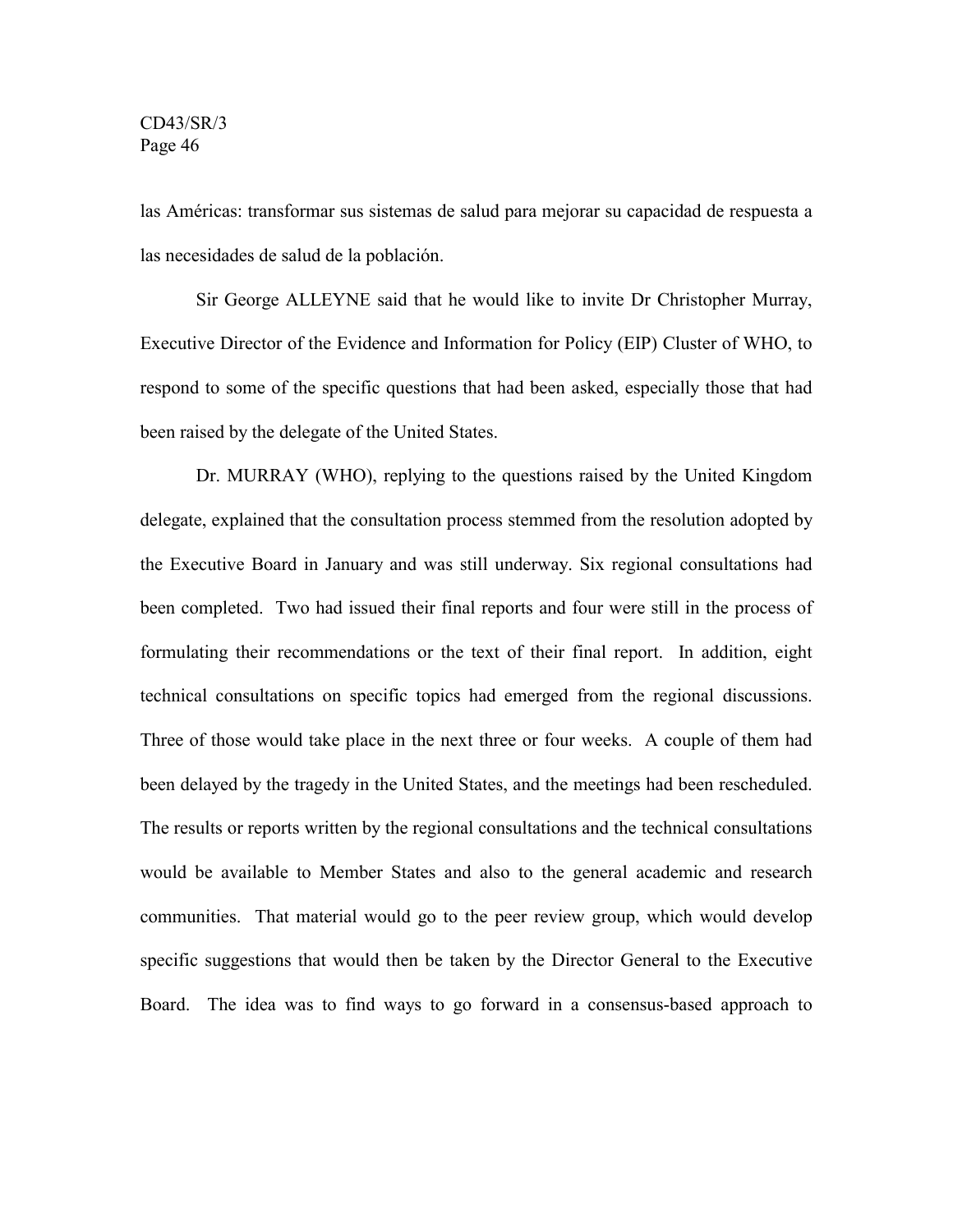performance assessment and fulfil the mandate to have another round of performance assessment at the end of 2002.

With regard to the second question from the United Kingdom, on coverage with effective interventions, he said that the topic had come up in all the regional consultations. Reflecting that interest, a technical consultation on the subject had taken place in Rio de Janeiro in Brazil about three weeks ago. The concept seemed to offer a fruitful area for incorporating and expanding the conceptual, methodological and empirical approaches to performance assessment.

O Delegado do BRASIL fez mais que um comentário, uma pergunta ao Dr. Murray: Serão publicadas as tabelas 3 e 4 no relatório sobre saúde mental? O Brasil foi contra a publicação dessas tabelas, pois isso desrespeita a resolução do Conselho Executivo da OMS.

Sir George ALLEYNE, replying to the Delegate of Brazil, explained that only the Director General of WHO could provide that information, and unfortunately she was not available at the moment. She was the only person who could really say definitively whether the tables would be published or not.

He wished to thank the delegates for the comments they had made. They had emphasized a couple of things which were very important to PAHO. One was the crucial value of appropriate information to allow the Organization to do its business. There might be differences of opinion regarding conceptual aspects, but he did not think there was any